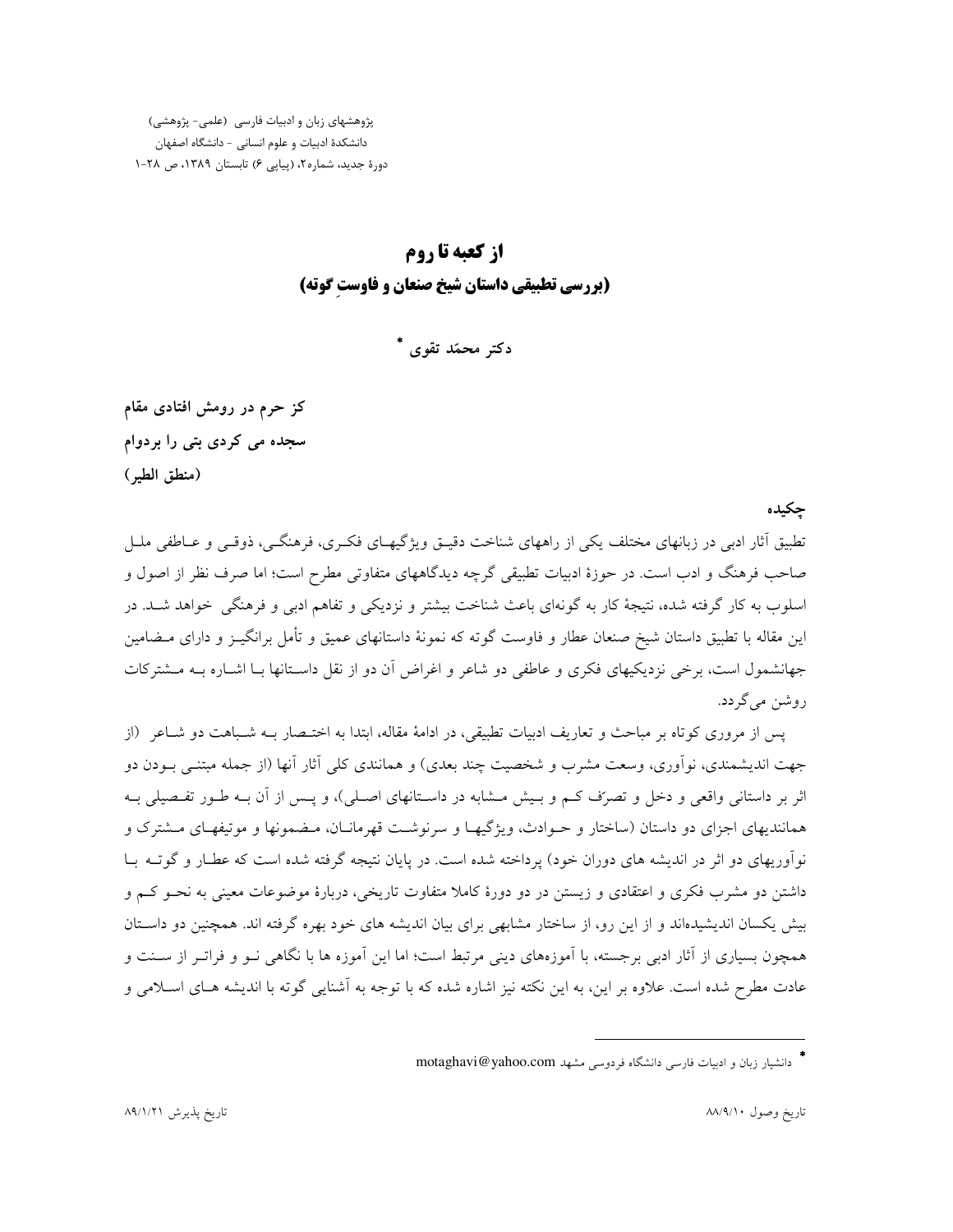عرفانی (از طریق خواندن ترجمهٔ قرآن کریم و شعر حافظ) احتمال تأثیرپذیری مستقیم یا غیر مستقیم گوته از اندیــشه و نگاه عطار در برخی پیامهای مترتب بر داستان وجود دارد.

> واژەهای کلیدی عطار، گوته، شيخ صنعان، فاوست، ادبيات تطبيقي

#### مقدمه

در میان آثار ادبی داستانی، برخی نمونهها چنان تأمل برانگیز است که گویی همهٔ زنـدگی را بـا تمـام فـراز و نــشیبهایش برای ما به تصویر میکشد و ما را به تفکری عمیق در باب عمدهترین مسائل انسانی، نیازها، آرزوها، عقایـد و باورهــا وا می دارد. *فاوست* گوته در زمرهٔ چنین داستانهایی است. عمق فکری و عاطفی در کنار عناصر پربار هنری این داستان، بــه گونهای است که خواننده را بیقرار میکند و عواطف و اندیشههایش را به چالش میکشد و چشم اندازهای بی شـماری را به او عرضه می کند. شیخ صنعان عطار هم در سطحی دیگر چنین تأثیری دارد و در هر دو داسـتان، عــلاوه بــر اینکــه مهمترین مسائل حوزهٔ دین، دینداری، ارزشها، اخلاقیات و به طور خاص تجربهٔ گناه، کم و کیف ارتبـاط بنـده بـا خـدا، عوامل و موانع رستگاری و عفو و بخشش الهی، با نگاه و رویکردی تازه مطرح می شـود، وسوسـه هـا و دغدغــه هــای آشکار و نهان آدمیان نیز از ناخودآگاه به سطح آگاه ذهن و میدان نگاه و تأمّل دوبارهٔ او سوق میbیابد.

آثار ادبی در اغلب زبانها از گذشته تا امروز، مهمترین عرصهٔ بیان مطالب دینی و اخلاقبی بـوده اسـت. ایــن آثــار در فرهنگ اسلامی و ایرانی ابزاری برای تبیین و تبلیغ دین و عرفان و انتقال مهمترین و عـالی تـرین تجربـه هـای زنــدگی روحی و معنوی به شمار می رود؛ به طوری که در میان بزرگان عالم ادب نیـز برتـری از آن کـسانی اسـت کـه در ایـن حوزهها وارد شده و با استفاده از تعالیم دینی و عرفانی به عمده ترین دغدغههای بــشری پرداختــهانــد. گرچــه مرزهــای مشترک ادبیات و دین در گذشته بسیار بیشتر از امروز بود؛ اما امروز هم شاعران و نویسندگان همچنان بـه منـابع دینـی نیازمندند و از آنها الهام می گیرند. فاوست گوته که با فاصله شش قـرن از عطـار سـروده شـده، همچنـان بـر مهمتـرین مقولههای دینی مبتنی است و البته در کنار مطرح کردن آنها، فلسفه و اندیشهٔ زمان خود را با رویکردی به آینـده، مطـرح میکند. در نتیجه می توان گفت هر دو اثر نسبت به اندیشههای دورهٔ راویان، برداشتهای هـای تـازهای از دینـداری را در معرض نگاه و ذوق خوانندگان قرار می دهد. ا

یکی از مضامین مکرر در متون دینی مبارزهٔ حق و باطل است. داستانهای بی شمار رمزی و واقعی در بـاب جـدالهای درونی و بیرونی میان نیروهای خیر و شر و راههای مقابله با شر (و به اصطلاح دینی، راه رستگاری و صـراط مـستقیم و بهشت) نقل شده است و گزارش چنین تجارب و مبارزاتی، موضوع و مضمون مکرر آثار بزرگ ادبیات جهان بودهاست. این مسأله حاکی از دغدغههای همیشگی بشری در این زمینه است و ذهنیت و جدال درونی انسان(مبارزهٔ عقل و نفـس) را با تاریخ زندگی او( مبارزهٔ حق و باطل) پیوند میزند. یکی از مضامین درخور توجه در عرصهٔ دین و عرفان، احتمـال گمراهی پس از هدایت و نمونه ها و داستانهای مربوط به این مسأله است کــه هــم در روایتهــای عامیانــه و هــم در آثــار برجستهٔ ادبی نمونه های فراوان دارد. داستان شیخ صنعان در منطق الطیر و فاوست گوته که آن را گاه نمایــشنامه یــا اثــر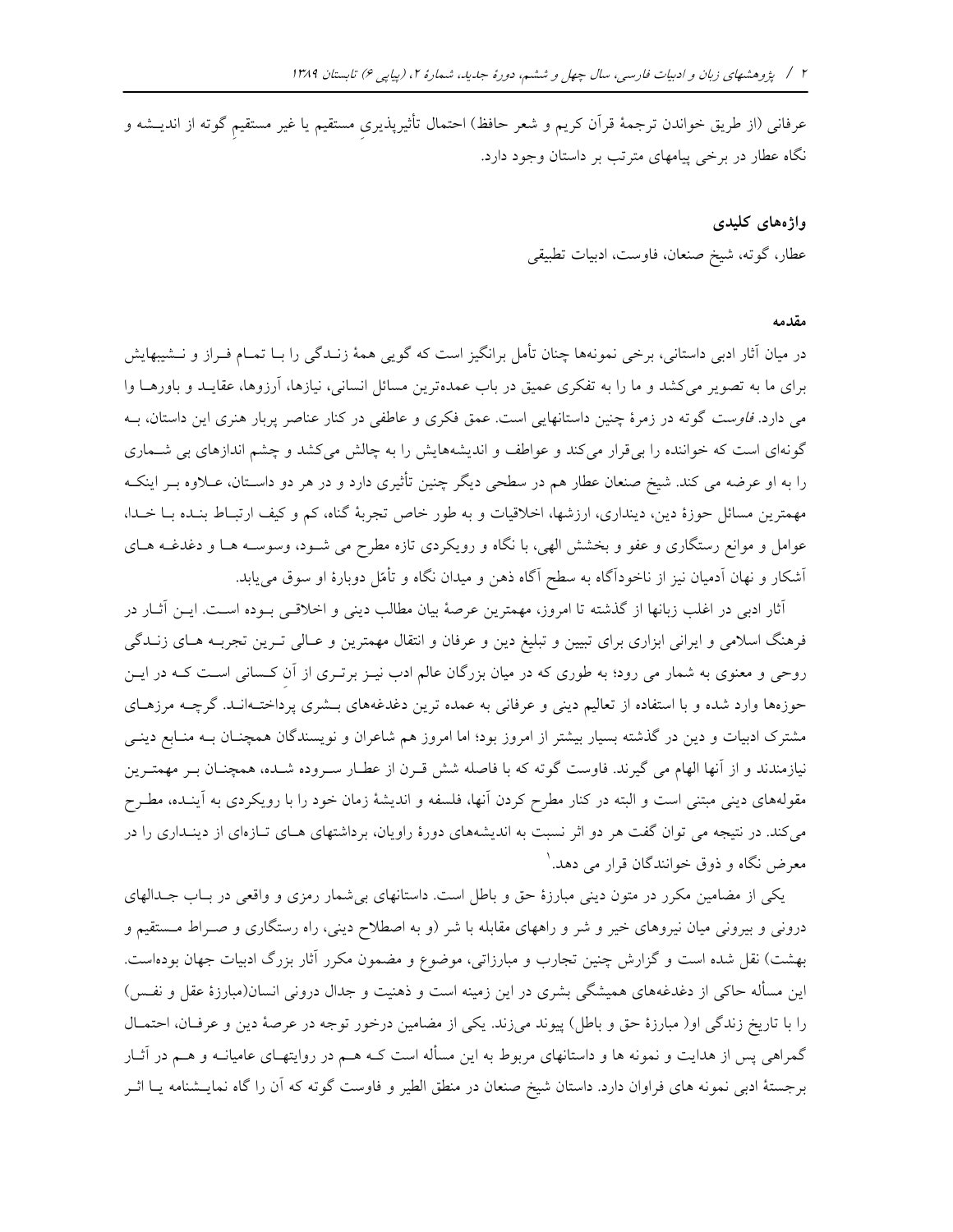دراماتیک خوانده اند، گاه تراژدی و گاه اسطوره؛ از جمله آثار ادبی معتبر در این زمینه است.

نکتهٔ دیگر که در حکم یک فرضیه در این مقاله است، اینکه به گمـان نگارنــده، در بــسیاری مـوارد تــأملات مــشابه، شاعران و نویسندگان را به استفاده از قالبها و ساختارهایی معین و مشابه متوجّه می کنـد و در مـورد ایـن دو داسـتان و راويان و شاعران آنها نيز اين فرض مطرح است؛ يعني انديشه ها و معاني مورد نظر دو شاعر، آنها را به انتخاب داسـتاني با عناصر مشترک سوق داده است. این مسأله در کنار احتمال تأثیر پذیری از اندیشه و نگاه عرفـان عاشـقانهٔ اسـلامی بـه واسطهٔ اشعار حافظ از سوی گوته، زمینهٔ بررسی دو اثر را از منظر ادبیات تطبیقی فراهم می کند. علاوه بر همانندی نسبتاً آشکار در ظاهر قصه و سرگذشت قهرمانان، شباهتها و قرابتهای متعدّدی را در محتوا و تفسیر نهـایی دو اثـر مـی تـوان یافت که از یک سو به تأملات مشترک و نبوغ هنری دو شاعر برمیگـردد و از سـوی دیگـر زمینـهٔ فکـری کـم و بـیش یکسان دینی و عرفانی را فرایاد می آورد.

همچنین این دو اثر تلاقی گاه شرق و غرب فکری و ذوقی است<sup>۲</sup>. با شیخ صنعان ما به نگــاه ویــژهای از دینــداری و کمال جویبی می رسیم که در آن رستگاری صرفا در انجام اوامر، و پرهیز از نواهی خلاصه نمی شود و بـا فاوسـت نگـاه غربی به دین و مهمترین مقولهٔ آن؛ یعنی ارتباط با خداوند در کنار هدف حیات و راه سعادت انـسان در ایــن دنیــا مــورد نقد و بازبینی قرار می گیرد. بنابراین هر دو اثر از منظر مشترکی به مقوله های مربوط به حیات انسانی و آموزه های دینی یرداخته و نگاه و تفسیر تازمای عرضه کرده است. عطار (با شیخ صنعان) ما را به روم (غرب) با تمام معـانی نمـادین آن يعني دنيا، طبيعت، حيات نفساني و اسفل سافلين وجود آدمي كه مبدأ و منشأ كفر و شرك است، مي برد و البتــه دوبــاره به شرق یا کعبه که مقام توحید است، باز می گرداند و گوته توجه خوانندهٔ غربی را از نگاه سنّتی صرف، به علــم و دیــن منصرف مي كند و او را به نگريستن از منظري ديگر و بالاتر به زندگي؛ يعني نگاه شرقي و عرفاني كه حاصل تجربه هــا و تأمّلات شخصی اوست، فرامی خواند.

در بارهٔ این دو داستان و شباهتهای آنها، در چند اثر مطالبی آمده است؛ از جملــه در کتــاب *پژوهــشـی در قــصهٔ شــیخ* صنع*ان (س*تاری، ۱۳۷۸) که نویسنده در آن صرفاً به احتمال مشابهت و تأثیر پذیری اشاره کرده است. نوشتهٔ دیگـری کــه به جنبهای خاص از این دو داستان (بحث گناه و آن هم البته نه صرفا مطابق با روایت عطار) پرداخته اسـت، پایــان نامــهٔ دکتری نشانه شناسی تطبیقی گناه در ادبیات کهن ایران و جهان: بررسی موردی برصیصای عابد سعدی و فاوست گوته (مجید نصیری جوزانی، دانشگاه تربیت مدرس، اردیبهشت ۱۳۸۶) است. مقالهای هـم بـا عنـوان *"تحليـل و تطبيقـي بـر داستانهای برصیصا، دکتر فاوست و شیخ صنعان*ٌ (شمارهٔ ۳ نشریهٔ شهرزاد بدون نام پدیدآورنده) منتشر شـده کــه حجــم اصلي مطالب اين مقالهٔ حدودا ده صفحهاي، به خلاصهٔ داستانها اختصاص دارد و بقيه هـم بيــشتر بــه توضـيح داسـتان و سرگذشت قهرمانان پرداخته و چند نکتهٔ جزئی هم در مقایسهٔ میان آنها مطرح گردیده است.

#### ۱. در قلمرو ادبیات تطبیقی

این مقاله در حوزهٔ ادبیات تطبیقی قرار میگیرد؛ اما برای روشن شدن اینکه این تحقیق با کدام حوزه از مباحث ادبیـات تطبیقـی مطابقت دارد، نكاتي را در باب ادبيات تطبيقي وتعاريف و مقوله هاي مورد نظر در مطالعات تطبيقي مطرح مي كنيم. ادبیات تطبیقی حوزه ای از مطالعات ادبی است که اگر چه به زعم برخی تاریخچـهای طـولانی دارد؛ امـا بــه شـکل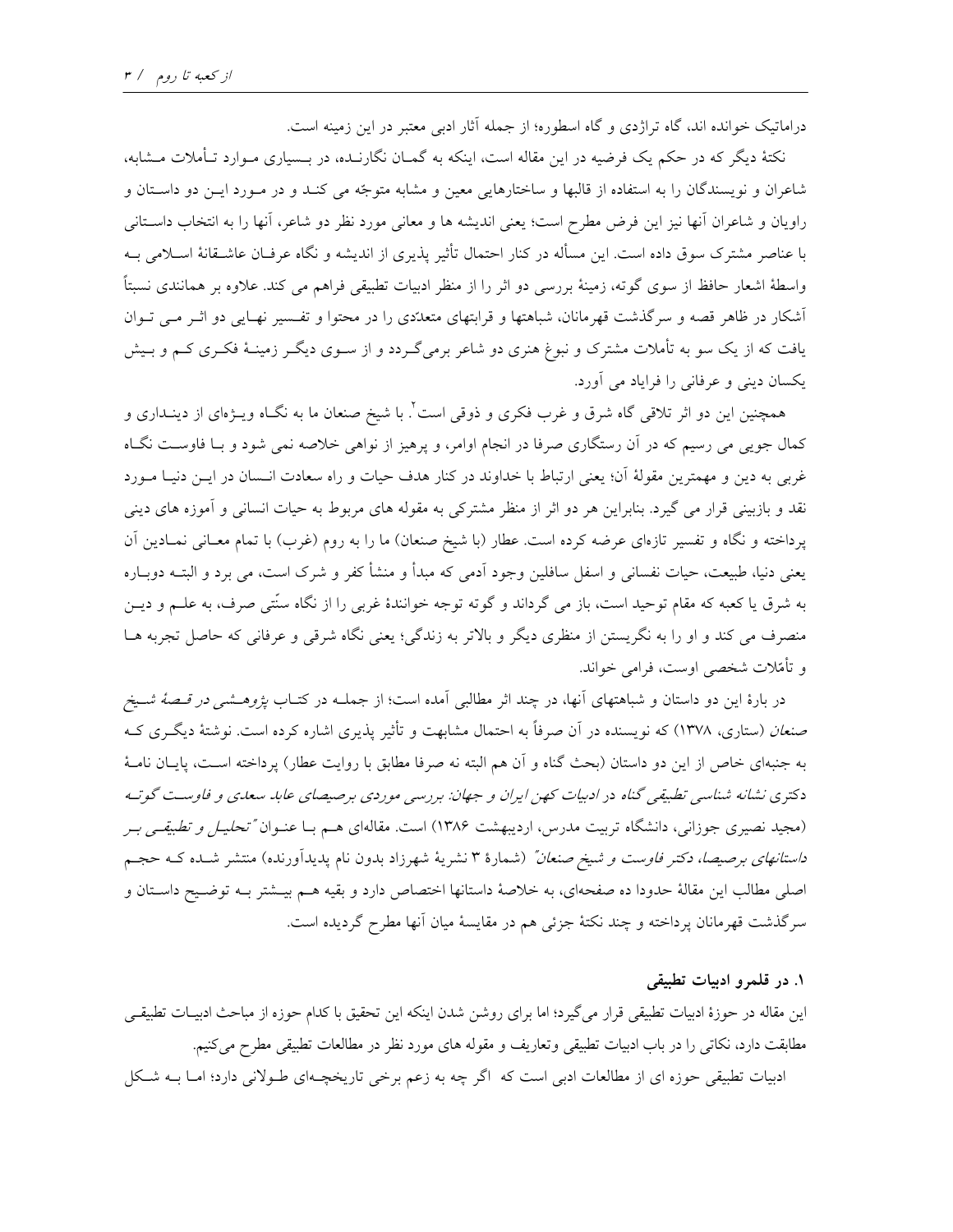خاص از قرن نوزدهم، وارد قلمرو بررسیهای ادبی شده و در زمرهٔ رشته های دانشگاهی درآمـده اسـت( ساوسـی،۲۰۰۶: ۵). دربارهٔ تعریف و مواد و مقوله های ادبی مورد بحث در این حوزه نظریه های گوناگونی وجـود دارد کـه در مجمـوع در دو گروه و به تعبیر دیگر در قالب دو مکتب مطرح شده است که از آنها با عنوان مکتب فرانسوی و مکتب امریک ایی یاد می شود. بر اساس مکتب (دیدگاه فرانسوی) وجود مناسبت تاریخی مستقیم یا غیر مستقیم میان دو اثر برای مقایسه از نوع ادبیات تطبیقی، ضروری است. در تعریفی که این دیدگاه از ادبیات تطبیقی دارد، امکـان برخـبی مقایـسه هـا ذیـل عنوان ادبیات تطبیقی میسر نیست و از این رو آن را دیدگاهی افراطبی و رادیکال مـی داننـد. یکـی از محققـان مکتـب فرانسوی ادبیات تطبیقی را چنین تعریف کرده است:« بررسی آثار مختلف ادبی از حیث ارتباط میان آنها و یـافتن مـوارد اخذ و اقتباس یکی از دیگری » ( محمدوزان، ۱۹۸۳ :۱۲) و محقق دیگر این مکتب، می گوید:«ادبیات تطبیقی عبـارت از مطالعة تاريخ روابط ادبي بين المللي است» ( گويارد، ١٣٧٢: ١۶).

در دیدگاه دوم که به دیدگاه یا مکتب امریکایی مشهور است، ادبیات تطبیقی تعریف و دامنهٔ گسترده تری پیدا میکند و انواع اشتراکات آثار، فارغ از ارتباط تاریخی و روشن میان آثار، مورد توجه قرار می گیرد. تعریف کلاسیک از ادبیـات تطبیقی برای نخستین بار توسط هنری رماک، نظریه پرداز اصلی مکتب امریکایی ارائه شد که مطابق آن، ادبیـات تطبیقـی مطالعهٔ ادبیات، فراتر از محدوده های یک کشور خاص می باشد. از یک سو به مطالعهٔ روابط میان ادبیاتها مـی پـردازد و از سوی دیگر به مطالعهٔ ادبیات با سایر دانشها از قبیل هنر، فلسفه، تاریخ، روان شناسی، علوم اجتماعی و.... بنابر ایـن در دیدگاه نظریهٔ آمریکایی، ادبیّات تطبیقی در برگیرندهٔ تمام پژوهشهای تطبیقی بین ادبیّاتهای مختلف و یـا بـین ادبیّـات بـا سایر دانشهای بشری است (رماک،۱۹۷۳: ۳ به بعد).

بحث ادبیات تطبیقی در این دیدگاه، از انسان شناسی آغاز می شود؛ بـرای مثـال هاچـسون(Hutcheson) از نظریــه پردازان این مکتب می گوید: «ادبیات چه در شکل خام و ابتـدایی آن و چــه در اشـكال متمـدن و پیـشرفته، بیـان كننـدهٔ احساسات و افکار مردان و زنان در جوامع مختلف و بر اساس موجودیت و هویـت فـردی آنهاسـت. بنـابراین ادبیـات، ناگزیر برخی خصلتهای بشری عام و جهانی را که تفاوت زبان، نظام اجتماعی، جنسیت، محیط و عواملی مشابه اینها، در آن بی تأثیر است، کشف و بیان میکند؛ خصلتهایی که در تمام زمانها و مکانها یکسانند و ماننـد سـرطاق( سـنگ بنـای) معمار ادبی هستند»( هاچسون، ۱۹۷۰: ۲۱). بر این اساس همانندیهای آثار چه بـسا معلـول وجـود زمینــه هـای مــشترک فکری، ذوقی و عاطفی میان پدیدآورندگان آنها و حاصل تأملاتی مشترک و عام و برآمده از تجربه های مشترک زنــدگی دو یا چند شاعر و نویسنده باشد. ادبیات را به همین دلیل زبانی بشری دانسته اند و همین ظرفیـت ادبیـات باعـث شـده است که عامل مهم ارتباطهای فرهنگی و اجتماعی باشد و نقشهای چندگانهای را در طـول تــاریخ تمــام زبانهــا برعهــده بگیرد. همین نکته در مکتب امریکایی بسیار مورد توجه قرار گرفته است و یکی از وظـایف ادبیـات تطبیقـی را بررسـی رابطهٔ ادبیات با سایر شاخه های دانش شمرده و در تعریف آن آورده اند: « ادبیات تطبیقی عبارت است از مطالعهٔ ادبیات فراتر از محدودهٔ یک کشور معین و بررسی میان ادبیات از یک سو و دیگر عرصه هـای دانـش و افکـار و عقایــد ماننــد هنرها( همچون نقاشی، مجسمه سازی، معماری و موسیقی)، فلسفه، تاریخ، علوم اجتماعی (همچـون سیاسـت، اقتـصاد، جامعه شناسی) ،علوم تجربی، مذهب و… از سوی دیگر، به طور خلاصه ادبیات تطبیقی مقایسهٔ میان ادبیات یک قــوم بــا دیگر اقوام یا با سایر حوزه های تجلیات (علمی و ذوقی) انسانی است» (استالکند و فرنز، ۱۹۶۱: ۳). بـر همـین اسـاس،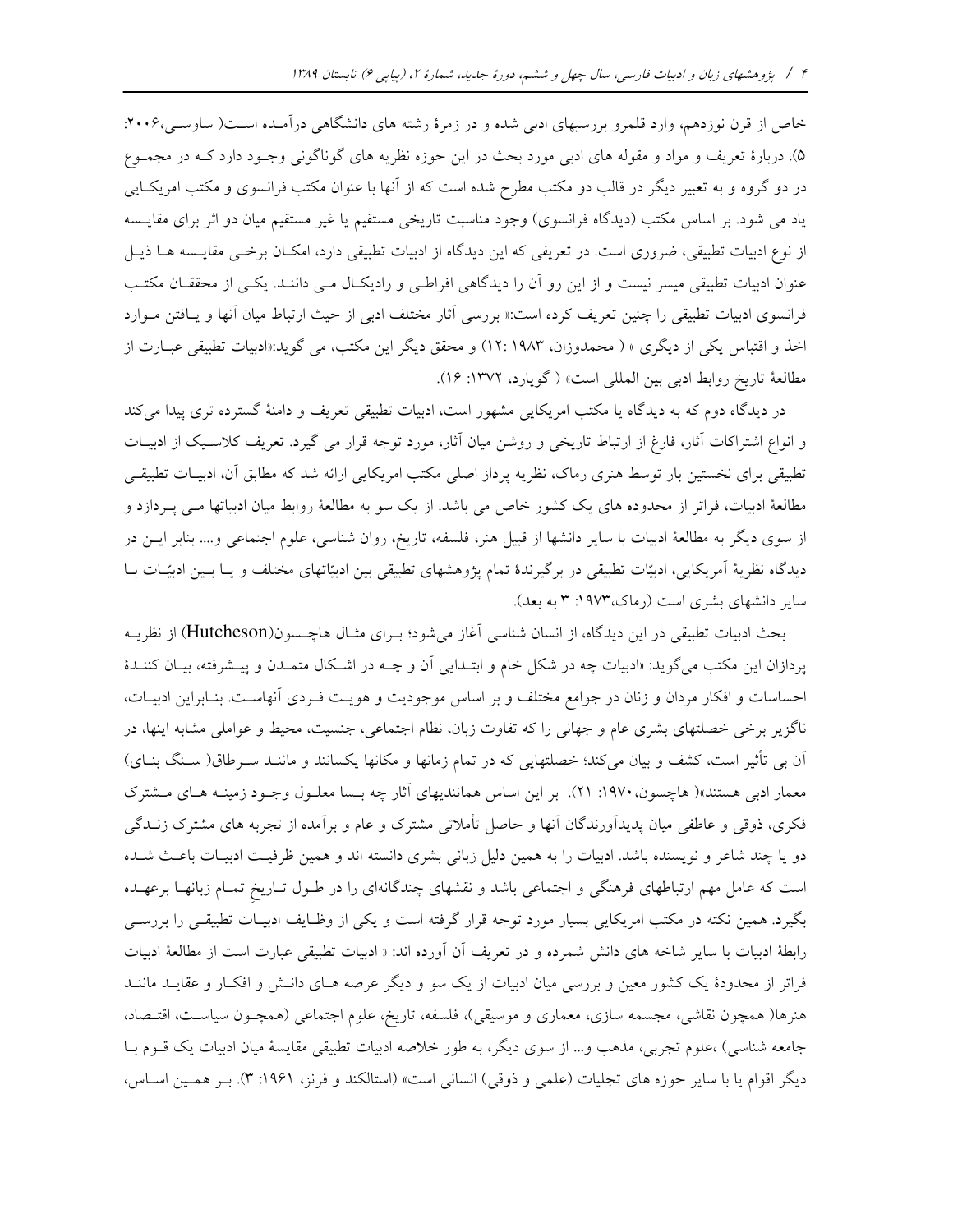آلدریج(۱۹۶۹) پس از اشاره به اهمیت جهانی ادبیات تطبیقی، به وظیفهٔ این رشته می پردازد و آن را فراتر از ادب قــومی و راهی برای گسترش منابع و افقهای انسانی و نشان دادن چگونگی تعامل آثار ادبی از یک قوم به قوم دیگر می داند که حاصل آن، شناخت آرا و افکاری است که بـه تکـوین شـیوه هـا و انـواع ادبـی مختلـف در آثـار ادبـی ملـل انجامیـده است(آلدريج، ۱۹۶۹:مقدمه ص I). البته مهمترين رسالت هنر و ادبيات زيبايي آفريني است نه تعليم؛ از اين رو گفتهاند: «هیچیک از هنرهای انسانی اگر فقط وسیلهای برای هدفهای اخلاقی و اجتماعی بود، نمیتوانست در عـین حـال جنبـهٔ زیبایی و جاذبهٔ دلربایی داشتهباشد. در واقع هنر هم مثل دین، مثل اخلاق و مثل علم یک بنیاد اجتماعی است و هر چنــد به علت چند ظرفیتی (Polyvalence) بودنش غالباً از همان بدو پیدایش توانسته است در نقـل و انتقـال دسـتاوردهای مربوط به سایر بنیادها کمک کند، اگر آن را فقط ابزاری بـرای دیـن و اخـلاق تلقـی کننـد، اصـالت خـود آن را نادیـده گرفتهاند و این کار به آن میماند که گل سرخ را به خاطر اینکه از آن می توان شربت یـا مربّـا سـاخت، تربیـت کننـد.»  $(759 : 1771 : 24)$ 

کورستیوس نظریهٔ ادبیات تطبیقی را مبتنی بر شناخت مشترک میان بنی اَدم میداند و استدلال خـود را بـا یـک مثـال این گونه بیان میکند: سرودن مرثیه بر مبنای حزنی است که در صورت وفات یکی از نزدیکان یا دوستان و عزیــزان بــر انسان وارد می شود، و حزن یک عامل مشترک انسانی است(محمد وزان، ۱۹۸۳: ۱۴).کلمنتس(۱۹۸۷) حوزه های مورد مطالعه در ادبیات تطبیقی را شامل: موضوعات و افکار، اشکال و انواع ادبی، زمینه هـا و دوره هـای ادبـی، ارتبـاط میـان ادبیات و دیگر شاخههای هنری و علمی و استخراج نظریههای نقد ادبی از آثار مختلف ادبیات جهان می داند( همان، به نقل از کلمنتس، ۱۹۷۸: ۷).

آثار ادبی در نگاه برخی محققان از جویبارهای متعدد و گاه مشترکی آبیاری شده است. برای مثـال هاچـسون عقیـده دارد: « الواح گلبی بین النهرین بنابر گواهی کتاب مقدس، حاکی از رقابت و امتـزاج خـاص و سـوق الجیـشی روایتهـای قهرمانی در فرهنگهای همجوار است. جستجوی حقیقت متعالی بر اساس سرمشقهای دلخواه و جذاب همیشگی، شکل بیانی متقدمی دارد که نمونه های آن از ادبیات یونان، ژرمن، و عبری کهن به ما رسیده است»( هاچسون، ۱۹۷۰: ۵). بـا توجه به این نکتهها است که یکی از کارکردهای ادبیات تطبیقی را برقراری ارتبـاط مـؤثّر در حـوزه هـای فرهنگـی مـی دانند. عناوین آثاری که در سالهای اخیر در بارهٔ ادبیات تطبیقی نوشته شده است، تا حدی غلبهٔ چنین کارکردی را آشکار می سازد: ادبیات تطبیقی در سال جهانی شدن(Comparative Literature in an Age of Globalization) و ادبیات تطبیقی در سال چند فرهنگ گرایی ( Comparative Literature in an Age of Multiculturalism ) دو اثر مهم در این زمینه است که از غلبهٔ دیدگاه امریکایی در این حوزه حکایت دارد.

ويستين(Weisstein) مي كوشد راه ميانهاي بين مكتب سختگير و تنـدرو (Radical) فرانـسوي و مكتـب ليبـرال امریکایی پیشنهاد کند. وی از قول گویارد نقل کرده است که ادبیات تطبیقی شاخهای از تاریخ ادبیات است که به مطالعـهٔ ارتباطهای معنوی و فرهنگی جهانی می پردازد (ویستین، ۱۹۷۳: ۳). وی در ادامـه ادبیـات "عـام و همگـانی" و ادبیـات "تطبيقي" را به نحوي اجتناب نايذير، ممزوج و درآميخته با هم مي داند( همان، ١۶). به نظر مي رسد، تعاريف گونـاگون از ادبیات تطبیقی به انتظارات مختلف از این رشته و تلقّی های گوناگون از نحوهٔ شکل گیری ادبیـات و ارتباطـات ادبـی در سطح جهانی برمی گردد. با این حال این اهداف با هم منافاتی ندارد. ریمارک به نقـاط مـشترک مکتـب فرانـسوی و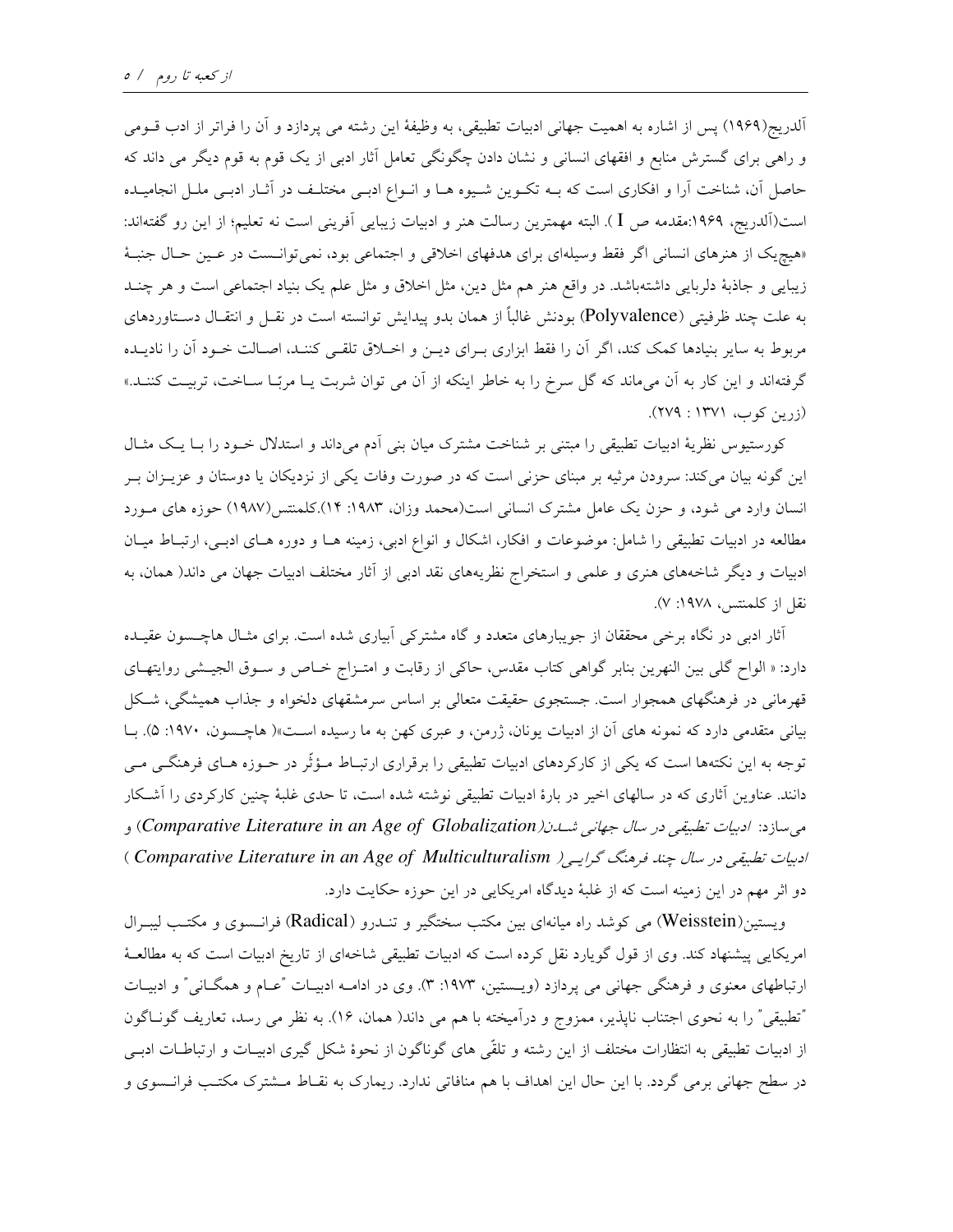امریکایی اشاره می کند و معتقد است که تفاوت این دو دیدگاه را می توان کم کرد(استالکند و فرنز، همان، ۵). حتـی از قول جاناتان کالر نقل شده که پیشنهاد می کند دیارتمانهای ادبیات ملل، به دیارتمانهای مطالعـات فرهنگــی ملــل تبــدیل شوند تا مطالعة ادبيات ملل چنانكه بايد انجام شود( برنهايمر،١٩٩٥: ١٠).

ترجمه را یکی از راههای انتقال عناصر فرهنگی و زمینه ساز ادبیات تطیبقی می دانند (ر.ک. استالکند و فرنـز، ۱۹۶۱: ٧٢– ٩٥)؛ بويژه در برخي آثار ادبيات تطبيقي به نحو خاص به گوته به عنوان كسي كه بـا ترجمــه و ســرعت اقتبــاس از زبانهای دیگر در مسیر ادبیات جهانی گام برداشته، اشـاره شـده اسـت(ساوسـی،۲۰۰۶: ۶). کتـاب *ادبیـات جهـانی* اثـر دامروسچ(Damrosch) با سخنی از گوته آغاز می شود که در حکم نوعی پیش بینی آینده است. گوته گفته است:« من هر روز بیش از پیش از این امر مطمئن میشوم که شعر میراث نوع انسانی است و در هر مکـان و هــر زمــان در وجــود صدها و صدها آدمی خود را آشکار می کند... بنابر این من میخواهم، خودم را در ملل ببینم و به همه توصـیه مـی کـنم که چنین کنند. ادبیات ملی امروز اصطلاح چندان معنی داری نیست؛ دوران ادبیات جهانی نزدیک است و همه باید برای نزدیک شدن به آن تلاش کنند»( دامروسچ،۲۰۰۳: ۱).

به نظر میرسد، برخی شاعران و نویسندگان بزرگ که آثارشان از مرزهای کشور و زبان خود آنها فراتر رفتـه اسـت، مهمترین زمینههای ادبیات تطبیقی را فراهم کردهاند و بالطبع ترجمه هـا (مترجمـان) هـم در ایــن میــان نقــش عمــدهای برعهده داشته است. بر این اساس آنچه از زبان فارسی و متون دینـی اسـلام در اختیـار گوتـه قـرار داشـته، زمینـه سـاز تأثیرپذیری او از اندیشه ها و تخیلات شاعرانهٔ فارسی زبانان؛ بویژه شاعران عارف، بوده است. از قـول گوتــه نقــل شــده است که : چه کامکارند آنان که همواره میان شرق و غرب در گشت و گذارند و در ایــن دو جهـان نیـک مــی نگرنــد و بهترینها را برمی گزینند. این سخن را استنباط و برداشتی از آیهٔ مشهور قرآن کریم دانسته اند کــه فرمـوده اســت: "فبــشّر عبادى الذين يستمعون القول فيتّبعون احسنه زمر/١٨ (ناقد، ١٣٨٨؛ «خاستگاه حيات معنـوى گوتـه»، *نـشرية الكترونيكــى راسخون*). اینکه اقبال لاهوری در *پیام مشرق خود گوته را همنشین مولانا کرده و از زبان مولانا فاوست را ستوده (نکتـه* دان آلمان را در ارم/ صحبتی افتاد با پیر عجم) نیز شاهدی است بر نزدیکی اندیشه های این شاعر با عارفان فارسی زبان از نگاه کسانی که با اندیشه های این شاعر آشنا بوده اند( همان، ۳). اگر چه برای سرودن دیوان غربی- شرقی ۴۲ اثـر را به عنوان منابعی که از طریق آنها گوته با فرهنگ وادب شـرق و ایـران و البتــه دیــن اســلام و پیــامبر آشــنا شــده اســت، برشمردهاند؛ اما توجه به شرق در این منظومه و تا حدی در دیگر آثار گوته را باید خـصوصیات و خلـق و خـوی خـود گوته دانست که همواره عاشق بوده است و عاشق از دنیا رفته است و این عشق در اروپای آن روزگار قابل توجیــه نبــود و در شرق و شعر حافظ یافتنی بود (گوته، ۱۳۸۰: ۲۳ مقدمهٔ کوروش صفوی).

اگر چه وجود ارتباط تاریخی و اقتباس - مستقیم یا غیر مستقیم- در خصوص این دو اثر منتفی نیست و می توان أشنايي گوته با ادبيات شرق و به طور خاص ادبيات ايران؛ بويژه آشنايي با ذهنيت و شعر حافظ را واسطه اي دانست كه گوته از طریق آن با اندیشه و نگاه عطار آشنا شده است؛ اما این ارتباط به شکلی که در مکتب فرانسوی ادبیـات تطبیقـی مورد نظر است، یافتنی و اثبات کردنی نیست؛ لذا، این مقاله با توجه به منظر مکتب امریکایی و در حکـم مـدخلی بـرای بررسی ارتباط معنوی شرق و غرب است. در ادامه با توجه به جایگاه دو شـاعر در دو حــوزهٔ فکــری و ذوقــی شــرق و غرب ابتدا به مقایسهٔ دو شاعر می پردازیم و پس از آن خلاصهٔ دو داستان و در پایان مقایسهٔ اجزای ساختاری و معنــایی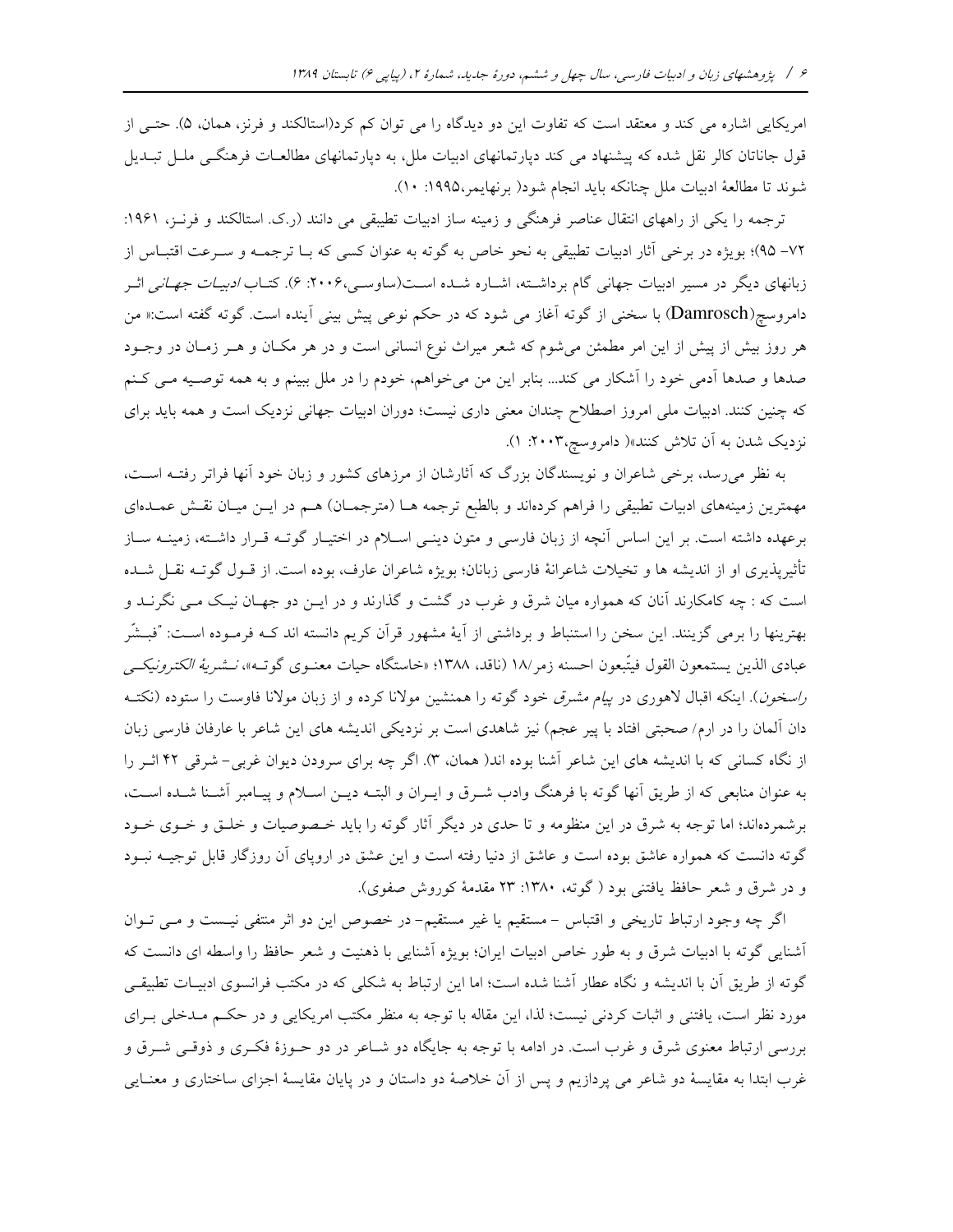دو اثر را می أوريم.

## ۲. وجوه مشترک دو شاعر

## ۲-۱. چند بعدی بودن شخصیت

عطار شاعری متصوف و عارف است و صاحب آثاری به نظم و نثر است. منظومه های شعری او در شـمار برتـرین آثـار ادب تعلیمی به شمار می رود. آنچه از احوال او در تاریخ مانده است، حکایت از شخصیتی چند وجهی دارد که در کنــار پرداختن به شعر و تصنیف آثار، به مداوای بیماران و دستگیری از نیازمندان هـم توجـه داشـته اسـت و فـردی فعـال در عرصهٔ دانش تجربی و فعالیت اجتماعی بوده است ( لقب او حکایت از نقش و فعالیت خاص او در جامعه دارد. برخـی أثارش را در داروخانه اش سروده است). وي شاعري است كه در به كـار گـرفتن ذوق شـعري در تعلـيم انديــشه هــاي عرفانی، جانب اعتدال را میان لفظ و معنی رعایت کرده و با وجود تأکید بر معانی و حقایق عرفانی، از تفنّنهـای شــاعرانه و ایجاد فضای رمانتیک و دراماتیک در آثارش خودداری نکرده است. آثـارش بـه گونـهای مکمـل یکـدیگر اسـت و بـا سرگذشت خود شاعر هماهنگی دارد. منطق الطیر او از آثار پر رمز و راز ادبیات فارسی بـه شـمار مـی رود کـه قابلیـت تفسیرها و تأویلهای گوناگون دارد و تصویری از سیر و سلوک و کیفیت و معنی اتحاد با حق ارائه میکند که هــم زمینــه های اسطورهای دارد و هم نوعی نگاه تازه و روانشناسانه محسوب می شود. شیخ صنعان در متن این اثـر نیـز کــارکرد و ضرورت عشق در سیر و سلوک را گوشزد میکند.

گو ته نیز شخصیت چند وجهی دارد: هنرمند، دانشمند، متفکّر و شخصیتی جهانی کـه تـصویر زنـدگی او گـاه عــادی جلوه مي كند و گاه فراعادي و افسانهاي ( والبي، ١٩٧۴: مقدمـهٔ ديـوان غربـي- شـرقي، ص V). وي در عرصـهٔ زنــدگي اجتماعی، فردی شناخته شده بود که جایگاه اجتماعی و اشرافی او تأثیر بسزایی در درک دنیای جدید داشت و ارتباط بــا بزرگان زمان قدرت فکری او را در تحلیل مسائل مختلف تقویت میکرده است. گوتـه از حیـث کـم و کیـف آثـار در ادبیات اروپا یک استثناست. گفتهاند اشعار، درامها، مقالات، نوشته های علمی، نامه های چاپ شدهٔ او ۱۳۸ مجلـد اسـت و بر اینها باید ۹ جلد اثر نقاشی و ۴ جلد مکاتبه های اداری را هم افزود ( بویل، ۱۹۸۷: ۱). برای عطار هم برخی تـذکره نویسان آثار زیادی ( به عدد سوره های قرآن) قائل شدهاند. گوته همچنین به عنوان شاعری معنی گرا معروف است ک در نظرش « محتوای بی شکل و قالب بهتر از شکل و قالب بی محتواسـت»(گیــری، ۱۳۷۷: ۵۷)؛ بنــابراین او نیــز بیــشتر درصدد بیان حقایقی است که دغدغهٔ فکری و عاطفی خود او بوده است". بـا ایــن حــال او را پیــشرو مکتــب رمانتیـک دانستهاند. علاوه براین گوته را «استاد گنجهای تمدن غربی می دانند که با استفاده از این گنجینه یک اثر سترگ و بـسیار بلند مرتبه ساخت... فاوست محصول سنت ادب<sub>ی</sub> بزرگی است که نمیتوان آن را جدای از *انه اید، کمدی الهی* یا *هاملـت* درست و کامل شرح و تفسیر کرد»(جانتز، ۱۹۶۹: ۴).

عطار با منطق الطیر شناخته می شود و گوته با فاوست. اینجا هم یک وجه مشترک نمایان است. گوته شصت سـال از عمرش را در زمانی که جهان بشدّت در حال تغییرات بنیادین بود به طور متناوب صرف فاوست کرد(بویل، ۱۹۸۷: ۱) و این امر از ارزش شخصی این اثر برای او حکایت دارد. گفته اند که بخش دوم فاوست را مدتها نگه داشته، چرا که آن را وصيتنامهٔ خود می دانسته و اين اثر چکيدهٔ عمري تجربهٔ اوست (دستغيب، ۱۳۷۳: ۶۲). عطار نيز با داستان شـيخ صـنعان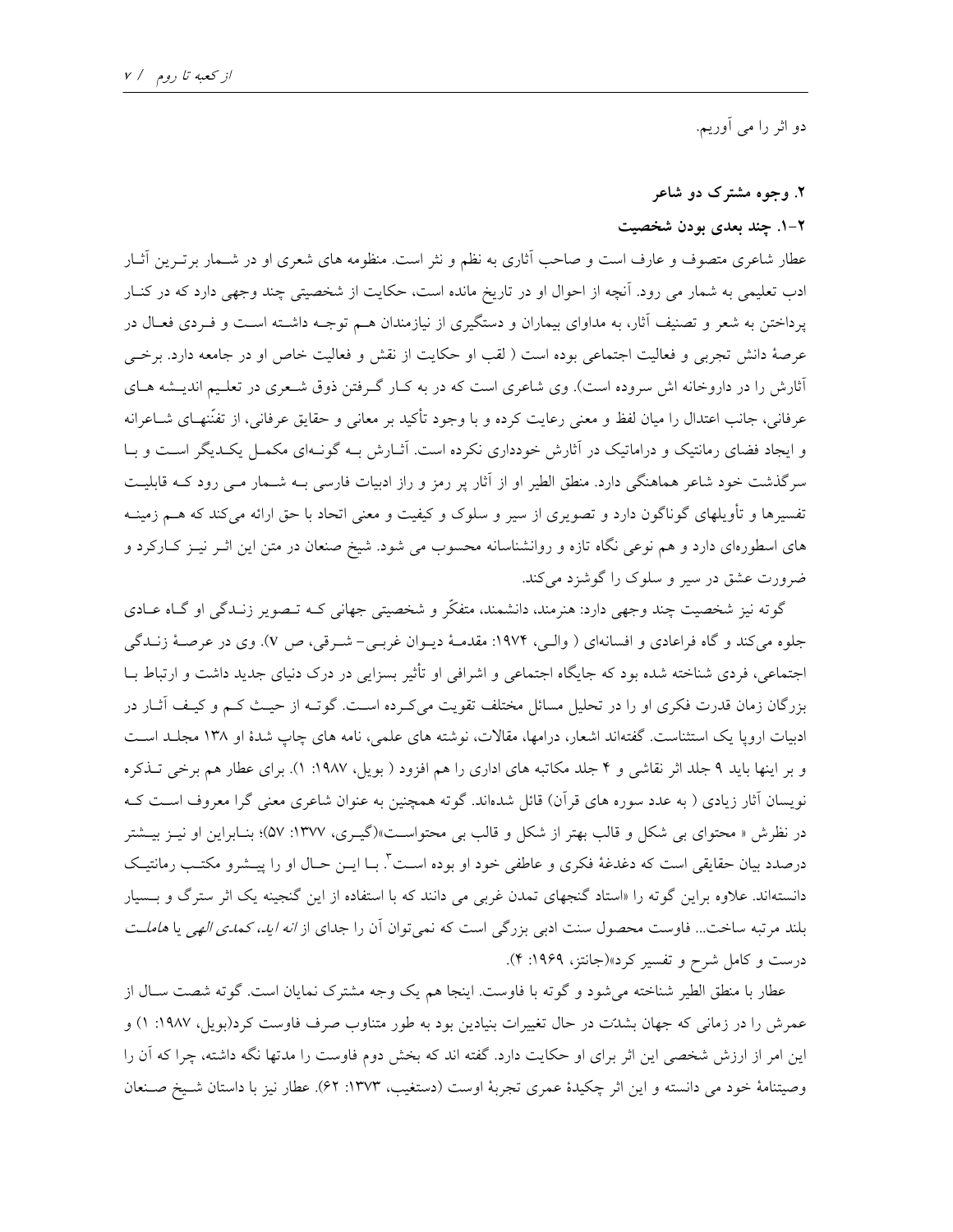به نحو ویژه ای درگیر بوده و این مسأله از توصیفها و توجیه های شاعر آشکار است. ۲–۲. اندیشه ورزی و نگاه عرفانی

عطار و گوته علاوه بر برخورداری از قدرت ذوق و تسلّط بر زبان، از اندیشه های بلند و پیشرو برخوردارند و فراتـر از زمان خود و از مصادیق این سخن پل والری هستند که « اگر شاعر هیچ گاه جز شاعر نباشد و مایه ای هر چند انــدک برای استدلال تجریدی نداشته باشد، هیچ گاه اثری شعری از خود برجای نخواهـد گذاشـت»( والـری، ۱۳۷۷: ۶). عطـار شاعری متفکر است؛ به این معنی که تنها در سنت جاری زمان خود محبوس نماند؛ بویژه در رویکرد عرفـان عاشـقانه و جهان بینی عرفانی تحولی ایجاد کرد و با منطق الطیر به تصحیح نگاه مرسـوم بـه رابطـهٔ انـسان و خـدا پرداخـت (ر.ک: منزوی،۷۹ ۱۳: ۱۷ به بعد ). وی اگر چه در این زمینه یک انقلابی محسوب نمی شود (چرا که سنت عرفانی و تاریخ آن را بخوبی حفظ و حراست می کند و تذکرة الاولیا شاهد خوبی بر این نکته است) امـا یکـی از مبلّغـان رویکـرد عرفـان عاشقانه به شمار می رود. البته این مسأله که:« برای نیرومند ساختن یک نظام معرفت باید بـی رحمانــه اشــتباهات آن را دور ریخت»( کیوپیت، ۱۳۷۸: ۱۶۱) در مورد گذشتگان کمتر صدق می کنـد و اگـر هـم کـسانی در عمـل بـه نقـد و اصـلاح پرداختهاند، شدت و میدان عمل آنها بسیار کمتر و محدودتر از چنین اقداماتی در دوران معاصـر اسـت. بـا ایــن حــال، هــر دو شاعر با این دو داستان، علاوه بر ارائهٔ تفسیر تازهای از رابطهٔ انسان و خداوند، به نقد سرمـشقهای زمانــهٔ خــود پرداختــهانــد: در شیخ صنعان نقد دینداری و اخلاق زهداَمیز و در فاوست، نقد نگاه متعصّبانهٔ دینی و علم گرایی افراطی غربی.

اگر چه امروز بعضی در بحث تمایز شرق و غرب، از فراق دل و عقل سخن میگویند و معتقدند:« در غرب فــضلا و دانشمندان بسیار برجسته داریم، اما پیر فرزانه نداریم؛ چرا که در غرب بـین عقـل و دل فـراق افتـاده اسـت»( شـایگان، ۱۳۷۶: ۷۵)، اما گوته نمایندهٔ آشتی میان شرق و غرب فکری و فرهنگی و ادبی است. او را با توجه به "دیـوان غربـی – شرقی "(West- Eastern Divan)، نخستین پیشگام در عرصهٔ گفتگـوی فرهنگهـا و ایــن مجموعــه را اثــری اَشـتـی جويانه در اين رابطه و حتى يك اثر تلفيقي دانستهاند (ويليامز،١٩٩٨: ١١۴). شاعر در عنوان اثر از كلمـهٔ ديـوان اسـتفاده کرده و در متن اثر هم واژه های فارسی متعددی به کار برده است تا نزدیکی زبانی بـه شــرق را پـیش چــشم آورد و در شکل و قالب هم کوشیده است که از غزل فارسی تقلید کند و اثرش با آثار صوفیانه تطابق داشته باشـد. در بـارهٔ ارادت گوته به حافظ و تأثیر پذیری از وی بسیار نوشته اند و نیاز به تکرار نیست. البته گوته شخصیت چند وجهی و شـگفت انگیزی است که از حوزه های فرهنگی متعددی بهره گرفته است ٌ. وی شاعری بوده که بــه ســیر و ســفر در فرهنگهــا و زبانهای مختلف سخت علاقه مند بود و آثارش نمونهٔ عملی امکان آشتی فرهنگهای مختلف است. گری(Gray) یکی از گوته شناسان می گوید:« او با نگـاه و بـصیرت هـردر (Herder) از شکـسپیر الهـام گرفـت... و توسـط ترجمـه هـای هامر(Hammer) از حافظ- شاعر فارسی زبان دورهٔ میانه- تصاویر شعری را اقتباس کرد و این اثر باعث شـد کـه بـار دیگر به اسلام ابراز علاقه کند»( گری، ۱۹۶۷: ۱۶). وی دیوان غربی- شرقی را پلی میان دو فرهنگ میداند(ر.ک: همـان، ۲۲۶) و گاهی دیوان او را به اعتبار استفاده از واژه های عربی و فارسی متعدد واقعاً دیــوانی شــرقی دانــسته انــد (گوتــه، ۱۳۸۰: ۳۲). در اولین بند از شعر نخست دیوان، شرق را در برابر شمال و جنوب و غرب می گذارد و می گوید:«شمال و جنوب و غرب در هم می شکنند/ تخت و دیهیم فرو می پاشند، امپراتوریها به خود می لرزند. بیا و از این دیـار بگریــز؛ در شرق پاک»( گوته، ۱۳۸۰: ۴۵). برخی احتمال مسلمان شدن گوته را هم مطرح کردهاند که می توانـد تـا حـد زيـادی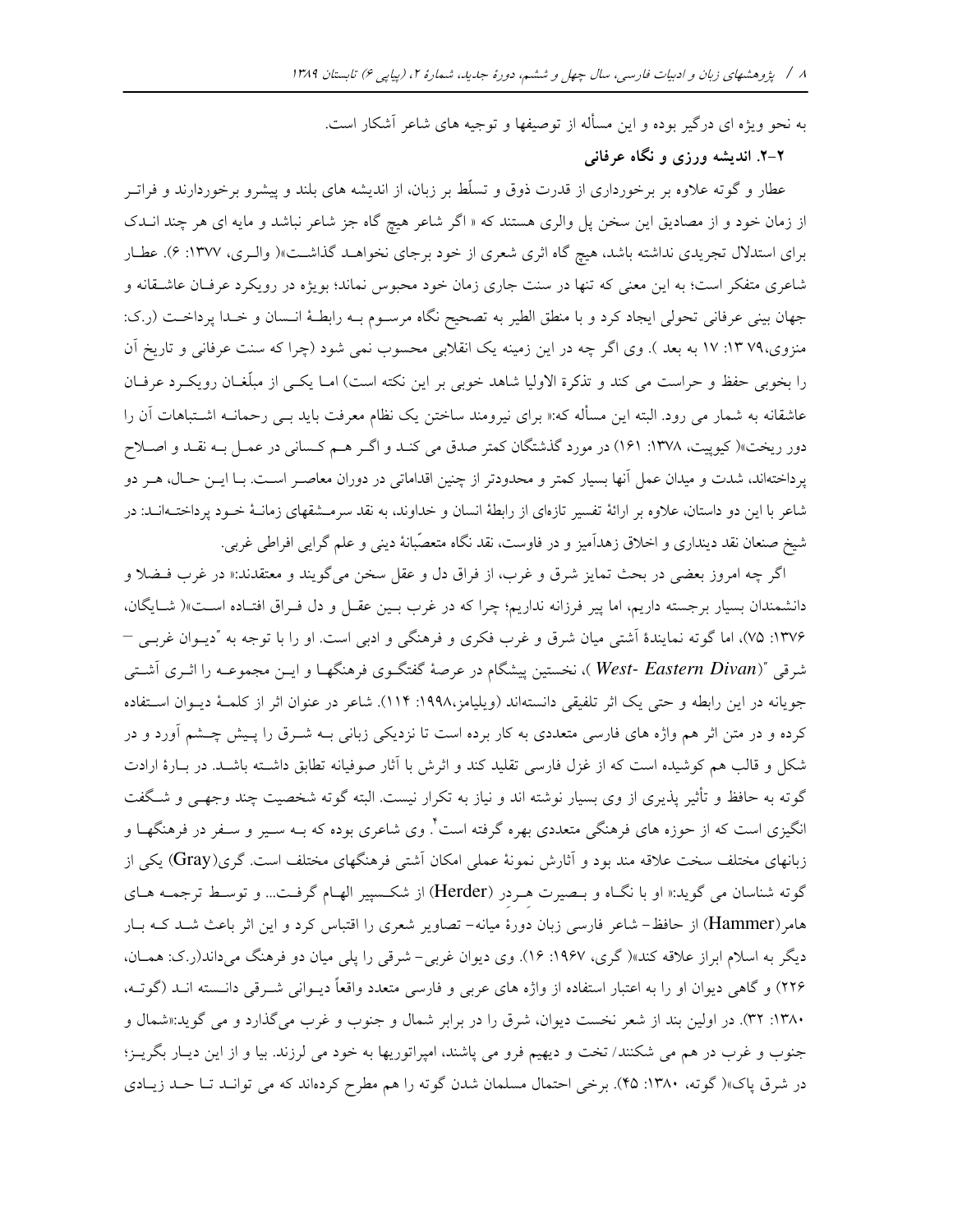توجيه كنندهٔ شباهتهاي ميان انديشه هاي او با امثال حافظ و البته نزديكي فكرى با عارفان ايراني همچون عطّار باشد°. گفتـه اند که برای گوته پیامبر اسلام(ص) و مسیح(ع) یکی هستند، زیرا کلامشان برای او مهم بوده است( گوته، ۱۳۸۰: ۳۳).

آزاداندیشی مهمترین خصلت مشربهای عرفانی است؛ اما در عرفان این آزاداندیشی در بعضی حوزه ها مـصداق دارد. عارف بیش از هر چیز با نگاه و برداشت جزمی از دین و کم و کیف ارتباط انسان و خداوند سر ناسازگاری دارد؛ گرچه گاهی خود او هم گرفتار نوعی جزمیت می شود. اما درمورد گوته کـه تـا حـدی سـخنگوی فرهنـگ غـرب اسـت، ایـن آزاد اندیشی در تمام حوزه ها و زمینه ها مصداق دارد. با این حال در حـوزهٔ اعتقـادات کـه ایــن دو داســتان بــر محــور آن روایــت شدهاند، نوعی شباهت میان دو اثر به چشم می خورد. آثار گوته علاوه بر بار هنری دارای عرفانی فـارغ از مـذهب خـاص نیـز هست ( همان، ۸۸). در نگاه گوته «انسان نیک نهاد در سلوک و در راه حیــرت آور تیــره اش راه حقیقــت را ســرانجام خواهــد يافت» (دستغيب، ١٣٧٣: ٨٩). در اين باره گفته شده كه «در آثار گوته عشق به خداوند همه جا متجلّي است؛ امـا او ايــن عــشق را بی واسطه میخواهد و مذهب را در راه رسیدن به معبود سودمند نمی داند» ( شهبازی، ۱۳۷۱: ۹۱). این نکته امکـان همــدلی وهمدمی او با عارفانی چون عطار را که چون دیگر عارفان به وصال بی واسطه می اندیشد، میسّر می کند.

۲–۳. نگریستن از ورای تاریخ و اجتماع عصر

در نگاه عرفانی نگریستن از بالا( فراتر از زمان و مکان ) به جهان، ما را به درک بسیاری از حقایق رهنمون می شـود و این دو شاعر بر این اساس کوشش کردهاند، فلسفهٔ حیات را با چنین نگاهی درک کننـد و در برابـر چـشمان خواننـده قرار دهند. در باور گوته هم «تنها از منظری خارج از زمان و فراسوی طبیعت می توان طرح غایی را در عالم درک کـرد» (گیری، ۱۳۷۷: ۶۱). در حقیقت هر دو شاعر به نوعی جهان بینی فراتر از حد و مرز دینی و قومی رسیده اند. ایــن نکتــه در مورد عطار با توجه به اینکه در عرفان او، حق و حقیقت در همه جا یافتنی و دیدنی است، کاملاً پذیرفتنی است؛ امــا در مورد گوته باید از شرح احوال و افکارش به این نکته رسید که برخی محققان به وسعت مـشرب فکـری و اعتقـادی گوته اشاره کردهاند و اینکه قدرت جذب مثال زدنی داشته است و این مسأله در اندیشه هــا و در هنــر او متجلّــی اســت  $(1919A)$ 

گوته با فاوست بنیاد یک سنت ادبی و زبانی را میگذارد و عطار با داستان شیخ صـنعان دسـتمایه ای بـرای شـاعران فراهم می کند که بر اساس آن به مضمون پردازی و تصویر سازیهای شعری تازه روی آورند<sup>؟</sup>. البته باید توجه داشت کــه به هر حال گوته هم از منظر یک هنرمند و اندیشمند غربی به حافظ یا عرفان و اسلام نگریسته است و توقع ما نباید این باشد که او به درکی مشترک با یک مسلمان واقعی یا عارف مسلمان رسیده باشد. البته چنانکه سیّاح می گوید: « چیـزی كه گوته را عاشق حافظ مى سازد، روح آزاد و وسعت فكـر حـافظ اسـت... حــافظ هــم در مــذهب و هــم در فلــسفه و موضوع اجتماعي يک نوع فکر بين المللي دارد... گوته هم وجود خود را براي دنيا مي داند» (سياح، ١٣٥۴: ٢١٣).

۳. خلاصهٔ دو داستان

**الف) شیخ صنعان** داستان عطار از این قرار است که شیخی مجـاور کعبـه، بـا طاعـات و عبـادات و کــشف و کرامــات بی شمار، در پی دیدن یک خواب از زندگی زاهدانه و آرام جدا و با مریدانش راهی روم می شود. در آنجـا کـسی را کـه در خواب دیده بود (دختر ترسا) ملاقات میکند و برای رسیدن به وصال او از همه چیز؛ از جملـه دیـن و ایمـان خـود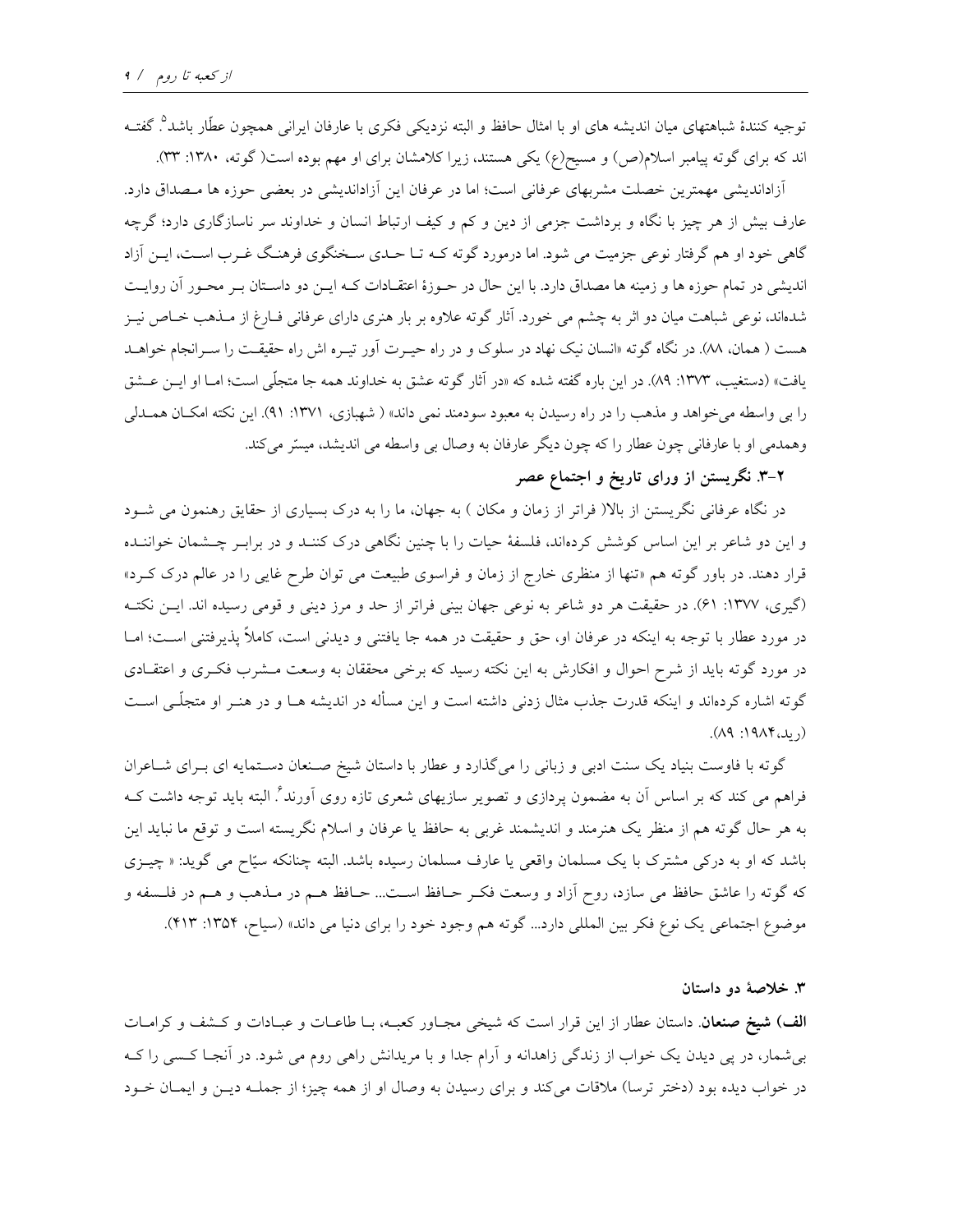میگذرد و به تمام درخواستهای آن دختر ( نوشیدن خمر، زنّار بستن، سجده بر بت، خوکبانی و...) که درسـت در تقابـل با باورها و كردار گذشتهٔ اوست، تن در مى دهد. شيخ صنعان مريدانى دارد كه از اين واقعــه سـخت برآشــفتهانــد؛ امــا بــا گفتگوهایی که میان آنها و شیخ درمی گیرد، به این نتیجه می رسـند کــه کــاری از آنهــا ســاخته نیــست و بــه کعبــه بــاز میگردند. یکی از مریدان (مریدخاص) که اهلیت بیشتری دارد، ضمن سرزنش سایرین، چـارهٔ رهـایی شـیخ خـود را در دعا کردن می بیند و پس از این دعا کردن است که شیخ بر اثر یک تحول روحی که بـا دخالـت عوامـل آسـمانی؛ بـویژه عنایت پیامبر اسلام (ص) صورت می گیرد، توبه می کند و به راه بر میگردد و دختر ترسا هم کـه عنایـت الهـی شـامل حالش شده و تحت تأثیر گذشت و ایثار شیخ و عنایت الهی قرار گرفته است، به راه راست هدایت و مسلمان مـیشـود؛ با این حال، در پایان داستان شدّت شرمساری و سوخته جانبی، مجال ادامهٔ حیات در این جهان را از دختر مـیEیـرد و او در برابر دیدگان شیخ و مریدان، جان به جان اَفرین تسلیم می کند. شیخ و مریدان نیز به کعبه برمی گردند.

ب) فاوست. داستان گوته یک پیش درآمد دارد که در آن خداوند و فرشتگان و از جمله ابلیس(مفیستوفلس یا همان ضد قهرمان در داستان) در باب مقام انسان و فسادکاری او بر زمـین در حـال گفتگوسـت. در ادامـهٔ گفتگـو، ابلـیس بـا خداوند پیمان می بندد که او می تواند قهرمان داستان را گمراه کند و به زمین می آید. در صـحنهٔ دیگـر کـه روی زمـین است، فاوست قهرمان داستان، دانشمندی است که زندگی را در تلاش علمی بی وقفه سپری کرده است و در نهایـت بـه این نتیجه رسیده که زندگیش بیهوده و بی سرانجام گذشته و گرفتار چالشهای درونی و نومیدی و پـأس شــده اســت. در این هنگام مفیستوفلس در هیأت انسانی به او نزدیک میشود و درد دلهای او را میشنود و برای رها شدن از این حالات به او پیشنهادهایی میکند و عهد و پیمانی با او می بندد، مبنی بر اینکه فاوست را تا مرز خوشبختی تمام عیار پیش ببـرد تا اینکه فاوست جملهای را بر زبان بیاورد که حاکی از رسیدن به اوج خوشبختی باشد ( به زمان امر کند که متوقف شود و لحظهٔ زیبا باقی بماند). همراهی این دو از این نقطه آغاز می شود. ابلیس پیـشنهادها و شـرایطی دارد کـه کـم و بـیش فاوست همه را می پذیرد؛ اما همواره با او در چون و چراست. انجـام اقـدامات گمـراه کننـده آغـاز مـی شـود. قهرمـان میخواهد تمام لذتها و تجربه ها را پشت سر بگذارد و عملاً بر زندگی و حیات این جهانی مسلّط شود. بــرای بــرآوردن آرزوهای فاوست ابلیس دست به کار می شود. یکی از آنها بازگرداندن جوانی است که با آن فاوست بتوانـد از زنـدگی در دنیا لذّت ببرد؛ چراکه لذت بردن از زندگی برای پیری چون فاوست ممکن نیست. پس از نوشیدن معجون جــوانی در خانهٔ زن جادوگر و جوان شدن فاوست با افسون ابلیس (مفیستوفلس) او بلافاصله تصویر زیبای زنی را در آینه میبینــد (که همان هلن زیبای ترواست). بعد از این ماجرا، فاوست به همراه ابلیس یا به خیابان مـی گـذارد و دختـری روحـانی صفت و زیبا (گرچن) را می بیند و به او علاقه مند می شود و ماجراهای عاشقانه میان آن دو از اینجا آغاز مـی شـود. ایـن عشق تا باردار شدن دختر و کشته شدن برادر او به دست فاوست و سپس جنون و مرگ وی در زندان ادامه مییابد ٌ. در لحظهٔ مرگ گرچن ابلیس گمان میکند که دختر دوزخی است؛ اما رستگاری او از آسمان اعلام میشود. در اینجا بخـش اول فاوست گوته به پایان می رسد.

در بخش دوم داستان، فاوست همچنان در پـی کـشف اسـرار طبیعـت از راههـای مـشروع و نامـشروع یـا سـحر و جادوست. او با اینکه از چالشهای درونی فارغ نیست، همچنان خواسته های خـود را بـا کمـک ابلـیس پـی مـی گیـرد. فاوست در سفری رؤیایی به یونان باستان می رود و با هلن ازدواج می کند و از این ازدواج پسری به دنیا مـی آیــد کــه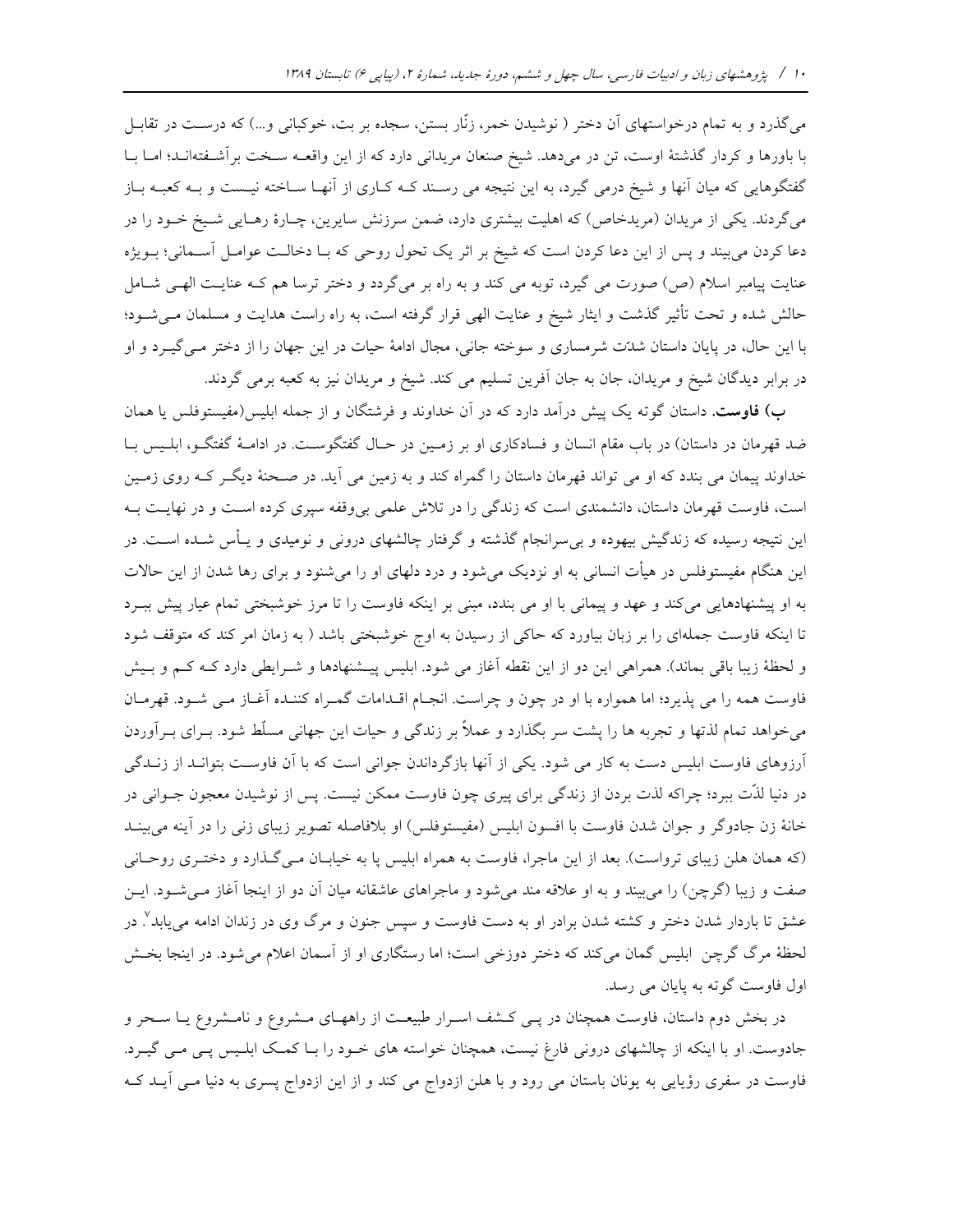مدتی بعد می میرد و خود هلن هم ناپدید می شود. از این پس فاوست و مفیستوفلس به زمان واقعـی و زنـدگی زمینـی بر می گردند و طی یک سفر با یادشاهی ملاقات می کند که در حال جنگ است و فاوست بـا پیــشنهادی هــایی باعــث پیروزی او می شود و شاه در مقابل به او زمینی می بخشد و فاوست در آن به زراعت می پردازد. از این بـه بعـد عطـش قدرت و لذت در فاوست که به دوران پیری رسیده کاستی می گیرد و خود را وقف کارهای عام المنفعه می کند. ابلـیس هم از او غافل نیست و او را نابینا میکند؛ با این حال او همچنان در کار طراحی و تلاش در جهت آسایش مـردم اسـت. در بخش پایانی داستان، فاوست با وجود رنج و زحمت زیاد از زندگی احساس خرسندی می کنـد و جملـهٔ معروفـی را که به منزلهٔ لحظهٔ پایان قرارداد با مفیستوفلس( ابلیس) است به زبان می آورد و می میرد. ابلیس گمان مـی کنــد کــه بــه هدفش؛ یعنی گمراه و دوزخی کردن فاوست رسیده و در آن جهان دروازهٔ دوزخ را برای ورود فاوست می گشاید؛ امـا ناگهان خطاب آسمانی انتظارات او را به باد می دهد و فرشتگان برای بردن او به بهشت از راه می رسند. در بهـشت هـم مارگریت که شفاعتگر فاوست است، به استقبال او می آید و بدین ترتیب، سرانجام هر دو قهرمان، رستگاری است.

#### ۴. چند همانندی کلی میان دو داستان

زمینه ها و شباهتهای این دو داستان با توجه به سرنوشت قهرمانان کم و بیش به ذهن کسانی که با ایــن دو اثــر آشــنایی داشته باشند، خطور می کند. در ادامه به چند وجه مشترک کلی میـان دو داسـتان پـیش از مقایـسهٔ اجـزای آن دو اشــاره مي کنيم:

**۴-۱. منابع و اغراض راویان**: هر دو اثر بر اساس نمونه های مشهور تاریخی و با تغییرات کم و بیش مشابه روایـت شده است ^ با این حال داستانها و روایتهای قبلی( برصیصا و دکتر فاوستوس) برای عبرت گرفتن و تذکر اخلاقــی نقــل می شد؛ اما عطار و گوته از روایتهای خود، برای تبیین عقاید و اندیـشه هـای خاصـی بهـره گرفتـهانـد و از ایـن حیـث (اغراض راویان)، دو روایت، مانند یکدیگر است. در داستانهای واقعی دو روایت همه چیز سیاه و سفید است و برصیصا و دکتر فاووست به دلیل تن دادن به لذّت نفسانی و انحراف از مسیر دین و اخلاق، به رستگاری خود پشت می کنند؛ اما در روایتهای دو شاعر این مرزبندی به هم میخورد و حق و باطل و خیر و شر و گناه و صواب و کفر و دین در هم می آمیزد. هر دو شاعر تغییرات کم و بیش یکسانی در پایان داستانهایشان و نقطهٔ اوج داستان اعمال می کنند و همین باعث می شود که در پایان ذهن خواننده درگیر چون و چراهای بسیاری شود که نتیجهٔ درآمیختگی های یاد شده و نگـاه تـازه به مسائل و مصائب انسانی است. البته طراحی خاص و ذوق هنری هر دو، در این تغییر و در نتیجه چالش برانگیز شــدن دو داستان دخالت داشته است و آنها را به نمونه هایی از آثار ادبی و فکری مهم بدل کرده و شرح و تفسیرهای گوناگون را موجب شده است.

**۴- ۲. آغاز داستان** : در هر دو داستان نقطهٔ آغاز و فضای داستانی، کاملاً منطبق با آرمانهـای دوران شــاعران اســت. در دوران عطار و در عالم اسلام كعبه مظهر تمام برتريها و نقطهٔ عطف تمام كمالات است (و داستان از جوار كعبـه آغــاز می شود) و در دوران گوته کتابخانه و اَزمایشگاه چنین جایگاهی دارد (که داستان از این نقطه اَغاز می شود). عــلاوه بــر این، با توجه به اینکه از منظر سنتبی« شیطان از راه تخیل وارد روح می شد و این یا در خواب یـا بــه هنگــام ســرگردانبی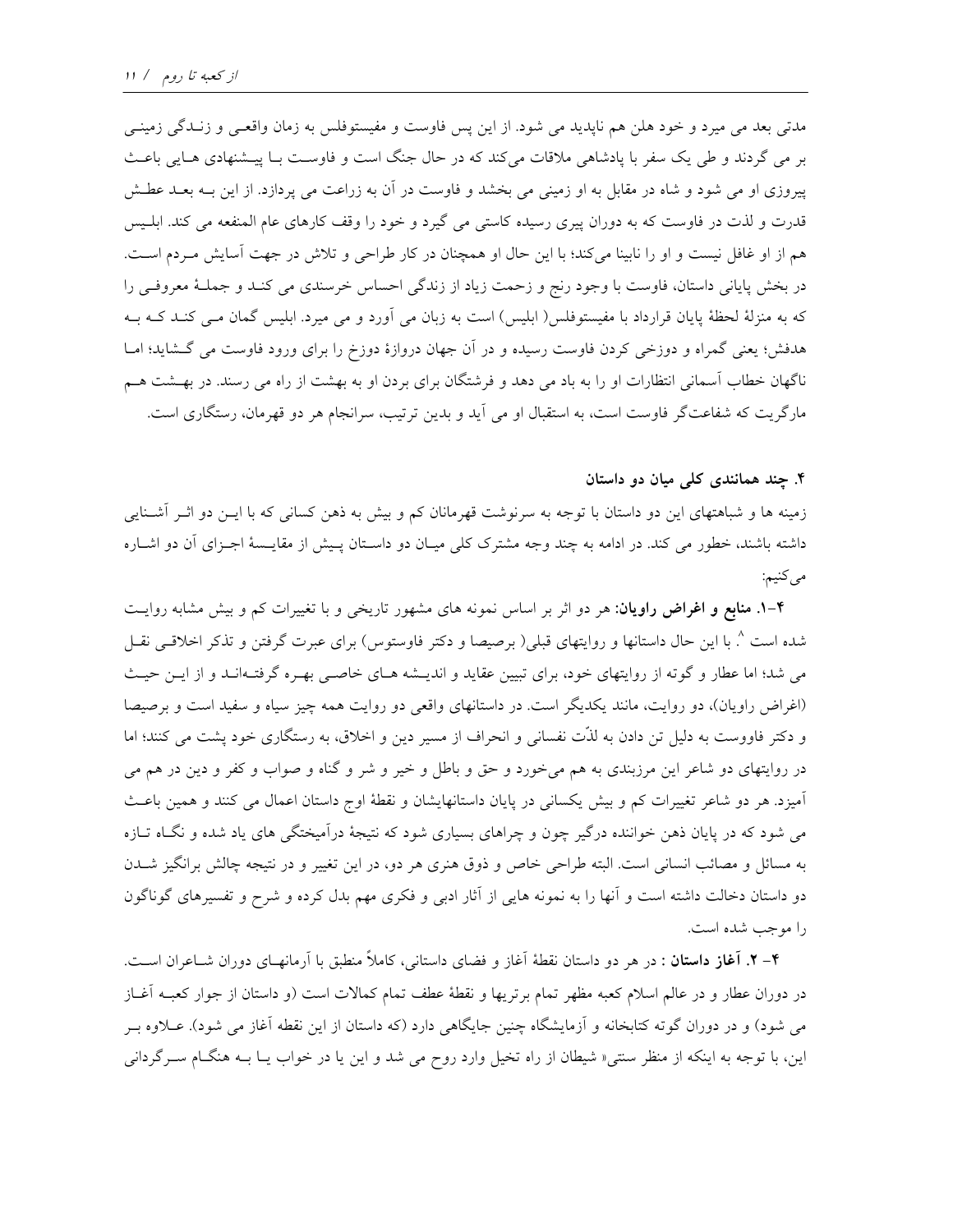ذهن بود» (کیوپیت، ۱۳۷۶: ۱۵۱) می توان خواب شیخ و سرگردانی ذهنی فاوست را از یک مقولـه شـمرد کـه مجـال وسوسهٔ شیطان را فراهم کرده است.

۴– ۳. بنیان دینی: هر دو اثر بشدّت بر مقوله ها، مفاهیم و باورهای دینی استوارند و در کنـار اسـتفاده از آمـوزه هـای دینی، نگاه تازه ای را هم، چه در مقام یک شاعر و چه در مقام یک جویندهٔ حقیقت، مطرح ساخته اند. هنرمندان و شــاعران در تمام زبانها همواره نسبت به نمادها و مقوله های دینی توجه ویژه ای داشته اند و می تـوان گفـت دیـن بـستر معنـایی و عاطفی و در مواردی تخیل شاعرانه در بسیاری از آثار بر جستهٔ ادبی و هنری بوده است (حتـبی بـرای کـسانی کـه بــه دیــن خاصی اعتقاد و التزامی ندارند). این نکته چهبسا به نزدیکی نگاه دینی با نگاه هنری به جهان و انسان مربوط باشد. در مـورد گوته هم این نکته را بازگو کرده اند که :« مذهب را در کل می پذیرد.... و... به نمادهـای مـذهبی زنـده بـه عنـوان یکـی از اشکال تخیل شاعرانه در میان اشکال دیگر احترام می گذارد » (گیری، ۱۳۷۷ :۶۱). در هر دو داستان بر این نکته تأکید شـده است که احتمال گمراهی در هر مرتبه و مرحله ای وجود دارد و هیچ کس از این خطر در امان نیست.

۴- ۴. مفاهیم ترکیبی: هر دو داستان وجه عامیانه و دیندارانه را به وجهی فلسفی بـدل مـی کنـد. دربـارهٔ فاوسـت گفتهاند که یک اثر ترکیبی است و هم درام عشق است هم درام معرفت و شعری فلسفی است کـه بـه شـکل نمایــشنامه عرضه شده است( سیاح، ۱۳۵۴: ۱۴۱۶). شیخ صنعان نیز در پس خود فلسفه ای دارد و همین باعث تکرار مضمون و نماد های آن در آثار حافظ بوده است. این فلسفه تا حدی معطوف به اندیشه های گنوسی است که در عرفان به طـور عـام و در آثار عطار به طور خاص رد پای آن دیده می شود. علاوه بر این در هر دو اثر خواننده با انـواع هنرنماییهـای شــاعرانه روبه رو می شود و به نظر می رسد که پرداختن به معنی و مضمون عمیق فکری و فلسفی، شـاعر را از تفننهـای هنـری بازنداشته است. فاوست را عرصه ای بیکران از موسیقی سخن دانسته اند (شهباز، ۱۳۷۱: ۱۰۵) و داستان شـیخ صـنعان هم زمینه ای مناسب برای هنرنماییهای شاعرانهٔ عطار بوده است( البته در سطحی محدودتر از فاوست).

۴– ۵. بن مایهٔ مشترک: در هر دو داستان سرگذشت یک فرد انسانی با نوع انسانی پیونــد خــورده اســت؛ بــویژه در نسبت و رابطهٔ میان انسان و خداوند. البته تفصیل فاوست باعث شده است در آن موضوعات متنوعی مجال طـرح بیابــد (هر چند محور همهٔ آنها ارتباط انسان و خداوند و عصیان و گناه او و نقش شیطان در این میان بـوده اسـت) و گوتــه از سرگذشت خویش و انسان دوران خویش در روایت داستان غافل نیست و از این رو بار فرهنگی و فکری فاوست بـه مراتب بیشتر از شیخ صنعان است؛ اما وجه تمثیلی این دو در مورد موضوعات مرتبط به انسان و خداوند و مقولـه هـای عام بشری چون گناه، عشق، نفس( ابلیس)، رستگاری و…) همانند است. با این حال در فاوست، هم از نمادهای مختلـف دین مسیحیت استفاده شده، هم از تاریخ و اسطوره های تاریخی و هــم شــاعر خــود و انــسان دوران خــود را در آن بــه تصویر کشیده است و به این ترتیب اثری چند لایه پدید آورده است. از این رو هر قدر خوانندهٔ فاوست، ذهن پربـارتری داشته باشد، می تواند اعماق بیشتری از آن را بکاود و کشف کند. از قول رنه ولک نقل شده است که گوته به اندازهٔ یک کتابخانه چیز نوشت و دو برابر آن دربارهٔ او نوشتند و این سخن در خصوص داستان فاوست هم صدق می کند<sup>۹</sup>. از این منظر می توان گفت در داستان شیخ صنعان —با توجه به جایگاهش در منظومهٔ منطق الطیر– جنبهٔ تمثیلی غلبه دارد؛ چـرا که اثر مستقلَّی نیست و در آن تمرکز بر یک مضمون خاص (خاصیت و تأثیر عشق) و یک قهرمان است که باعث شـده به یک داستان کوتاه شبیه باشد؛ اما فاوست یک اثر مستقل است و همانند یک داستان بلند و رمان است (تفاوت).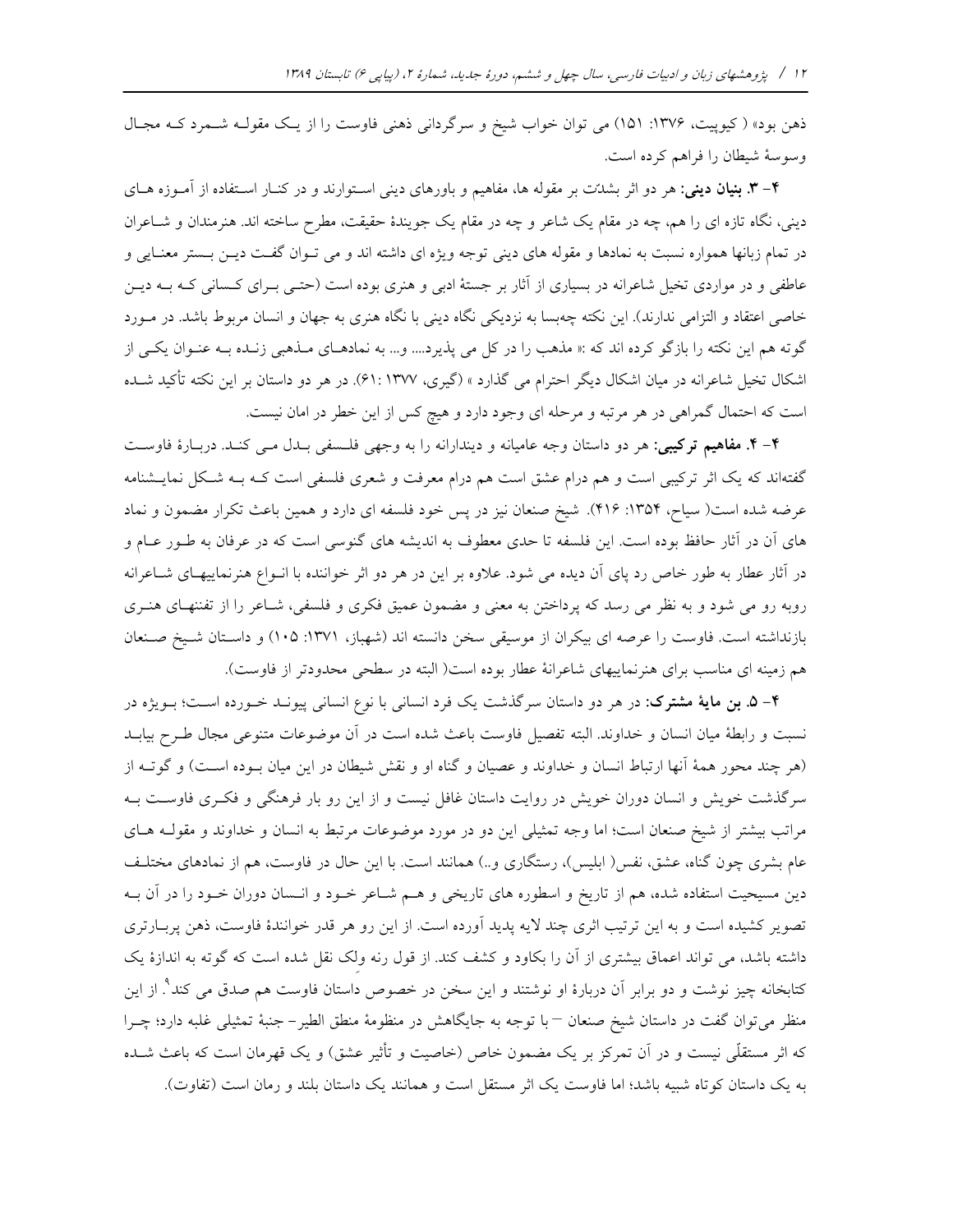۴– ۶. قابلیت تفسیر رمزی و روانشناسانه: هر دو داستان این قابلیت را دارد که در آنها قهرمانان بخـشی از وجـود خود راوی قلمداد شوند و این نکته با توجه به رمزی بـودن کـل داسـتان منطـق الطيـر، در بــاب شـيخ صـنعان براحتــی یذیرفتنی است؛ یعنی قهرمانان را می توان جزئی از شخصیت سالک دانست؛ چنانکه اشاره شده دختر ترسا کـه شـیخ را به کرداری خلاف شرع و اخلاق دینی واداشت، در اصل جزئی از وجود شیخ و نماد نفس امـارهٔ اوسـت( زرقـانی،۱۳۸۵ :۶۳–۸۴)؛ همچنین مفیستوفلس قسمتی از خود فاوست است ( سیاح، ۱۳۵۴: ۴۱۷). در بارهٔ اینکه فاوست نمونـهٔ یـک انسان واقعی فراتر از زمان و مکان است، فراوان سخن گفته اند (شهباز، ۱۳۷۱: ۱۰۱).

۴- ۷. **سرگذشت اجتماعی**: علاوه بر تأکید بر سرگذشت فردی و نـوعی بــشر، بنـابر برخــی تفــسیرها، سرگذشــت اجتماعی هم در دو اثر مورد توجه است. چنانکه اثر گوته پیش درآمد مدرنیتـه و البتـه واجـد هـشدارهایی در مـورد آن، محسوب میشود و همینطور سرگذشت و سیر و سفر مرغان در *منطق الطیر، سف*ر و تحول اجتمــاع از وضــعیت ابتــدایی به وضعیتی کمال یافته که همراه با شناخت و الزامات اخلاقی و حقوقی است ( منزوی، ۱۳۷۹: ۱۰۹ به بعـد ) و گـذر از مقام عشق یکی از مهمترین مقامات طریقت است که این داستان آن را به تصویر می کشد. فاوست هم وقتی راضی مـی شود که می فهمد برای جمع کار می کند نه برای خود (سیاح،۱۳۵۴ :۴۱۸).

۴– ۸ **تاویل پذیری**: هر دو داستان علاوه بر نکات روشن معنایی، اجزای مبهم و ناشناختهای دارد کـه باعـث شـده همچنان دربارهٔ آنها سخن گفته شود و به تفسیر و شرحی چند بارهٔ آنها پرداخته شود. تاکنون تفـسیرهای بـسیاری از دو داستان ارائه شده است با این حال آنها همچنان قابلیت تفسیر و تأویل تازه را دارند. بخشی از این قابلیت به مقوله هــای مورد بحث در دو داستان مربوط است و بخشی به پیوستگی شعر با قلمرو ناخودآگاه ذهن شاعر که باعث شـده اثــر بــه یک اثر رمزی تبدیل شود. در تحلیل روانشناسانهٔ شعر گفته اند که«شاعر به عمیقترین معنـای کلمــه دســت مــوزه و اگــر بتوان گفت مادون اثر خویش است و به همین جهت نمی توان از او انتظار تعبیر و تفسیر اثرش را داشـت... شـاهکار بـه مانند رؤیاست که هیچگاه خود به خود تعبیر نمی شود و نیز هرگز یک رویه ندارد»( یونگ، ۱۳۷۲: ۶۱). یونگ به طـور خاص به فاوست اشاره می کند و آن را رمز و بیان داده های فعال در روان فرد المانی می داند که گوتـه فقـط آن را بـه این جهان آورده و درواقع زایانده است( همان، ۵۹). برخی فاوست را همچون کمدی الهی یک اثر رمزی و برخـی آن را طولانی ترین شعر مدرن اروپایی و یکی از چند اسطورهٔ قابل اعتنا و معتبر تاریخ مـدرن دانـسته انـد( بویـل، ۱۹۸۷: ۲). همین سخن را در بارهٔ شعر عطار و حافظ هم مطرح کرده اند``. گرچه گوته یک انسان عـصر جدیــد اســت و اثــر او از یک اثر عرفانی به معنی مصطلح فاصله دارد؛ اما اگر درک و دریافت عرفانی را برای هنرمندی چون گوته ممکن بـدانیم، این اثر او تلاقی گاه شرق و غرب محسوب تواند شد؛ چنانکه گفته اند «در عرفان راستین خاور و باختر به هم می رسـند» ( دستغیب، ۱۳۷۳: ۹۱).

#### ۵. بررسی تطبیقی دو داستان

برای هر داستانی می توان دو جنبهٔ بسیار مشخص قائل شد: یکی ساختار و سلسله حوادثی که می تـوان آن را در حکـم صورت دانست و دیگر پیامهـا یـا برداشـتهایی کـه در حکـم معنـی و محتـوای آن اسـت. درون مایـه، مـضمون و پیـام اصطلاحاتی است برای اطلاق به این جنبهٔ داستان. برای این دو اثر می توان چند وجه مشترک سـاختاری بـر شـمرد؛ از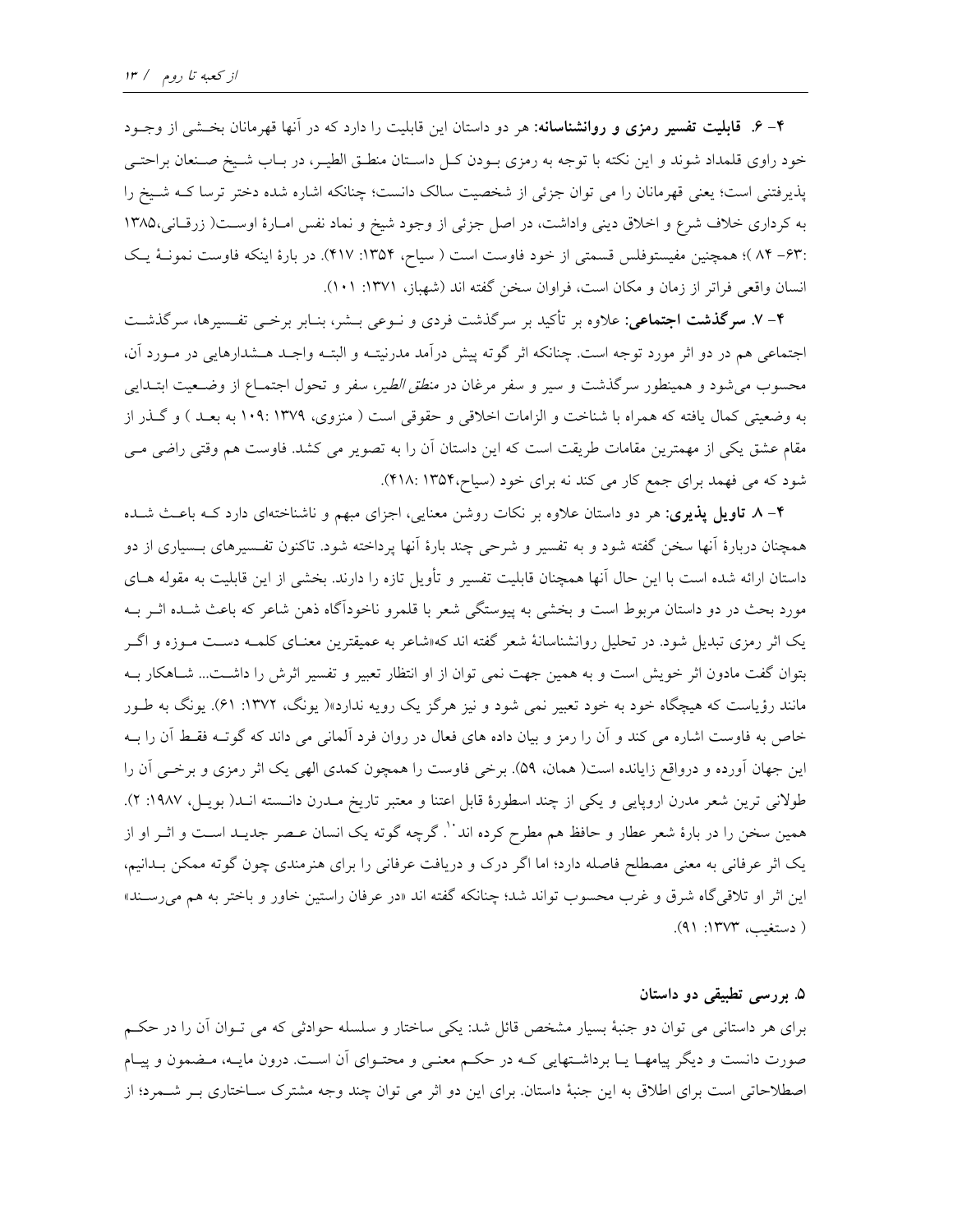جمله اینکه هردو اثر بر پایهٔ یک شخصیت و ماجرای کم و بیش واقعی شکل گرفته اند، قهرمانان دچار تحـولات شــدید روحي و دگرگوني شخصيتي مي شوند، تجربه هاي تازه و خـلاف انتظـاري دارنـد، اراده و قـدرت الهـي در دو داسـتان اهمیت ویژه ای دارد، شخصیتهای ماورائی حضوری فعال دارند و رویدادهای معجزه وار در آنها به چشم می خــورد. در بعد محتوایی هم مقوله هایی چون گناه، عشق، ایمان، خیر و شر، شفاعت، رستگاری، جبر سرنوشت، کنجکاوی آدمی در مرکز توجه است که در ادامه به آنها خواهیم پرداخت.

## ۵–۱. جنبه های ساختاری

هر دو اثر منظوم است و فضایی رمانتیک دارد. در فاوست این فضا به اسطوره ها و تاریخ کهن هم کشیده می شود؛ اما در شیخ صنعان در محدودهٔ دینی و عرفانی باقی می ماند. شیخ صنعان یک قصهٔ تمثیلی است که به شیوهٔ مرسوم قصه در قصه، از زبان هدهد نقل شده است تا مرغان مسافر را در ادامهٔ راه عشق تحریک کنـد و طـی راه را ممکــن و میــسّر جلوه دهد؛ اما ورود خواننده به فضاى داستانى اين قصه، باعث فراموشى قبل و بعد داستان مى شود و از اين رو مى توان أن را همچون داستانی مستقل مورد بحث و بررسی قرار داد.

۵- ۱-۱. حوادث

هر دو داستان با توصیف یک حالت کم و بیش باثبات آغاز می شود. در پی آن عامل یا عواملی این ثبـات را بــر هــم می زند و بحران آفریده می شود و در نهایت یک حادثهٔ سرنوشت ساز که در نقطهٔ اوج داستان رخ می دهـد، آرامـش و ثبات ثانويه را موجب مي شود. دربارهٔ زندگي شيخ صنعان پيش از خواب ديدن و گرفتـار شـدن در عـشق دختـر ترسـا میدانیم که او پیر و مرادی است که سالهای سال(پنجاه سال) در جوار کعبه به سر برده و شخصیتی باثبات و کمال یافته است که هر کس در دینداری و اعتقادش با مشکل مواجه می شده به او پناه می برد. فاوست هم شخـصیتی برجـسته در دانشهای نظری و تجربی است که ظاهرا به تمام وظایف خود در زندگی عمل کرده است. داسـتان هـر دو شخـصیت از نقطه ای مشابه ( برخوداری قهرمانان از کمالات ظاهری) شروع می شود. عاملی این آرامش را برهم می زند. دلیل بر هم خوردن این اَرامش در اَغاز شیخ صنعان مبهم است و در فاوست روشن است؛ اما هــر چــه هــست، در دو داســتان ایــن عامل بیرون از اراده و تصمیم قهرمانان قرار دارد.

در متن و حوادث میانی هم شباهت فراوان وجود دارد: هر دو قهرمان با ابتلائات مختلفی مواجه می شوند. افرادی از رفتار و کردار قهرمانان آزار می بینند. «در فاوست میل و نخوت زیاد شهوانی به امیال ناهنجار دیگری برای کسب قدرت و شناخت ممنوع می انجامد»( کیوپیت، ۱۳۷۶: ۱۵۳) و در شیخ صنعان قهرمان دچار خفت و خواری می شـود و دختـر ترسا تا پایان داستان پیروز میدان است.

با توجه به ابعاد چندگانهٔ فاوست و حوادثی که برای قهرمانان رخ داده است، گاهی آن را تـراژدی خوانـده انـد، گـاه درام و گاه حماسه. برخی مفهوم تراژدی در فاوست را تنها به سبب عمـل و کـردار خطيـر مـی داننـد و نــه تــراژدی در مفهومی که برای آثاری چون *ادیپ و شاه لیر* به کار می رود( فایرلی،۱۹۶۵: ۲۳). البته با توجه به سرگذشت گـرچن( یـا مارگریت، دختری که فریفتهٔ فاوست شد) این بخش از داستان، بی تردید تراژدی خواهد بود که به ایـن دلیـل در برخـی آثار به جای تراژدی فاوست، از تراژدی گرچن(مارگریت) سخن به میان آمده است( همان، ۴۴).

در هر دو داستان جدال برقرار است: در شیخ صنعان جدالی میان دختر ترسا و شیخ عاشق، در میگیرد و در فاوست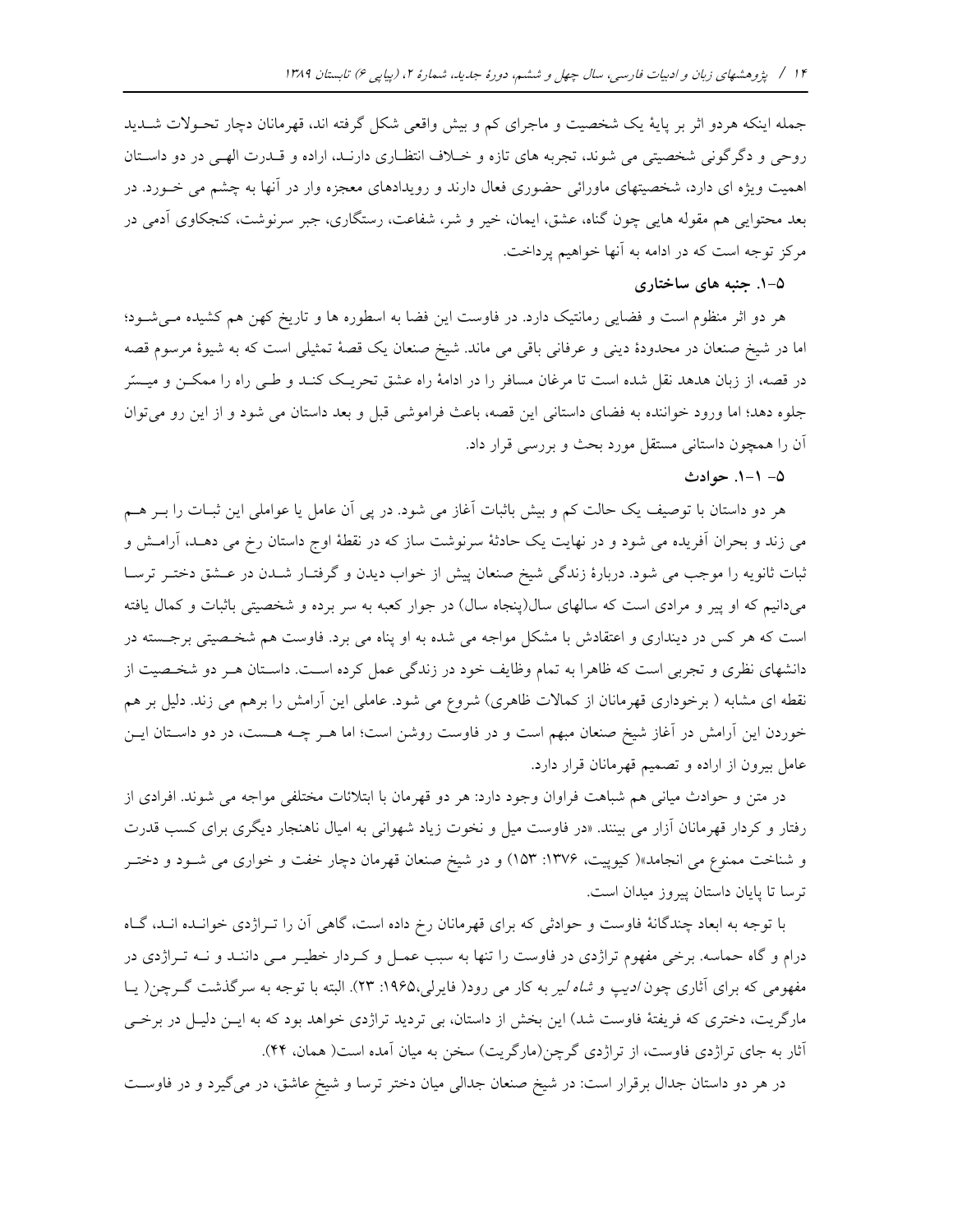میان او و مفیستوفلس. گوته باور دارد که با چنین جدالی است که راه انسان به سوی خدا باز می شود (همان،۵۷). عطـار هم عشق را که حادثه ساز اصلی است با پایان خوش داستان تأیید می کند، هـر چنـد موجـب تلاطـم روحـبی و فکـری طاقت فرسا در عاشق شده است. دختر ترسا به بركت عشق از گمراهی نجات یافته است. عصیانگری در هـردو داسـتان نمود ویژه ای دارد؛ اما گویا راویان باور دارند که این عصیان اتفاقی بیرون از ارادهٔ الهی نیست، بلکه همان چیـزی اسـت که خدا از ما خواسته است. در حوادث هر دو داستان ماوراء طبیعت به شدّت دخالت دارد. با این حال وجـه اسـطورهای و افسانه ای فاوست قویتر است.

در نقطهٔ اوج دو داستان و توجیه راویان در پایان هم همانندی دیده می شود. سرنوشت دو قهرمان به هم شبیه است؛ هر چند برداشتی که ما از دلایل این دو سرنوشت و اتفاقات مترتب بر آن داریم، ممکن است بـا توجـه بـه زمینــه هــای فکری و اعتقادی راویان تا حدی متفاوت باشد؛ برای مثال، دلایل نجات یافتن شیخ صنعان و فاوست شاید چندان به هم شبیه نباشد؛ چرا که بنابر اعتقادات اسلامی(حداقل در برخی از فرقه های کلامی) شفاعت اولیای خدا حلّــال بــسیاری از مشکلات میان بندگان و خداوند است و خود عامل رستگاری تواند بود. در مورد فاوست توجیه این مسأله ( اینکه چـرا و چگونه فردی چنین گناهکار رستگار شده است) چندان آسان نیست. به سخن یکی از محققان این نوع نجات مسیحی نیست( ستاری، ۱۳۸۷: ۱۶۹). در برخی تفسیرها از فاوست به این نکته اشاره شده است کـه دو عامـل مهـم رسـتگاری يعني "کار خير " و "ايمان" در فاوستي که گوته به ما معرفي مي کنـد، ديـده نمـي شـود ؛ بنـابراين رسـتگاري او چنـدان توجيهي ندارد (ماسون،١٩۶٧: ٣۶۴).

در آغاز داستان و هنگام آشنایی فاوست با مارگریت، حتی فاوست از اظهار اعتقاد به مذهب طفـره مـی رود و وقتـی مارگريت از او مي پرسد:« بگو ببينم عقيدۀ تو دربارۀ مذهب چيست؟ تو آدم خوش قلـب ومنزَّهـي هـستي؛ ولـي گمــان مي كنم اصلاً لامذهبي. فاوست: به اين كار كاري نداشته باش عزيزم. تو مي داني كه من تو را دوست دارم و بــه خــاطر عشقی که به تو دارم حاضرم تا آخرین قطرهٔ خون خود را نثار کنم و جان تسلیم کـنم»( فاوسـت، بـی تـا: ۱۱۰– ۱۱۱). اینجا تفاوتی میان دو داستان دیده می شود.

۰–۱–۲. ریخت شناسی داستانها

اجزای قصه بر اساس حوادث اصلی (ریخت شناسی) به قرار زیر است: - قهرمان درحد كمال منزلت ديني، علمي و اجتماعي به سر مي برد.

– قهرمان گرفتار یک آشوب روحی می شود( یکی ناگهانی و با دیــدن خــواب و دیگــری در بیــداری و بــا تــأمّلات شخصي).

– قهرمان از مسیر عادی زندگی خارج می شود (توسط عواملی درونی و بیرونی: خواب دیدن شیخ صنعان و حضور مفيستوفلس).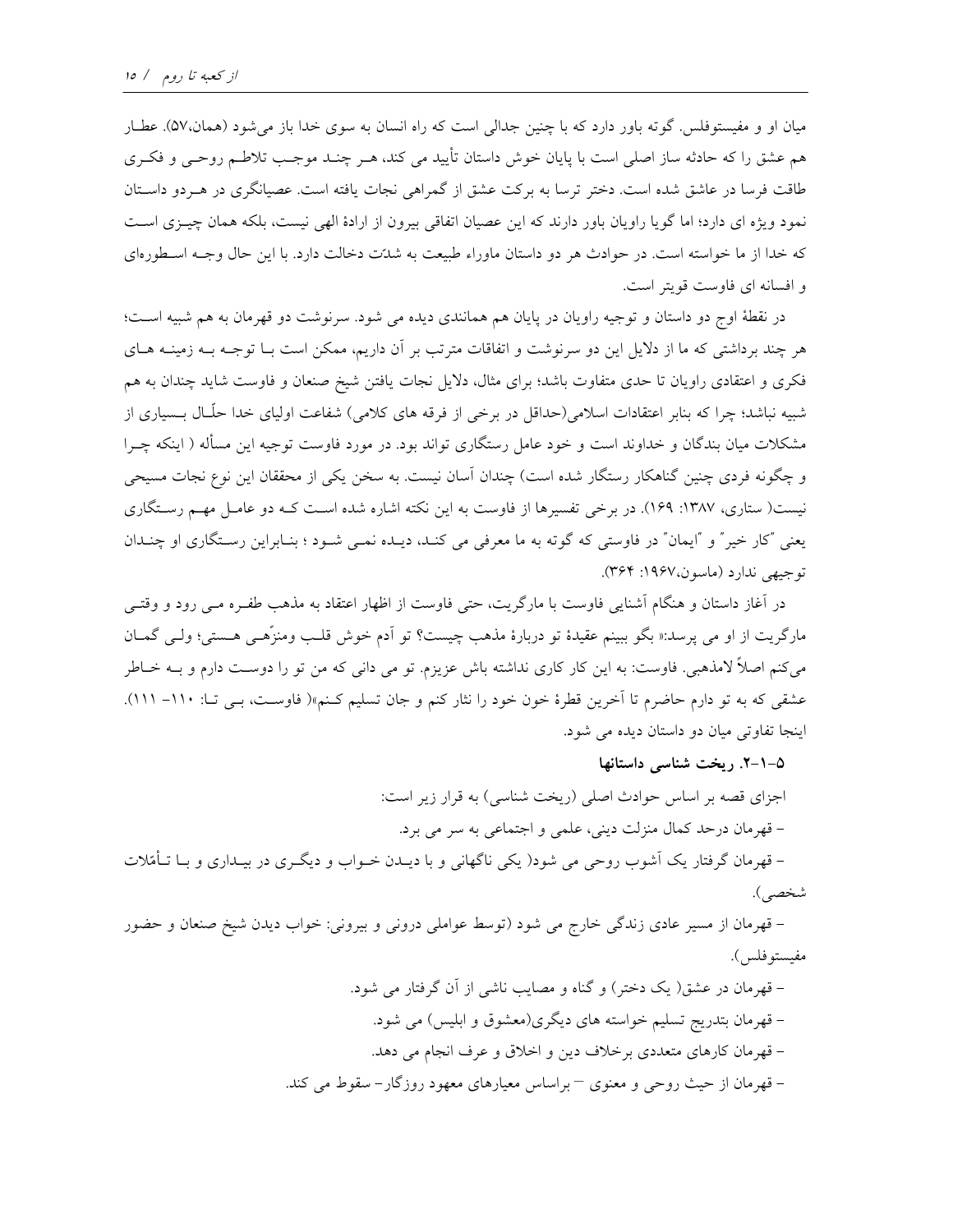– قهرمان در پایان راه پر خوف و خطر و با وجود گناهان بسیار، به رهایی و رستگاری خلاف انتظار می رسد.

## ۵–۱–۳. ویژگیهای قهرمانان

دریافت شباهت میان سرگذشت قهرمانان دو داستان چندان دشوار نیست. مضمون افتادن به گناه در دوران پیـری، بــا وجود برخورداری از کمالات نفسانی و معنوی، مضمونی جذّاب و البته مسأله ای خلاف آمد عادت تلقّی می شود و بــه همین دلیل برای مردم جاذبه دارد. همین امروز هم اگر کسمی کـه در جامعــه از شــهرت و مقبولیـت برخـوردار باشــد و گرفتار عشقهای عادی یا شهوت نفسانی شود، برای مردم جذاب است و هـر روز در مطبوعــات شــاهد انعکــاس چنــین اخباری چه راست و چه دروغ هستیم. داستانهای مشابه واقعی و ساختگی در منابع مسیحی و اسلامی فراوان نقل و وارد شده است؛ از جمله داستان برصیصا، داستان آنتونی قدّیس که او را همان برصیصا دانسته انـد، قـصّهٔ جـریح راهـب کـه بسیار به دو داستان دیگر شبیه است. علاوه بر این نمونه های جدیدی چون *بابا سرگیوس* تولستوی و رمان ســه جلــدی *آمبروسیو* اثر لوئیس نیز نمونه های امروزی چنین داستانهایی هستند<sup>۱</sup>'.

در داستان شیخ صنعان ما از احوال و افکار و احیانا نیاز و انگیزه های زیادی خواهانهٔ قهرمان، پیش از تحول روحیی اطلاع چندانی نداریم؛ اما در فاوست خود قهرمان این نکته را بر زبان می آورد. بنا بر این صرف نظر از آگاهانه بودن پـا نبودن رفتارها و تلاشهای بعدی، هر دو قهرمان در مسیر رسیدن به کمال بیشتر هستند( البته فاوست افزون براین، تـسلط بر طبیعت و نیروهای آشکار ونهان آن را هم طلب می کند). در عرفان به دلیل نسبت مستقیم معرفت حقیقی بـا کمـال نفسانی، تا فرد به اخلاص کامل نرسد، بهره اش از معرفت کامل نخواهد بود. از سوی دیگر هم دانش کامل، همان دانش نسبت به سرچشمه هاست. وجه عملی دینداری، تسلط بر نفس و پیچ و خم (عقبـه) هواهـای آن اسـت و وجـه عملـی دانش، مسلّط شدن بر حیات یا دستیابی به گوهر زندگی. همکار فاوست، واگنر که می تـوان او را نماینـدهٔ روشـنگری و خردگرایی محض شمرد، اَرزو دارد، اَنقدر عمر کند که بتواند بر تمام اسرار عالم خاکی اَگاهی یابـد؛ امـا خــود فاوسـت فراتر از این به معنای زندگی می اندیشد، چرا که می داند دانشمند صرف تا وقتی نتواند به فراسـوی جهـان بینـی خـود بگذرد، از دستیابی به فراسوی مرز استدلال و خرد؛ یعنـی گـوهر زنـدگی نـاتوان خواهـد مانـد. گلـدمن اصـولا هـدف نمایشنامه را نشان دادن چگونگی گذر از دانش نظری به دانش عملی می داند که راه رسیدن به مطلق یا خدا را به انــسان بنمایاند. در داستان عطار نیز راه عشق و تجربهٔ عاشقان راهی است که سریعتر سـالک را بـه خـدا مـی رسـاند و او را از ناامیدی میرهاند. در فاوست نارضایتی از دانش و سرخوردگی از زندگی، انگیزهٔ جستجوی حقیقت حتی به کمک جادو و سحر و افسون است ( گیری، ۱۳۷۷: ۶۰) و در شیخ صنعان ایمان و اعتقاد بدون ابتلا و امتحانی دشـوار چـون تجربـهٔ عاشقانه آرامش بخش؛ بويژه اطمينان بخش دانسته نمي شود.

– هر دو قهرمان ظاهرا در اوج هستند: یکی در اوج کمـال و معرفـت دینـی و عرفـانی و دیگـری در اوج دانـش و شناخت در عرصهٔ علوم نظری و تجربی. می توان گفت هر دو شخصیت آرمانی جامعهٔ خود(تـوتم قبیلـه) هـستند. هـم شیخ صنعان خود را در اوج کمال زمانش می بیند (چون که خود را قدوهٔ اصحاب دید/ چند شب بر هم چنان در خواب دید) و هم فاوست: «براستی که مـن زیرکتـر از آن آموزگـاران/طبیبـان و اسـتادان، دبیـران و خطیبـان ابلـه هـستم/.... » (گلدمن،۱۳۸۵: ۴۹).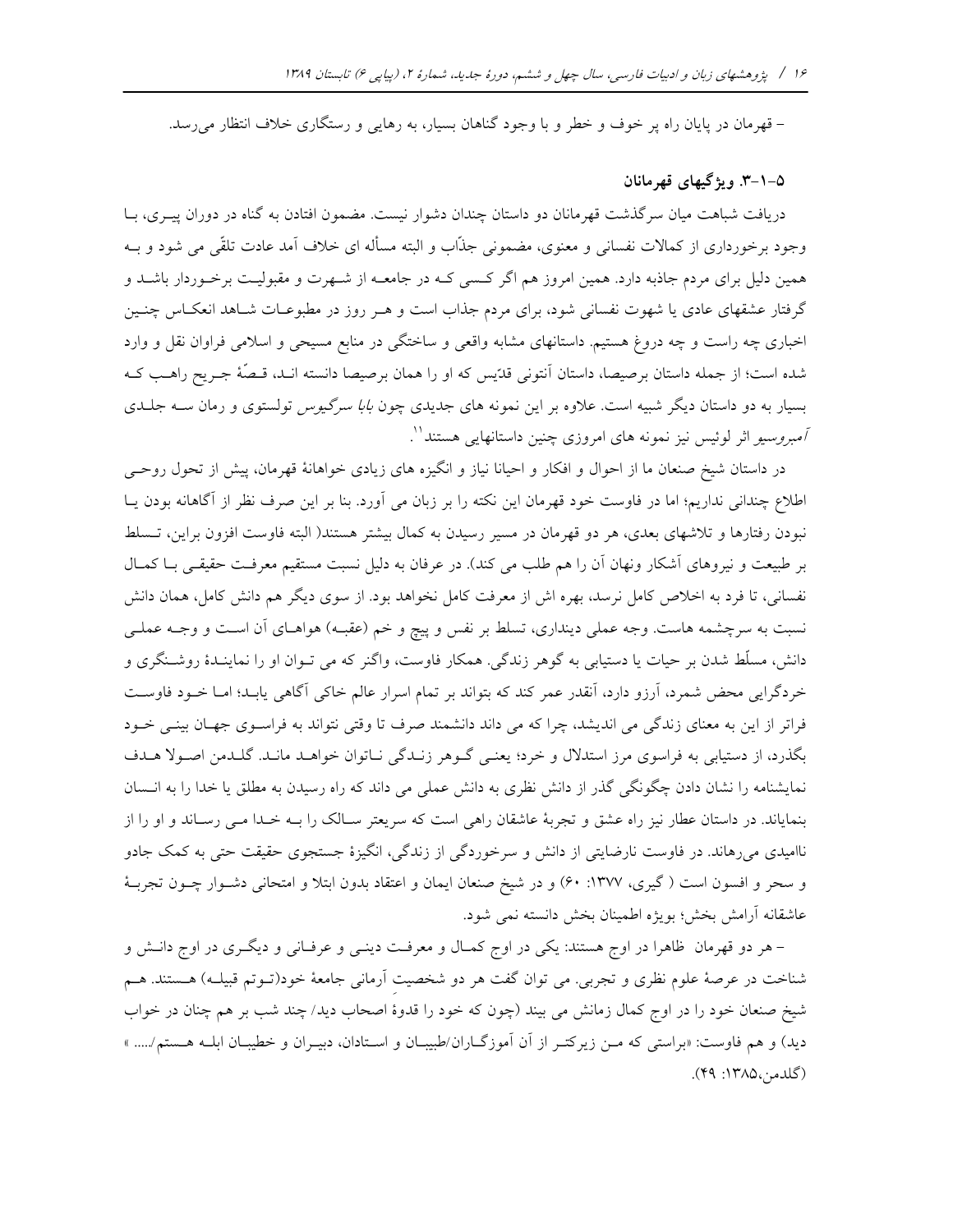– هر دو قهرمان در واقع عصیان می کنند: یکی عصیانگری اش درونی است و دیگـری بیرونـی. چــه بــه معنـای ظــاهری داستان شیخ صنعان توجه کنیم و چه به معنای عرفانی آن، او به عصیانگری و زیاده خواهی روی آورده است. در بعـد ظـاهری و دیندارانه، او علیه باورها و احکام عصیان کرده است و در بعد عرفانی او به مقام و جایگاه خود خرسند نسوده است و مقـام عاشقی را بر مقام شیخی ترجیح داده است. فاوست هم عصیانگری مثبت و منفی را پشت سـر مـبی گـذارد، هـم علیـه علـم و دانش بی ثمر (بی اثر در کمال وجودی خود) عصیان می کند( که می تواند مثبت قلمداد شود) و هـم بـه تمـام وسوسـه هـای ابلیس ( مفیتوفلس) و هاجسه های درونی( زیاده خواهی در ثروت و قدرت و شهرت) پاسخ مثبت می دهد.

– رنج کشیدن هر دو قهرمان را هم می توان جزو مشترکات داستان دانست. در شیخ صنعان این رنج صرفاً بــه عــشق و عواقب آن مربوط است و در فاوست به کنجکاوی، زیاده خواهی و عهد او با ضد قهرمان. با این حال در پایــان، رنــج کشیدن هر دو باعث کمال و رستگاری آنها می شود.

– هم فاوست نمایندهٔ نوع بشر است و هم شیخ صنعان نمونهٔ انسانی و نوعی سالکان است کـه همـواره در معـرض خطر گمراهی قرار دارند و هر دو قهرمان، سرنوشت انسان را در منظری دینی به نمایش می گذارند؛ امـا در دو فرهنگ متفاوت. در شیخ صنعان بر این نکته که چنین امتحان و ابتلایی برای تمام کسانی که بخواهند راه کمال را طی کنند پیش می آید تأکید شده است ( در درون هر کسی هست این خطر/ سر برون آرد چو آید در سـفر). در فاوسـت هـم بنــا بــر سخن تعداد زیادی از تحلیل گران، گوته سرگذشت و سرنوشت خود و انسان به معنای عام را به تـصویر کـشیده اسـت (گيري، ١٣٧٧: ۶۵).

– هر دو قهرمان سفر می کنند: در یکی( شیخ صنعان) سفر مکانی (از کعبه به روم) به سیر و سفر درونی ( از زهد و شیخی به عشق و مستی و ذلّت) منجر می شود و در دیگری ( فاوست)، هم سـفر در زمـان ( از پیــری بــه جــوانی و از اکنون به گذشتهٔ تاریخی و اسطوره ای) و هم سفر در مکان ( گذر به درجات و طبقات عالم) و هـم سـفر در خیـال ( از واقعیت به افسانه و رؤیا و فراواقعیت) دیده می شود.

– قهرمانان دو داستان نسبت به روایتهای واقعی و تاریخی( برصیصا و دکتر فاوستوس) ویژگیهـای مــشابهی دارنــد: هــر دو جسارت و شجاعت بیشتر و ترس و اضطراب کمتری دارند و با نوعی خودآگاهی و اعتماد به نفس راه خود را طی می کنند.

– شخصیتهای زن مقابل قهرمانان هم در احوال و رفتار و سرنوشت به هم شبیه هـستند. هـر دو(مارگریـت و دختـر ترسا) در اوج زیبایی، از کمالات معنوی نیز برخوردارند و هر دو مسیحی معتقد و دیندار هستند. دختر ترسا خطـاب بــه شیخ صنعان، دین را مانع وصال می داند و مارگریت هم در آغاز عدم پایبندی فاوست را مانعی برای وصال می شــمارد. دختر ترسا "در ره روح اللهش صد معرفت" بود و مارگریت هم اهل کلیسا و دعا و مناجات راستین بود. با این حال، هر دو شخصیت عامل گمراهی قهرمانان هستند.

– دیگر اینکه هر دو در داستان می میرند و هر دو در نهایت به رستگاری می رسند. البته دختر ترسا در شیخ صنعان، با توجه به دیدگاه راوی، در نقش ضدقهرمان ظاهر شده است. در پایان داستان یک جا عطار این نکته را از قــول هــاتف غیبی خطاب به دختر ترسا، بر زبان آورده است که: "ای پلیدش کرده پاک او بباش" اما در سلسله حــوادث داســتان ایــن نقش تأیید نمی شود و او مسؤول گمراهی شیخ نیست و در ادامهٔ داستان و مواجهه با شـیخ صـنعان هــم او بــه اقتــضای وضع طبیعی خود عمل کرده است. مارگریت هم به دلیل اینکه در معرض عشق شورانگیز فاوست اختیـار از کـف داده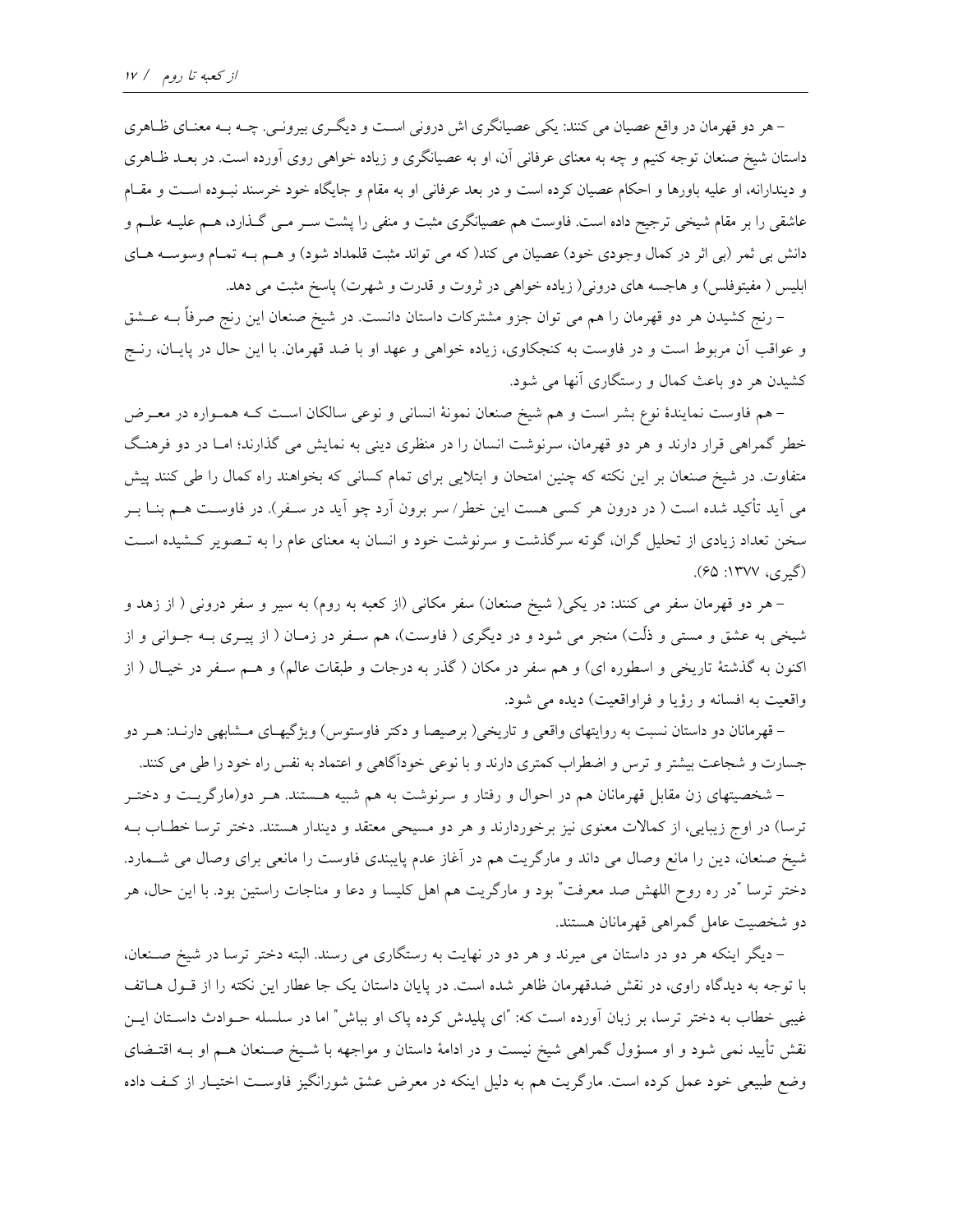است و به رابطهٔ نامشروع و کشتن فرزند تن داده، شخصیتی مثبت نیست؛ اما ضد قهرمان( عامل گمراهی فاوست) نیـست، بلكه خود قرباني ضدقهرمان( مفيستوفلس) است. نجات دو دختر هم تا حدى متفاوت است: به نظر مي رسد مارگريت بـا يذيرفتن گناه و جزا ديدن در اين دنيا از عذاب اخروي نجات مي پابد و دختر ترسا با شفاعت وعنايت آسماني.

– در فاوست ضد قهرمان حضور دارد و ماجراها به گونه اي نتيجهٔ عمل و عكس العمل قهرمان و ضد قهرمان است؛ اما در شیخ صنعان این ضد قهرمان وجود عینی و خارجی ندارد و همه چیز به خود او و ارادهٔ برتری مربـوط اسـت کـه شیخ به وجودش ایمان کامل دارد. بنابراین فاوست تخیلی تر و افسانه ای تر از شیخ صنعان است. البتـه در بـارهٔ نقـش اصلی مفیستوفلس ( فراتر از داستان و مبتنـی بـر جهـان بینـی راوی) چنانکــه یکــی از مفـسران فاوسـت اشـاره کــرده: «مفیستوفلس نمی تواند یک شیطان مطلق باشد و خدا هم او را اینطور نمی بیند؛ از این رو که وظیفهٔ او ایـن اسـت کـه انسان را فعّال نگه دارد تا خداوند بتواند به انسان یاداش دهد»( بـراون، ۱۹۸۶: ۴۵). در بخـش تطبیــق مــضامین بــه ایــن مسأله بیشتر پرداخته شده است. با این حال ماجراها با پیشنهادها و دخالتهای مستقیم مفیستوفلس رخ می دهد و از ایــن رو از نگاه درون داستانی او یک ضدقهرمان است.

## ۵-۲. محتوا و مضمون دو داستان

موضوعات مشترک میان دو اثر فراوان است. بحث از گناه و خیر و شر و راه رهایی و رسـتگاری، انــواع دینــداری و عشق و آثار آن از مقوله های مهم و مورد تأکید دو داستان به شمار می رود. پرواضح است کـه وقتـی مـا فاوســت را از منظر محقّق ادبیات فارسی مطالعه می کنیم، آنچه با سابقهٔ ذهنی و مجموعه اطلاعات ما همخـوانی بیــشتری دارد، بیــشتر توجه ما را به خود جلب می کند و چه بسا گاه با گونه ای تفسیر به رأی و قیاس به نفس، به درک و دریافت یا برداشت از ماجراها و مقوله های مطرح در داستان بیردازیم که از این قاعده گزیری نیست. به هر حال با توجه به اینکه با یک اثر ادبی مواجهیم از این بابت چندان مشکلی پیش نمی آید؛ چرا که چند معنایی و برداشت شخصی در این حوزه یک اصل است. با این حال سعی ما براین است که بر مشترکاتی تأکید کنیم که کـم و بـیش بـرای هـر خواننـده ای قابـل درک و يذير ش باشد.

## ۵–۲–۱. گناه و شرّ اخلاقی و راه رستگاری

با توجه به محوریت بحث گناه در این دو داستان ابتدا نکته های مورد نظر راویان را از این منظـر مـورد بحـث قـرار داده ایم. گناه در زبان فارسی پهلوی به شکل "ویناس" و به معنی زوال و انقراض بــه کــار رفتــه اســت. در زبــان عربــی "جناح" معرب گناه است؛ اما چندین کلمهٔ دیگر نیز برای اطلاق بر معنی گناه و متفرعات آن به کار می رود که مهمترین آنها عبارتند از: معصیت، إثم، حوب، ظلم، ذنب، خطأ، سیئه. بزه و جرم و جنایت نیز معنایی نزدیک به معـانی گنــاه دارد. در متون دینی انگیزهها و لوازم گناه به تفصیل بیان شده است. مهمترین مسأله دو بعدی بودن وجود آدمی اسـت کــه بــه کوشش و کششی متضاد در درون او می انجامد. گناه باعث سقوط آدمی و مهمترین نشانهٔ عصیان در برابر خداوند است و از این رو، گنامینو به اهریمن و دیوان گفته می شود( اوشـیدری، ۱۳۷۱: ۴۱۰). در ایـران باسـتان گنـاه بیـشتر مفهـومی مذهبی داشت تا اخلاقی و مردمان با نذر و قربانی در صدد بودند، نظر مـساعد ایـزدان را جلـب کننـد تـا از گناهکـاری مصون بمانند ( بویس، ۱۳۷۴: ۱۲۹). فروم هم معتقد است که واژهٔ خطا (Chatah) در تورات به معنای گناه آمده است در حالی که معنای واقعی آن گمراه شدن است( فروم، ۱۳۷۰: ۱۶۹).از این رو، وی برای رهایی از شرّ گنـاه، پــشت ســر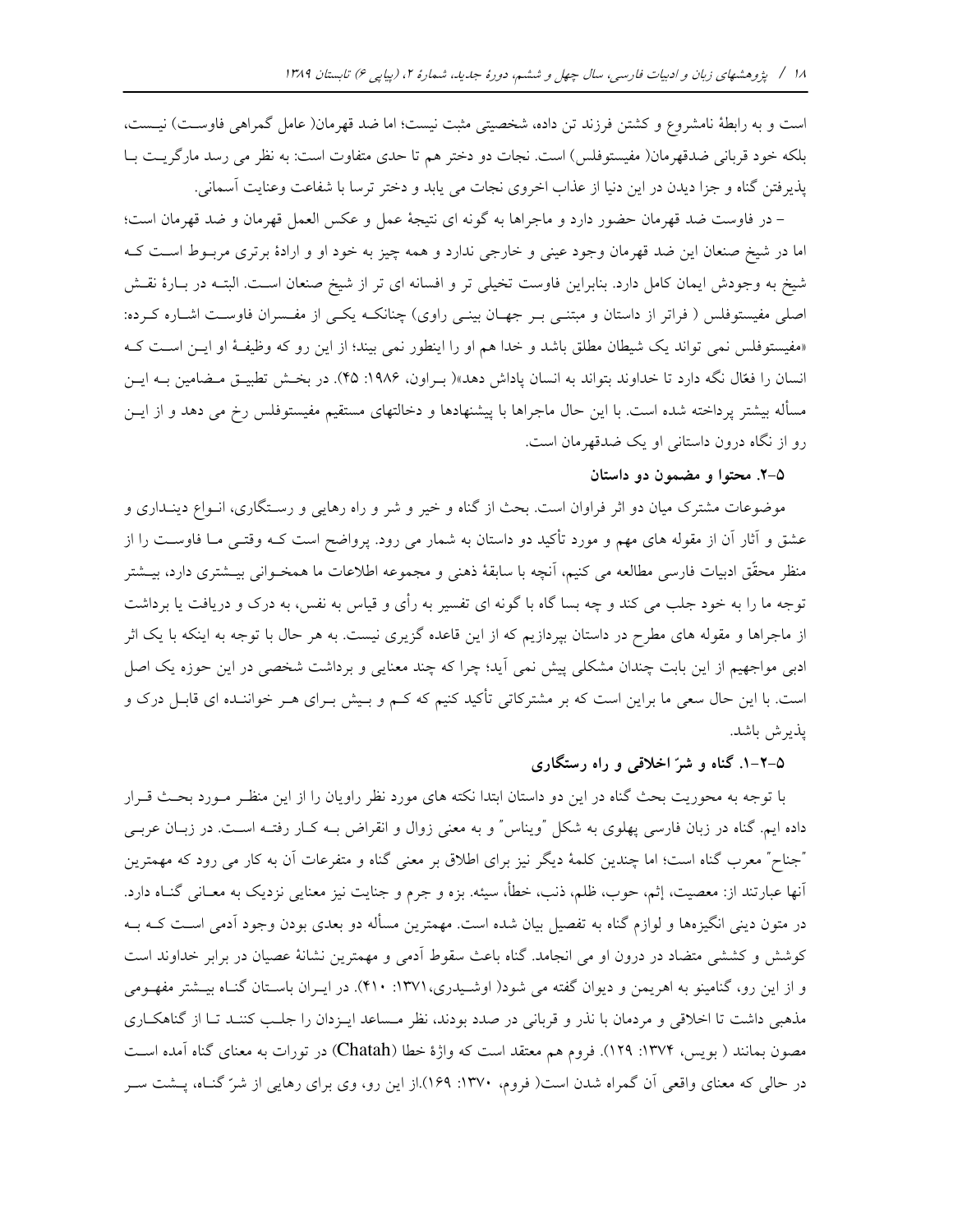گذاشتن و فراموش کردن را بهترین راه حل می داند؛ چرا که معتقد است اندیشیدن به آن به معنی اسارت در گناهکاری است. در نگاه دینی و سنت ادیان آسمانی، علت رانده شدن آدم از بهشت گناه اوست و بر همین قیاس هر گناه در این دنیـا نیز گامی در جهت دور شدن از بهشت است (و نزدیک شدن به دوزخ). بنابراین ما همچنان کـه اوصـاف و ویژگیهـای جسمی و ذهنی را از آدم به ارث برده ایم، وارث گناه ازلی آدم نیز هستیم. بنابر آموزه هـای دینـی آدمیـان بایـد همـواره مراقب گفتار و اعمال خود باشند و در برابر وسوسهٔ گناه، مقاومت و تقوی پیشه کنند. از این رو امــر و نهــی در جوامــع دینی یک ضرورت همیشگی است تا از تکرار تجربههای ناگوار و سقوط در ضلالت و ظلمت جلـوگیری شــود. هــر دو داستان بر زمینه های دینی و اعتقادات برگرفته از کتابهای آسمانی در مسیحیت و اسلام استوارند و در مورد گناه آغـازین بشر و خوردن میوهٔ ممنوعه و عواقب آن کم و بیش اسلام و مسیحیت تصاویر مشابهی به ما عرضه می کنند. این اتفاق، نقطهٔ شروع تمام ناملایمات و مصائب از یک سو و عامل حرکت و کمال از سوی دیگر به شمار می رود. دربارهٔ فلـسفهٔ گناه نکته های بسیاری در آثار کلامی و عرفانی مطرح شده است؛ از جمله اینکه « خدا در اصل بشر را به صـورت خــود أفريده است. اين ماهيت انسانها را قادر مي سازد كه هم خدا را در خود متجّلي بسازند و هم نـسبت بـه أفريـدگار خـود خیانت کنند؛ زیرا این ماهیت به انسانها فرصتی میدهد تا تمایز میان خالق و مخلوق را درنوردند و بـه نحـو خطرنــاکی خود را به جای خدا قرار داده یا خدا را با خود اشتباه بگیرند» (هارینگتون و دیگران،۱۳۷۹ :۸۷).

ضرورت گناه برای انسان شدن نکته ای است که در بخشی از عرفان اسلامی بشدت مورد تأکید قـرار گرفتــه اســت. «در ماجرای آدم شدن آدم؛ یعنی بیرون آمدن از وضع فرشته وار پیش از آن و... سرانجام نافرمانی کردن و گندم خـوردن و یای به عالم انتخاب و اختیار گذاشتن با هم اند. با اینهاست که آدم پس از گناه استعداد آن را می یابـد کــه بــا داشــتن مرتبهٔ صاحبنظری و رندی نزدیکترین موجود به آفریدگار شود و حامل بار امانت»( آشـوری، ۱۳۸۴: ۲۶۰). از طرفـی در توجیه گناه با توجه به اختیار انسان گاه مشکل پیش می آید: از یک سو باید گناه را به بنده نسبت داد و از طـرف دیگـر زمینهٔ گناه در درون انسان وجود دارد و خود او در یدید آمدن این زمینه نقشی نداشته است. گاهی گفته اند:« گنـاه بنـده ناشی از خواست حق است و نه اختیار بنده... با این همه بندگی حکم می کند انسان خود گناه را به گـردن بگیـرد و بــه حق نسبت ندهد»( يورنامداريان،١٣٨٢: ۶۳).

بر مبنای مسیحیت سنتی« بشریت تنها گناهکارانه عمل نمی کند؛ بلکه اساسـاً خــود گناهکــار اســت»( هــارینگتون و دیگران،۱۳۷۹: ۸۸). علاوه بر این رنجهای دردناک بشر به وجود گناه بر میگردد، نه آفرینش خداوند( همان، ۶۹). عهد قدیم (تورات) در مواجههٔ با گناه آن را نوعی بت پرستی وخیانت به یهوه می دانـد و اساســاً نــوعی کفــر و بــی ایمــانی می شمارد ( همان، ۸۹). در اسلام هم کم و بیش همین تلقیهای چند گانه وجود دارد و البتـه در مـواردی هـم بـا تقـسیم گناهان به صغیره و کبیره تا حدی از شدت احکام کاسته شده است. با وجود این کسانی که از منظر بالاتر از شـریعت و احکام آن، به مسألهٔ گناه نگریستهاند، نکته های متفاوتی را مطرح ساختهاند که بــه برخــی از آنهــا اشــاره شــد. عوامــل و انگیزههای گنهکاری از یک سو در درون و از سوی دیگر در بیرون، همواره آدمی را از آنچه حکم و فرمان الهـی نامیـده می شود، منصرف و به سوی دنیا و لذت و نفسانیت ترغیب می کند. گاهی عوامل درونی تجسم بیرونـی پیـدا مـی کنـد (مانند یکی از روایتهای فاوست که در شانهٔ چپ و راست او دو فرشته نشسته اند که یکی او را به راه درست و دیگری به بیراهه دعوت می کند) و زمانی این دو مکمّل هم قلمداد می شود. در متون دینی اسلامی هـر دو شـکل مطـرح شـده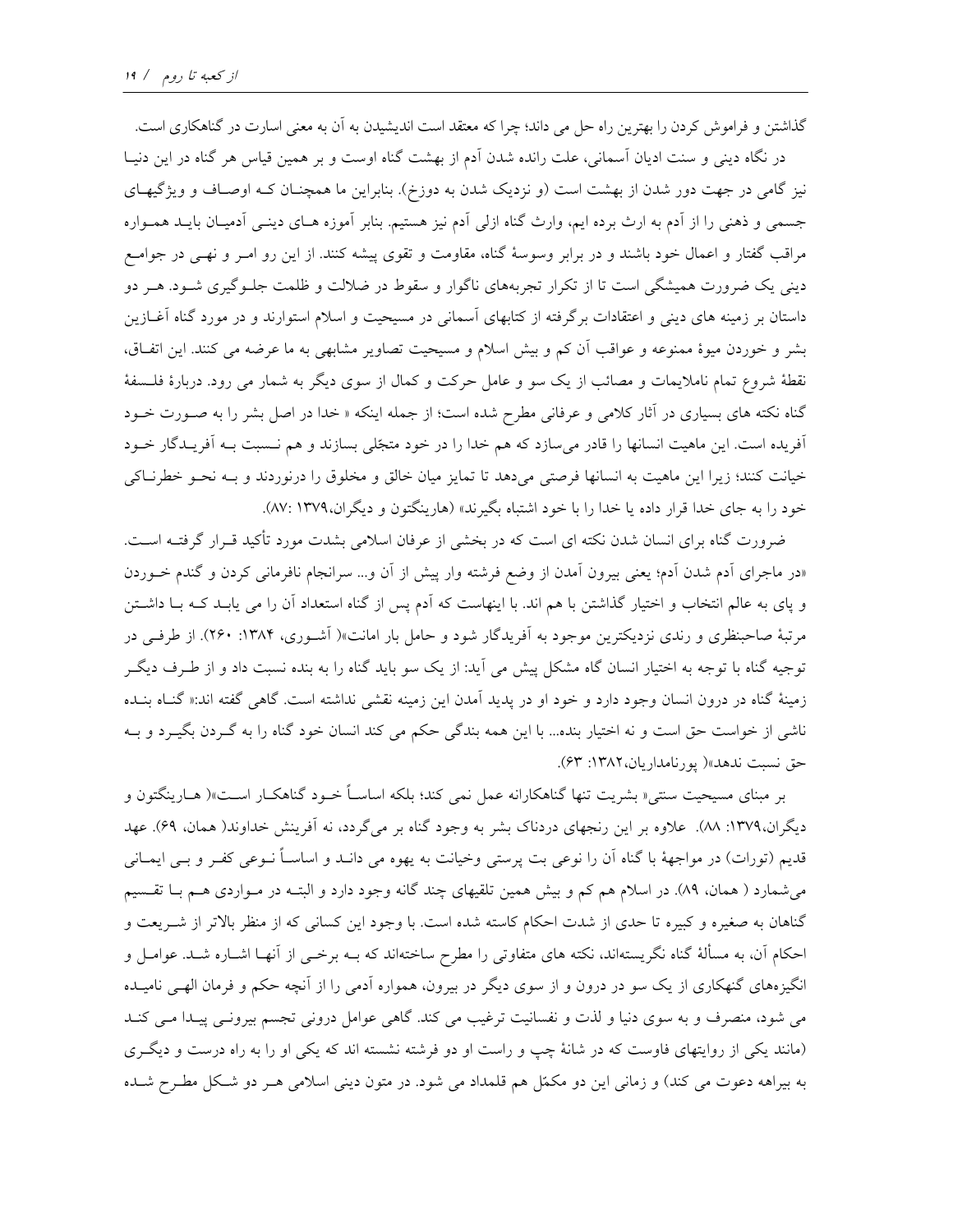است. با این حال برخی صفات نفسانی که محرّک گنهکاری شمرده شده، فی نفسه بد محسوب نمی شود؛ بلکـه جهـت بد پیدا می کند و اگر فرد جهت را درست تشخیص دهد، همین اوصـاف اسـباب تعـالی و کمـال او مـی شـود. از قـول اًگوستین نقل شده است که « شهوت را عین گناه نباید دانست؛ زیرا شهوت میل شدید است و طبیعت و ماهیـت آن بـا عشق یکی است و می تواند انسان را به سوی کمال خیر که شناخت ذات الهے است هـدایت کنـد»(همـان، ۳۱). در دو داستان تا حدی بر این اصل کلامی- اخلاقی تأکید شده است: در یکی از منظـر عرفـان عاشـقانه و در دیگـری از منظـر منتقدى انسانگرا و هنرمندى صاحب نبوغ فوق العاده.

تا وقتی اَدمی در دنیاست، همواره احتمال گمراه شدنش وجود دارد. در فاوست در اَغاز داستان وقتی مفیــستوفلس از خداوند می خواهد که به او اجازه دهد تا فاوست را گمراه کند در جواب می شنود: تا زمانی که انسان روی زمین است، منعی برای تو نیست. اما برخی از آدمیان این نکته را فراموش می کنند و خود را از گمراهی مصون می دانند( کـه شـیخ صنعان بنا بر برخی تفسیرها به این آفت دچار بوده است). بنابراین گناه و گمراهی تقدیر زنـدگی انـسانی اسـت و البتـه لازم و ضروری هم هست. از زمان بیرون آمدن آدم از بهشت، زندگی او قاعدهٔ دیگری پیدا کرد و وحدت وجـودش بـه کثرت و چندگانگی بدل شد. یونگ می گوید: « بی نظمی درونی اَدمی با ارجاع به گناه اَغازین توجیه می شود. پـیش از آن و قبل از هبوط تمام بخشهای وجود انسان در وحدت کامل بود: عقل تابع خداونـد و نیروهـای پــست تــابع عقــل و جسم تابع روح بود. اینها را انسان به سبب گناه آغازین از دست داد و از ایــن رو وحـدت و یکپـارچگی وجـودی او از میان رفت» ( مورنو،۱۳۸۴: ۱۳۳۳). وجود این تضاد یا این فقدان آرامش آدمی را بی قرار می کند و وامی دارد که حرکتـی را آغاز کند که در سیر و سلوک آن را درد می نامند. این درد سالک را از کثرت و چندپارگی وجـودی ( مقـام تفرقــه و ناآرامی) به وحدت( یا اتحاد باحق و آرامش مطلق)می رساند. در این نگاه انرژی حیاتی انسان در نتیجهٔ کـشمکش میـان اضداد پدید می آید؛ بر این اساس گفته اند: « اضداد کلید پویایی شخصیت بـشری اسـت... چیـزی بـدون ضـد در کـار نخواهد بود... اضداد تكميل كنندهٔ همند؛ يعني يک ضد کمبود ضد ديگر را جبران مي کند و بدين سـان عناصـر ييچيــدهٔ شخصیت انسان را متعادل می سازد... در حوزهٔ اخلاقیات نیز شرّ، خیر را تکمیل می کند و خیر شر را... ایــن دو گــانگی چیزی تجمّلی نیست؛ بلکه شرط لازم هرگونه رشد و تحوّل است و می باید به هر طریق ممکن حفظ شـود» ( مورنـو، ۱۳۸۴: ۹۱). در نتیجه «لازم است به شر نیز به همان اندازهٔ خیر اندیشید؛ زیرا… هـر دوی آنهـا بــه زیــر و بــم و ســایه و روشن حیات تعلق دارند. در تحلیل نهایی خیری نیست کـه نتوانـد شـرّ تولیـد کنـد و شـرّی کـه نتوانـد خیـر بـه بـار آورد»(همان، ۱۰۱).

از منظر دینی ما باید همواره شر بــودن را درنظــر داشــته باشــیم تــا بتــوانیم از أن احتــراز کنــیم. امــا عرفــان همیــشه تبصرههایی بر قوانین دین دارد. در این مورد هم از نجم الدین کبری نقل شده است کـه وقتـی همّـت بلنـد باشـد هـیچ گناهی به سالک آسیب نمی رساند؛ یعنی وقتی خداجویی اصل باشد گرفتار و دربند گناهان نمـی مانـد. عــلاوه بـر ایــن انسانی که تلاش میکند، اشتباه هم میکند و بر این نکته در فاوست تأکید بیشتری شده است.

در برخی آثار تحلیلی در بارهٔ فاوست میان اندیشه های گوته در این اثر و برداشتهای فرادینی از شـرّ و گنـاه ارتبـاط برقرار شده است. از جمله گفته شده است که هر چه فاوست گمراه تر شود، بیشتر رستگار شده است... این خطا و گناه است که فاوست را بیشتر به ملکوت نزدیک می کند»( دستغیب، ۱۳۷۳: ۸۷).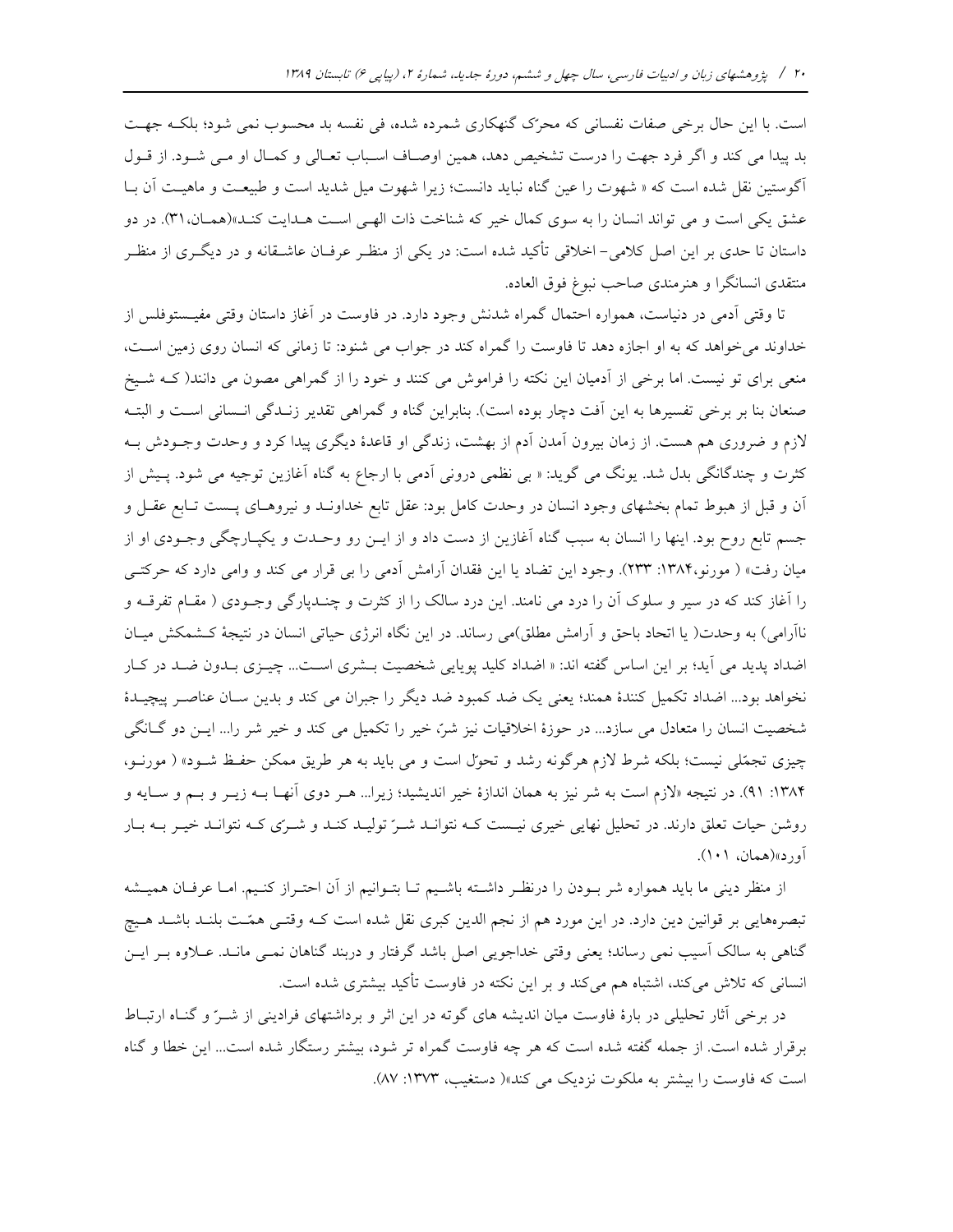بر اساس نظرگاه انسان امروزی« تعادل در زندگی دقیقاً از کنش و واکنش ضدین و نقیضین حاصل می شود و نــه در ایستایی و آرامش و سکون که اصلا با ذات طبیعت بیگانه است» (گیری، ۱۳۷۷: ۶۷). یونگ با اشـاره بــه پیــام گوتــه در داستان فاوست گفته است:« هیچ خیری رشد نمی تواند کرد بی آنکه شر در برابرش قد برافرازد. کارپوکراتس می گفت" از گناهی که نکرده ای نتوانی رست" » ( یونگ،۱۳۷۲: ۱۲۰). بنابراین « اَن روحی در فاوست که با احساس ضـرورت و مصرانه به جهان آویخته است، دیگر به هیچ روی پست تر از آن روحی نیست که خود را از زمین برمی کند و به سـوی قلمرو تلاشی رفیع و والا می رود. باید این دو روح را جدا از هم اما برابر و یکسان دید»( همان، ۶۵).

اگر چه گفته اند که «بی اعتنایی ظاهری داستان نسبت به اخلاق، همواره موجب اذیت و آزار خوانندگان و منتقـدانی است که فرهنگشان ریشه های مسیحی دارد»( رید، ۱۳۷۴: ۸۹) اما انتخاب منظر عرفانی باعث می شود که معتقد باشیم مسیر حرکت فاوست به نوعی هدایت شده است و پافشاری او در تلاش شرافتمند با وجود خطای بیشتر چه بــــا بــرای مقامات الهی راضی کننده تر باشد( رید، ۱۳۷۴: ۹۶). گفته اند: «فاوست به دنبال این است که بداند چه چیـزی جهـان را در بطن خود به هم پیوسته نگاه میدارد» (گیری،۱۳۷۷: ۶۰) و این حقیقت چیزی جز خداوند نمی تواند باشد.

خداوند در پیش درآمد داستان می گوید که همه چیز درنهایت به نفع فاوست تمـام خواهـد شـد. از قـول اگوسـتین اًمده است که « خداوند هیچ گاه به اَفرینش فرشته یا انسانی که پیشاپیش پلیدی اَتی اش را می بینـد، دسـت نمــی زنـد، مگر واقف باشد بر اینکه از این شرّ، خیری برخواهد خواست»(مورنو، ۱۳۸۴: ۱۹۱).شیخ صنعان هم با توجه به اعتمـاد و اطمینانی که برای پیگیری خوابش از خود نشان میدهد، گویا از سرانجام خوش سرنوشت آگاه است.

دلایل نجات یافتن شیخ صنعان و فاوست شاید تا حدی به هم شبیه است. در فرهنگ اسلامی شـفاعت اولیـای خـدا حلّال بسیاری از مشکلات میان بندگان و خداوند است و خود دلیل رستگاری است. چنانکه در داستان عطار بــا اجابــت دعای مرید خاص، شیخ مشمول عنایت و شفاعت پیامبر (ص) قرار می گیرد.

در مورد فاوست این مسأله مبهم است که چرا و چگونه فردی گناهکار رستگار شده است؛ از این رو گفتهانــد پایــان داستان فاوست دیگر نشانی از آموزه های مسیحیت ندارد و تبصره ای بر قاعدهٔ گناه و جـزا و عقوبـت اسـت ( سـتاری، ۱۳۸۷: ۱۶۹). البته در برخی شرحها نجات و رستگاری او را در گرو شفاعت مارگریت و مریم مقدس دانستهاند؛ امـا بـه این نکته هم اشاره شده است که دو عامل مهم رستگاری یعنی "کار خیر" و "ایمان" در فاوستی که گوتـه بــه مــا معرفــی می کند، دیده نمی شود؛ بنابراین رستگاری او چندان توجیهی ندارد (ماسون،۱۹۶۷: ۳۶۴).

۵–۲–۲. زیبایی، عشق و آثار آن(حرکت، خلاقیت و معرفت)

عشق در هر دو شکل خام و استحاله یافته در دو داستان دیده مـی شـود. جالـب اسـت کـه در مـورد فاوسـت هـم گفتهاند؛ شهوت در این داستان به عشق بدل مــی شــود و همــین مــسأله باعــث مــی شــود کــه فاوســت از دامنــهٔ عمــل مفیستوفلس فراتر برود (رید، ۱۳۷۷: ۹۱). البته برخی هم معتقدند عشقی که گوته از آن سخن میگویـد، همیـشه معنـای مادی و اروتیک(Erotic) دارد( سیاح، ۱۳۵۴: ۴۱۴). اما با توجه به اینکه برخــی از مفــسران فاوســت تأکیــد دارنــد کــه مفیستوفلس از قدرت واقعی عشق بی خبر بوده است (گیلیس،۱۹۵۷: ۶۲) این عشق نمـی توانـد تنهـا عـشق بـه معنـای شهوانی باشد. در عرفان اسلامی نه تنها ابلیس که تمام فرشتگان از عشق و رابطهٔ عاشقانه با حق محرومند و در این دنیـا هم زاهدان و عابدان مقلدان فرشتگان و بی خبر از احوال عاشقان هستند. البتـه نقـش ابلـیس گـاهی در عرفـان فراتـر از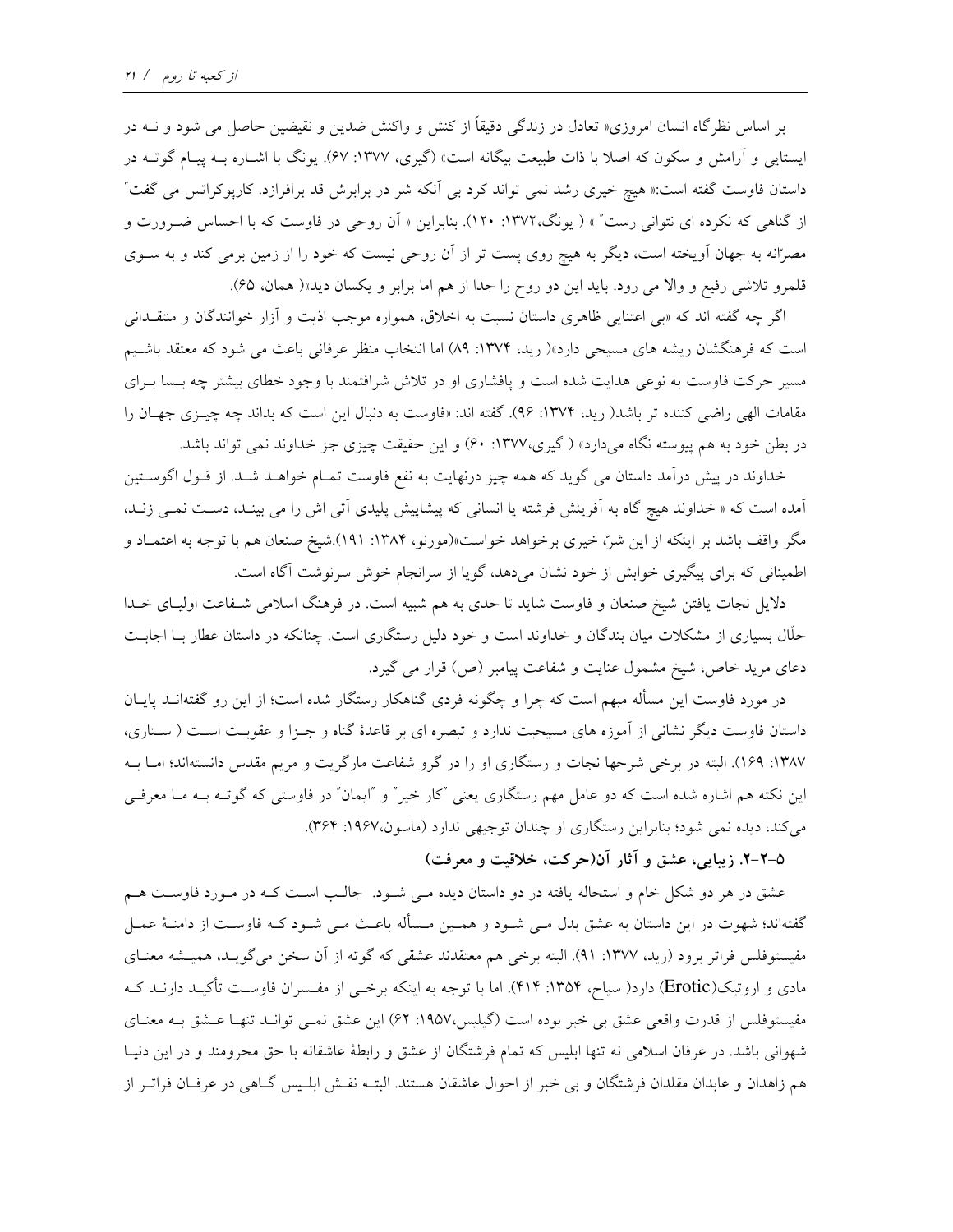فرشتگان و رقیب انسان ترسیم شده است و از این رو، او را سرسلسلهٔ عاشقان دانسته اند. در فاوست شـیطان بـا عـشق میانه ای ندارد و مارگریت به فاوست می گوید: همین که او(مفیستوفلس) به ما نزدیک می شود، مثل این است کـه تــو را دوست ندارم. وقتي او اينجاست هرگز نمي توانم دعا بخوانم و به درگاه پروردگار استغاثه نمايم.

اما مرز عشق ممنوع و ممدوح، در شعر غنایی چندان روشن نیست. دربـارهٔ اشـعار شـهوانی(Erotic) گوتــه کتــابی منتشر شده است که در مقدمهٔ آن نویسنده درست همین نکته را مطرح کرده و نوشته « در شعر غنای<sub>م</sub> میان سروده هـای روحانی، عاطفی و غیر مادی با سروده های مبتذل اهل میخانه تفاوتی نیست و... در قرون وسطی تنها یک شخصیت و فرد روحاني مي توانست واجد أن نوع شعر باشد»( لوك، ١٩٨٨: ١٥). نويسندهٔ يادشده در ادامه مي گويد كه گوته خـود کاملاً از مشکلاتی که به عنوان شاعر اروتیک مدرن متوجه او بود، خبر داشت و سپس نسبتی میـان ایــن اشــعار و دروان زندگی و تجربه های شاعر برقرار می کند. بر این اساس برخی شارحان از پیج و تـاب عـشق (Labyrint of Love) در فاوست سخن گفتهاند( میلیان و لووز، ۱۹۲۸: ۲۵). این پیچیدگی در داستان شیخ صنعان هم وجود دارد و معلوم نمی شود که چنین عشقی از دید شاعر ممنوع بوده است یا ممدوح. شیخ صنعان تـا پـیش از اجابـت دعـای مریـد خـاص و (احتمالاً توبه) و رهایی، نشانه ای از پشیمانی ندارد و تمام سخنان او مؤید اعتقاد راسخ به راهی است که انتخـاب کـرده است. او از بهشت چشم پوشیده است؛ چرا که پار بهشتی روی دارد؛ از گمراهی و هدایت تلقّی تازه ای دارد و از مـرگ و زندگی هم. تا اینجای داستان و بدون توجه به نتیجه و پایان خوش آن، می توان آن را نوعی پـشت کـردن بــه تمـامی اخلاقیات و اعتقادات سنتی و رایج دینی شمرد؛ چیزی شبیه به داستان اوکاسن و نیکولت در قرون وسطی که عاشـق بـه منكران احوال و رفتارش مي گويد:« مرا به بهشت چه كار؟ من خيال ندارم آنجا بروم. من تنها آرزويم وصلت با نيكولت است..... در بهشت به چگونه آدمهایی برمی خوری... جمعی کشیش سالخورده، مفلوجهای پیر و پاتال، مسشتی مفلـوک ودردمند... اما چه اشخاصی به دوزخ می روند: نجیب زادگان زیبا، شهسواران بــی بــاک، بــانوان خوشــگل و مــؤدّب کــه افزون بر شوهر دو سه تا رفیق دارند، به دوزخ می روند»( کیوپیت،۱۳۷۸: ۱۵۵). در واقع چیزی شبیه برداشت امروزی از بهشت و دوزخ که نتیجهٔ سختگیریهای کلیسا در قرون وسطی تلقّی می شود.

در عرفان این مطلب که نفس حرکت اهمیت اساسی دارد و عشق به اعتبار محرک بودنش ارجمند است، بارها تکرار شده است که: کوشش بیهوده به از خفتگی ْ'. با این حال این مسأله دغدغهٔ عارفان بــوده اســت کــه سخنانــشان در بــاب عشق تفسیری نادرست و عامیانه شود.

در منطق الطیر داستان شیخ صنعان برای این نقل شده است که مرغان مسافر( سالکان طریـق) پـی بـه قــدرت عــشق ببرند و البته آثار آن را دریابند. به عبارت دیگر محرّک بودن عشق بسیار مهم است. دربـارهٔ فاوسـت هــم ایــن تفـسیر را مکرر آوردهاند که فاوست نشان میدهد؛ «فعالیت مشخصهٔ اصلی انسان است» (ریـد، ۱۳۷۴: ۹۸) یـا «انـسان را حرکـت تعريف مي كند» (همان، ٩٩) يا «غريزهٔ فاوست مهمتر از هدف آن غريزه است و حركت مهمتر از مقصد است» (همـان، ۹۴) یا اینکه «در انسان نیروی بالقومای هست که باید به نوعی در جهان به کار گرفته شود»(همان، ۹۷).

دربارهٔ نسبت عشق ورزی با نبوغ و خلاقیت فردی در گوته این نکته را مطرح کـرده انــد کــه عــشق انــسانی باعــث خلّاقیت در طبیعت می شود و ساختن شعر هم در مجموعهای از همین فرایند خلّاق می گنجد (والی، ۱۹۷۴: مقدمــه ص XII). درواقع درک زیبایی به عشق و عشق به انفعال نفسانی(که البته می توان همـین انفعـال را هــم عــشق دانــست) و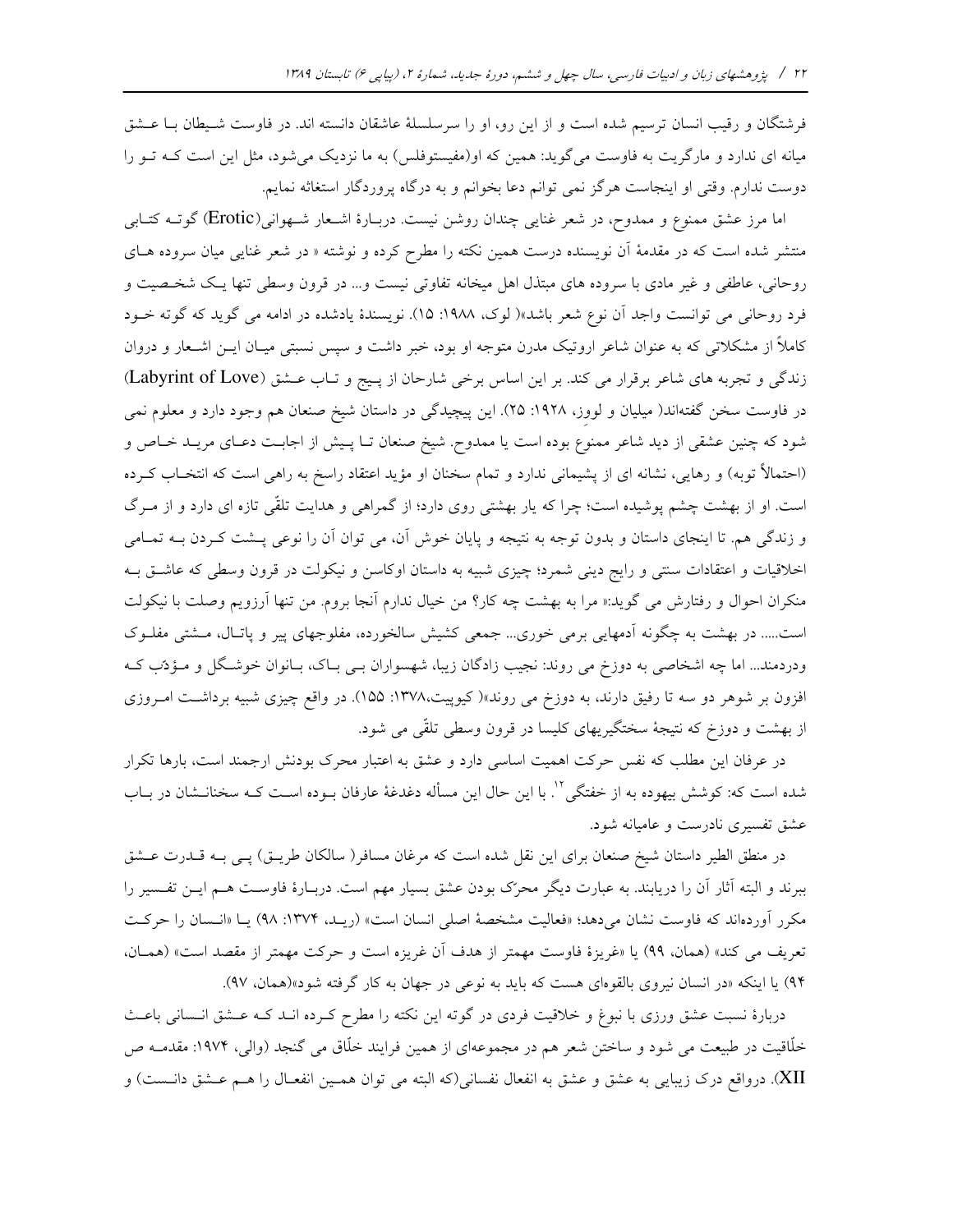انفعال نفسانی به سرودن شعر می انجامد. در نگاه عرفانی آنان که از عشق محرومند، از درک جمال الهی ناتوان هستند و بدون این دو (عشق ومعرفت) انسان در این جهان از حیات حقیقی محروم است ( به گفتهٔ حافظ: هـر آن کـسی کـه در این حلقه نیست زنده به عشق/براو نمرده به فتوای من نماز کنید). علاوه بر این در آسـمان هـم« ملایـک از شـناخت و تجربهٔ در مقام دوست تا ابد محرومند و از این رو در ابیات عاشقانهٔ عرفانی در برابر آدم گناه آلــود بــه ســرنمون زهــد و زیست زاهدانه بدل می شوند»( آشوری، ۱۳۸۴: ۱۳۸۰). در داسـتان فاوسـت هـم مفیـستوفلس بـر عاشـق حقیقـی دیگـر احاطهای ندارد؛ چنانکه گفته اند وقتی شهوت در وجود فاوست به عشق بدل می شود، او از دامنهٔ عمـل مفیـستوفلس و سلطة او فراتر مي رود( ريد، ١٣٧۴: ٩١).

## ۲–۲ –۳. نوع دینداری : دینداری تجربی

دین تجربی با دین موروثی متفاوت است و هر دو اثر به گونهای بر این نکته تأکید دارند. در عرفان بارها این مــسأله از زبان بزرگان این راه مطرح شده است که "دانستن" باید به "دیگر شدن" بینجامد و معرفت راستین با شدن ( به تجربـه درآوردن یک چیز یا تحقق بخشیدن آن در وجود خویشتن) محقق می شود <sup>۱۳</sup>. در مورد فاوست این نکته را مفسران بــه این شکل آورده اند که «آرزوی فاوست تجربه کردن همهٔ چیزهایی بوده است که نوع انسانی از آنها رنج یــا لــذّت بــرده است... و این آرزوی خود گوته هم بوده؛ چرا که فاوست همان نفس(ego) در وجود گوته است»( گری، ۱۹۶۷: ۱۷).

یکی از نتایجی که بر اساس داستان شیخ صنعان می توان گرفت این است که دینـداری او پـس از تجربـهٔ حاصـل از این داستان متفاوت با پیش از این تجربه، خواهد بود. او از این پس هم قدر و قیمت دینداری را می داند و هم اینک از خطرات درک بهتر و درست تری دارد. فاوست هم چنین است و او در پایان ماجراهای داستان از موضـوعات مختلـف؛ از جمله درد و رنج و ايمان و عشق درک عميقي دارد. ضمن آنکه آموختن از طريق تجربه؛ بويژه آزمون و خطا، نکتهاي است که در فاوست بر آن تأکید شده است( میلیان و لووز، ۱۹۲۸: ۲۵). فاوست مطابق طرح گوته شخصیتی است که به کسب تجربه و در کنار آن به آزادی وجدان شخصی اعتقاد دارد و این دو نکته در سراسر داستان گسترده است. بـر ایــن اساس است که گوته را شاعری مسیحی نمی دانند و دین باوری وی را التقاطی می شـمارند. او حتـی وجـود مـسیح را ضروري نمي داند؛ در حالي كه وجود اهريمن از نظر وي ضروري است (دستغيب، ١٣٧٣: ٥۶).

## ۶. نتیجه گیری

بحث مقایسهٔ این دو داستان با توجه به تفسیرها و جوانب گوناگون معنایی در یک مقاله نمی گنجـد؛ امـا کوشـش شـده است اصول کلی و جوانب چندگانهٔ چنین مقایسهای در این مقاله مطرح گردد. بـا توجـه بـه چنـین مـروری مـی تـوان دریافت که عطار ما را به غرب و روم می برد که مظهر طبیعت و بعد نفسانی وجود است (و می توان گفت که تا امـروز هم این تلقی از غرب در نظر و عمل حفظ شده است) و گوته خوانندهٔ غربی را با شرق آشنا مــی کنــد و ایــن دو در دو عالم و با دو فرهنگ جداگانه، نوعی نزدیکی و نگاه فراتر از قراردادهای سنتی و فرهنگی خاص را به عنوان ضـرورتی از ضرورتهای حیات انسانی گزارش کرده و اندیشه ها و تأمّلات کم و بیش واحدی ارائه دادهاند. بنـابراین شـرق و غـرب جغرافیایی را اگر نتوان به هم نزدیک کرد؛ اما شرق و غرب فرهنگی را می توان، و ادبیات از ابزارهای مؤثر این نزدیکی است که در هر دو اثر به نحو مؤثری این مهم تحقق یافته است. علاوه بر این آشنایی گوته با حکمت شـرقی از طریـق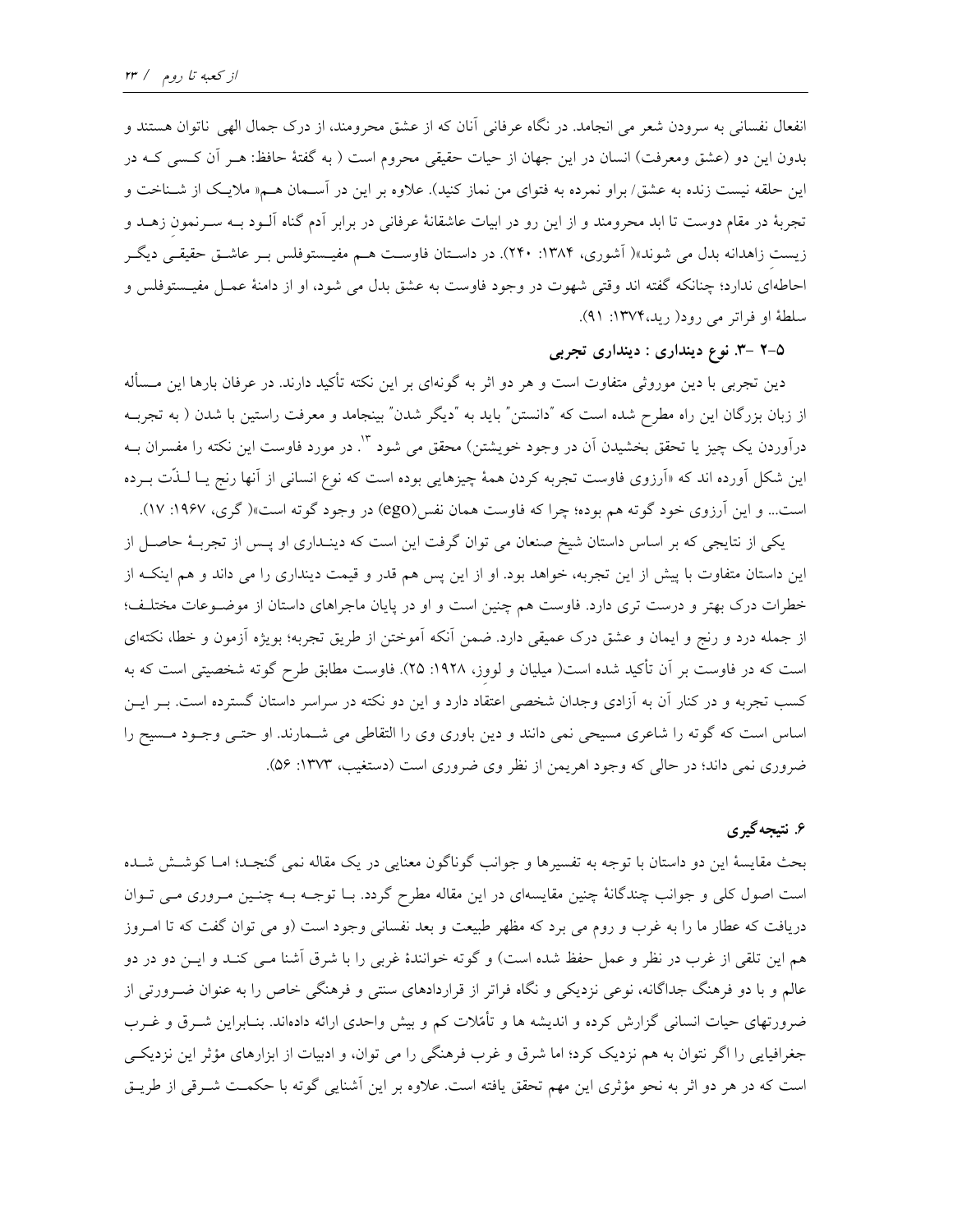شعر حافظ ( اتکینز، ۱۹۹۵: ۲۰۸) به نحوی در فاوست هم خود را نشان می دهد.

به نظر می رسد، هر گاه تجربیات و تأملات مشترک موجب خلق اثری ادبی گردد، ساختارهای کم وبسیش هماننــدی به کار گرفته می شود و این نکته در بحث ادبیات تطبیقی هم مطرح است که اندیشه یا احساس مشترک در میان انـسانها آنها را به انواع ادبی خاصی سوق میدهد(ر.ک. همین مقاله). بر این اساس ممکن است نویسندگان، شاعران و هنرمندانی با عقاید، باورها، فرهنگ و شرایط زیستی و محیطی مختلف، صرفاً به دلیل دغدغهها و حساسیتهـا و تجـارب عینــی و اخلاقی و عرفانی همانند، آثاری با مضامین و قالبهای یکسان بیافرینند. چنانچه زمینههای اعتقادی و باورهـای دینـی و اخلاقی مشترک باشد، بالطبع همانندیها بیشتر میشود. برای مثال اَز و نیاز یک انـسان طبیعـی و مـسائلی چــون مــرگ و عشق و سعادتمندی و آسایش بیرونی و درونی و دردها و آرمانهای بشری، مقولههـایی فراتـر از فرهنگهـا و موقعیتهـای زندگی است که از آنها با عنوان ارزشهای بشری یا موضوعات مربوط به طبیعت بشری سخن می گویند\*'.

با توجه به اینکه تشابهات دو داستان منحصر در یک یا دو جنبه از آنها نیست؛ بلکه چنانکه در مقاله مطرح شده، هــم در مضامین و هم در شخصیت پردازی و هم در نتیجه تا حد زیادی همانندی دارنـد، شـباهتها نمـی توانـد اتفـاقی بـوده باشد. چنین مقایسهای می تواند بر عناصر مشترک ادبیات شرق و غرب گواهی دهد و زمینهٔ مطالعات بعدی در این بـاب را فراهم آورد.

## یبی نوشتها

۱– این نکته که آثار ادبی تعلیمی در جوامع دیندار بیشتر رشد و رواج پیدا میکند تا حد زیادی امری طبیعی است؛ چرا ک زبـان غیر مستقیم و دلپذیرتری را برای بیان حقایق دینی به کارمی برند. چاشنی تخیل و جاذبه های زبانی در این آثار به بیـان لطیفتـر و دلپذیرتر معانی و تعالیم و مقبولیت بیشتر تعالیم دینی کمک می کند. علاوه بر این، در چنین جوامعی امـر و نهـی هـای مکـرر و بی شماری از کودکی تا بزرگسالی همواره بر زبان منادیان دین جاری می شود و عادی شدن این گونه سخنان باعث می شود ک دیگر مخاطبان به آنها بر اعتنا شوند و آثار دینی با چاشنی ذوق و خلاف آمد عادتی که در زبان به کار می بـرد، باعـث تــازگی و تأثیرگذاری بیشتر پیامهای دینی می شود. شاعران با بیان غیر مستقیم از شدتت و حدّت و تلخی پند و اندرز می کاهند و خواننـده در برابر اثر ادبی تعلیمی کمتر عکس العمل منفی نشان می دهد و راحت تر همان پند را می شنود و می پذیرد. لازمهٔ مؤثر بـودن سخن، انفعال ایجاد کردن در مخاطب است که در نتیجهٔ اَن احوال و عواطف او به نحوی دگرگون شود که رفتـارش متناسـب بـا الگوهای دینی باشد. گاهی اندیشهها تغییر میکند؛ اما رفتارها ثابت میماند، در اینجا واسطهٔ اندیشه و رفتار که انگیـزه یـا عاطفـه است، تغییری نکرده است. زبانی که در بخشی از متون دینی به کار گرفته می شود، معطوف به دگرگون کردن انگیزه ها و عواطف است تا از این طریق تأثیر علمی و رفتاری به دنبال داشتهباشد. در ادبیات و هنر هم همواره تأثیرات عاطفی از طریق به کار بستن برخی ترفندهای زبانی صورت میگیرد. شاعران با چاشنی ذوق هم پیام دین را مؤثّرتر بیان می کنند و هــم برداشـتها و تفـسیر و تأویل تازهای از برخی مقوله ها و تعالیم ارائه می کنند که خود به برکت ذوق میسر شده است. حتی برخی عرفان را به این دلیـل صرفا نگاه هنری به الهیات و دین دانسته اند(شفیعی کدکنی،مقدمهٔ،۱۳۸۴: ۲۶).

۲- روم و غرب در ادبیات فارسی و زبان فارسی نماد دنیا و طبیعت است؛ همچون چین در ادبیات عرفانی که مظهر عالم صورت است. از کعبه تا روم در واقع از خدا به طبیعت و از معنی به صورت سفر کردن است و دوباره به حق برگشتن و ایــن سرنوشــت مقدر آدمی و سفر فطری و ناخواستهٔ اوست؛ اما عارف به ما می گوید که در سفر کمالی و اختیاری هم چنـین سـفری ضـرورت دارد. هر سالکی باید به اختیار، گذر از طبیعت را تجربه کند تا کمالش ظاهر شود. بدون گذر از دهلیز طبیعت با تمام ابعــادش بــه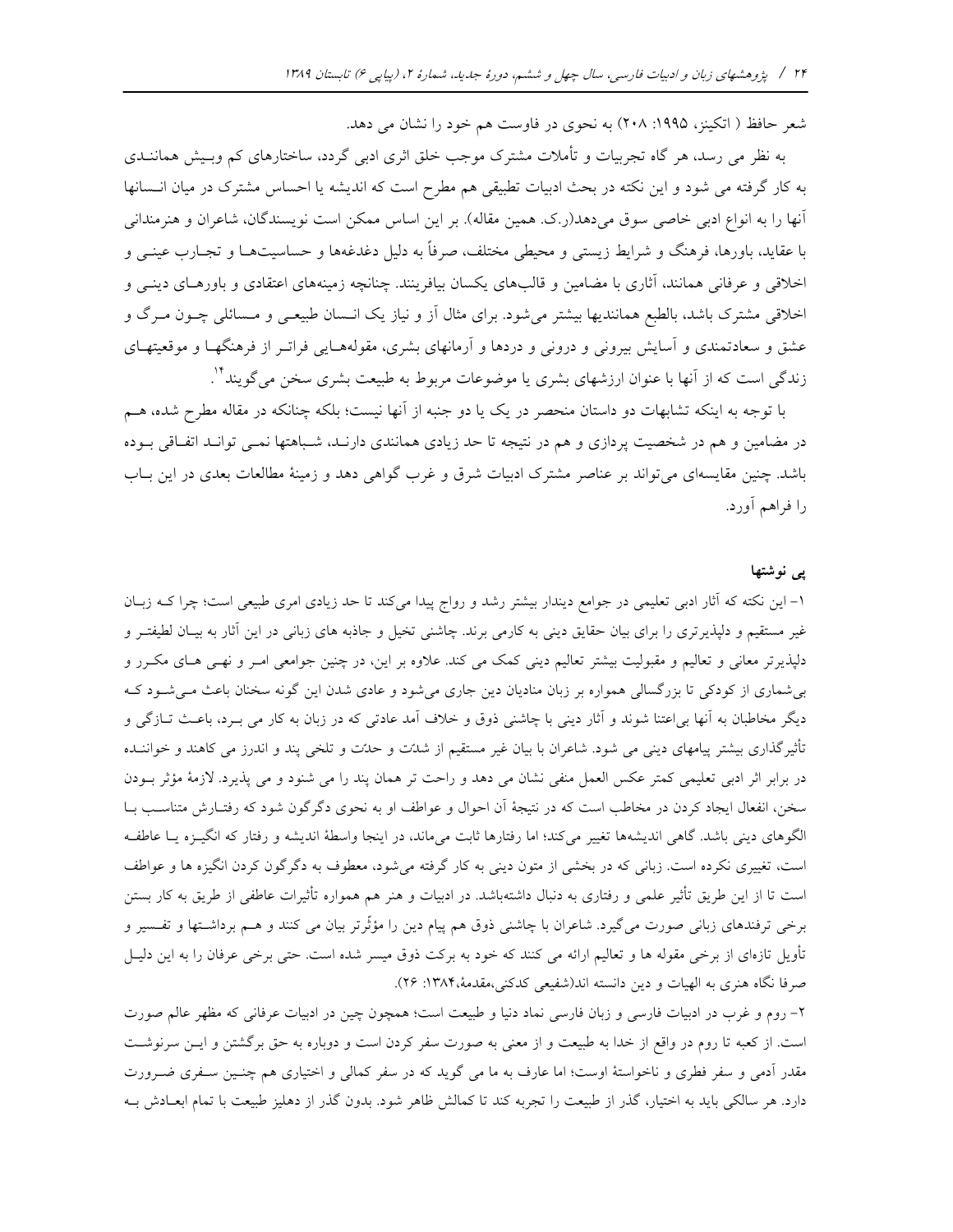سرسرای حقیقت و شناخت و معرفت راهی نیست. بنابراین در این عنوان قصد بیان این نکته را داشته ام که تـا غربـت غربـی را تجربه نکنیم، به سیاحت شرقی نخواهیم پرداخت. شیخ صنعان ظاهراً تنها به یک بعد اکتفا کرده بود و به این دلیل کمال حقیقی را درنیافته بود. با این تجربه او احسن تقویم ثانوی را دریافت؛ چرا که رددنا اسفل سافلین را پشت سر گذاشت. ٣- برای اطلاع از تطابق بخشها و مضامین فاوست با احوال شخصی گوته ر.ک: میلیان ولووز، ١٩٢٨: ٣٣ به بعد. ۴– برای اطلاع از پیش زمینه ها و تأثیر گذاریهای فاوست بر آثار پس از خود، ر.ک: وایت، ۱۹۸۰. ۵– این نظریه در خور توجه، ادعا و دفاع گروهی از مسلمانان آلمانی مقیم "وایمار" است. این همان شهری است که گوته دوره ای مهم از عمر خود را در آن جا گذراند. موارد استناد، آراء و افکار و اندیشه های منعکس شده وی در آثارش و نیز فتوای صادره از سوی شیخ عبدالقدیر المورابیت، از دو منظر قابل ارزیابی است: اول اینکه گوته همانند روسو به طبیعت عشق می ورزد، به طبیعت پناه می برد و در آن سیر و سفر می کند. عشق به طبیعت آمیخته با اصالت نبوغ و آیین احساس و عواطف، مبنای یک رشته از آثار نمایشی گوته گشت که خلق اَن از سال ۱۷۷۳ اَغاز شد. نمایشنامه های این دوره عبارتند از: نغمـات محمـد(۱۷۷۳) کــه بعــد از برخورد شاعر با دنیای شرق نوشته شد. گوته پس ازخواندن قرآن به فکر ساختن نمایشنامهای افتاد که در آن عناصر عظمت پیغمبر را در ارتباط با خدا از طرفی و وضع تاریخی و رسالتش را با مردم از طرف دیگر در برابر هم قرار دهد. مرکز ثقل این اسـتنادات، انتقاداتی است که گوته اینجا و آنجا نسبت به مسیحیت رسمی و نیز چهرهای که کلیسا از حضرت مسیح ترسیم کرده، وارد آورده است. جاذبهٔ جهان عرب در نزد گوته و نیز تلاشهایش برای توفیق در گشودن باب مفاهمه و برقراری گفت و گـو میـان فرهنـگ شرق و سنت غرب بر تمامی گوته شناسان و منتقدین ادبی آشکار است. با وجود این المورابیت پا را از ایـن فراتـر مـیگـذارد و سخن از تغییر آیین اعتقادی وی به میان می آورد و در این راستا به ابیات دیگری از دیوان او، آنجاکه شاعر از قرآن سخن به میان می آورد، استناد می کند. اما گذشته از این ادعا و مواردی که ذکرشان رفت، این حقیقتی مسلم است که نویسندهٔ شاهکار ادبیـات جهان "فاوست " در طول حیات خود علاقهٔ خاصی به اسلام داشته است و این مسأله را مورخ و منتقد ادبی مشهور، خانم "کانارینا مومسن ″ در کتاب معروف خود *گوته و جهان عرب* ″ با ذکر اسنادی موثق به اثبات رسانده اسـت.ایــن علاقــه و گــرایش گوتــه نسبت به اسلام هر چند بنیانی محکم برای اثبات مسلمانی وی نیست؛ ولی می تواند به عنوان نقطه اتکای مثبتی برای تعامـل هـر چه بیشتر و گفت وگوی رو در روی فرهنگهای اروپا و اسلام و نیز خوراک مناسبی برای بحث بر سر آینده دینی اروپا مورد بهره برداري قرار گيرد (احمدي منش، تقي،١٣٨٨/١/١٧هاآيا گوته مسلمان بود؟»، *نشريه الكترونيكي راسخون*).

۶- (آشوري، ۱۳۸۵: مرتضوي، ۱۳۶۵)

۷– سرگذشت مارگریت را گویا گوته از یک ماجرای واقعی در دوران نزدیک به خودش برداشت کرده است که زنی را بـه گنـاه زناکاری به اعدام محکوم می کنند.

۸– در داستانهای شرقی برصیصا، زاهدی است که پس از عمری ریاضت و عبادت مغلوب نفس و شهوت می شود و برای نجات خویش مرتکب قتل می شود و برای رهایی در واپسین دم عمر، خود را به شیطان می فروشد. دکتر فاوست تاریخی و نمایـشنامهٔ مارلو هم مأخذ گوته به شمار می روند. برای اطلاع از نمونه های تاریخی و ادبی پیش از شیخ صنعان عطار ر.ک: مقدمهٔ شـفیعی كدكنى بر منطق الطير: ١٨١–٢٠٨.

۹– از این منظر می توان گفت در داستان شیخ صنعان، با توجه به جایگاهش در منظومهٔ منطق الطیر، جنبهٔ تمثیلی غلبه دارد؛ چـرا که اثر مستقلّی نیست و در آن تمرکز بر یک مضمون خاص (خاصیت و تأثیر عشق) و یک قهرمان است که باعث شــده بــه یــک داستان کوتاه شبیه باشد؛ اما فاوست یک اثر مستقل است و به یک داستان بلند و رمان همانند است.

۱۰– ر.ک: پورنامداریان، ۱۳۷۴و ۱۳۶۴؛ آشوری، ۱۳۸۴؛ مرتضوی ، ۱۳۶۵

١١- براي اطلاع بيشتر ر.ک.: دايرة المعارف بزرگ اسلامي ج. يازده، ذيل برصيصا.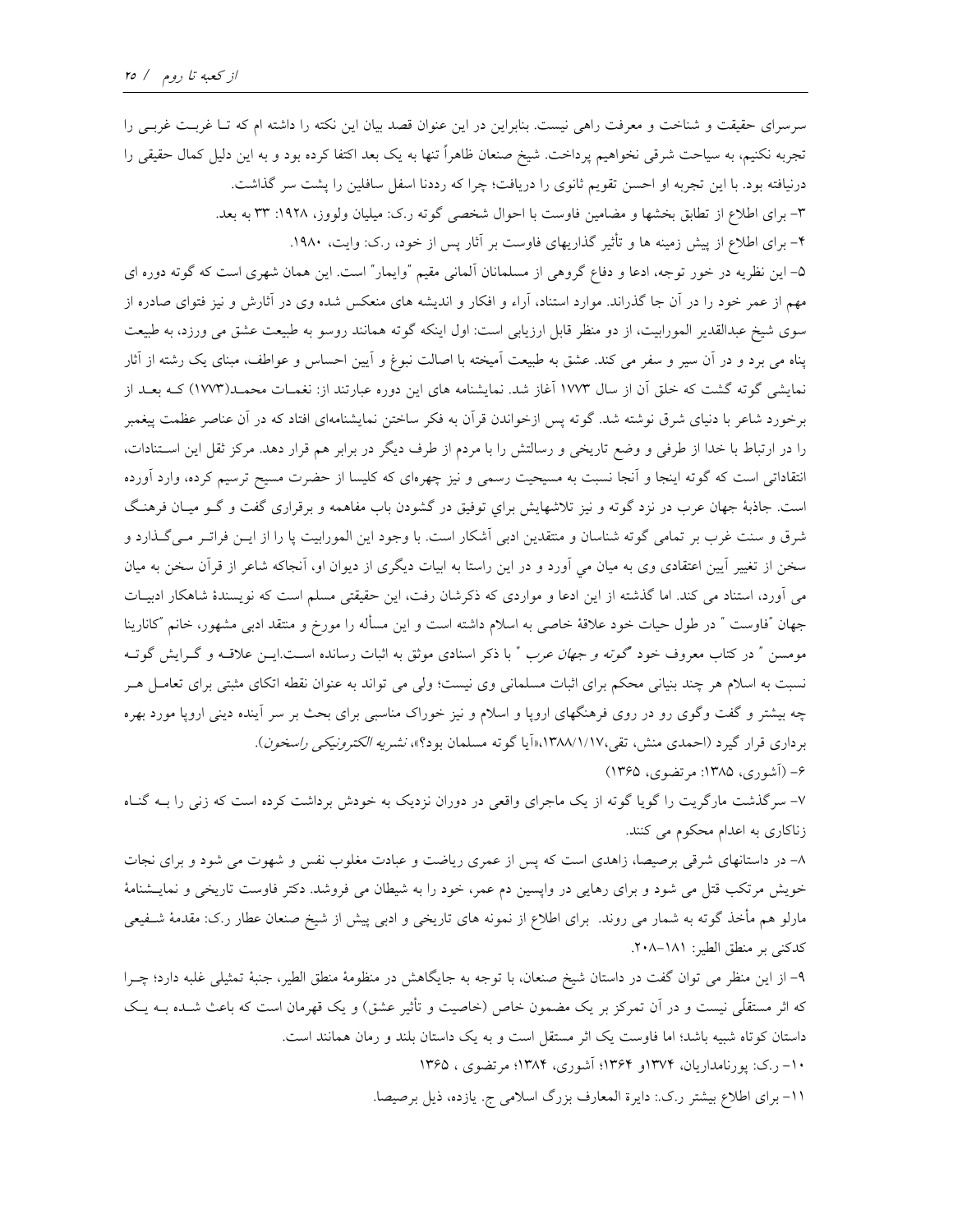۱۲- مثنوی: دوست دارد یار ایــن اَشــفتگی کوشـــــش بیهـــــوده بـــــه از خفتگـــــی (مثنوي: دفتر اول بيت ١٨١٩) دیــدن هــر چیــز را شــرط اســت ایــن ۱۳– رو قیامــــت شـــــو قیامــــت را بېـــــین تـــا نگــــردى او نــــدانى اش تمــــام مى مـــواه از انـــوار باشـــد يـــا ظــــلام (مثنوی: دفتر ششم ابیات ۷۵۶ و ۷۵۷)

۱۴– یکی از نکته های مورد توجه در فاوست نقش اجتماعی انسان است و اینکه ارزش آدمی در سـودمندی او بـرای اجتمـاع از طریق کار برای مردم است. با توجه به فقرهٔ پایانی داستان همین مسأله عامل رستگاری محـسوب شــده اســت؛ در حــالی کــه در داستان عطار و به طور کلی در عرفان به این مسأله جز در موارد معدودی پرداخته نــشده اســت. ایــن ویژگــی یکــی از مهمتــرین تمایزهای فرهنگ غرب و شرق از چند قرن گذشته تاکنون است.

منابع

علمى،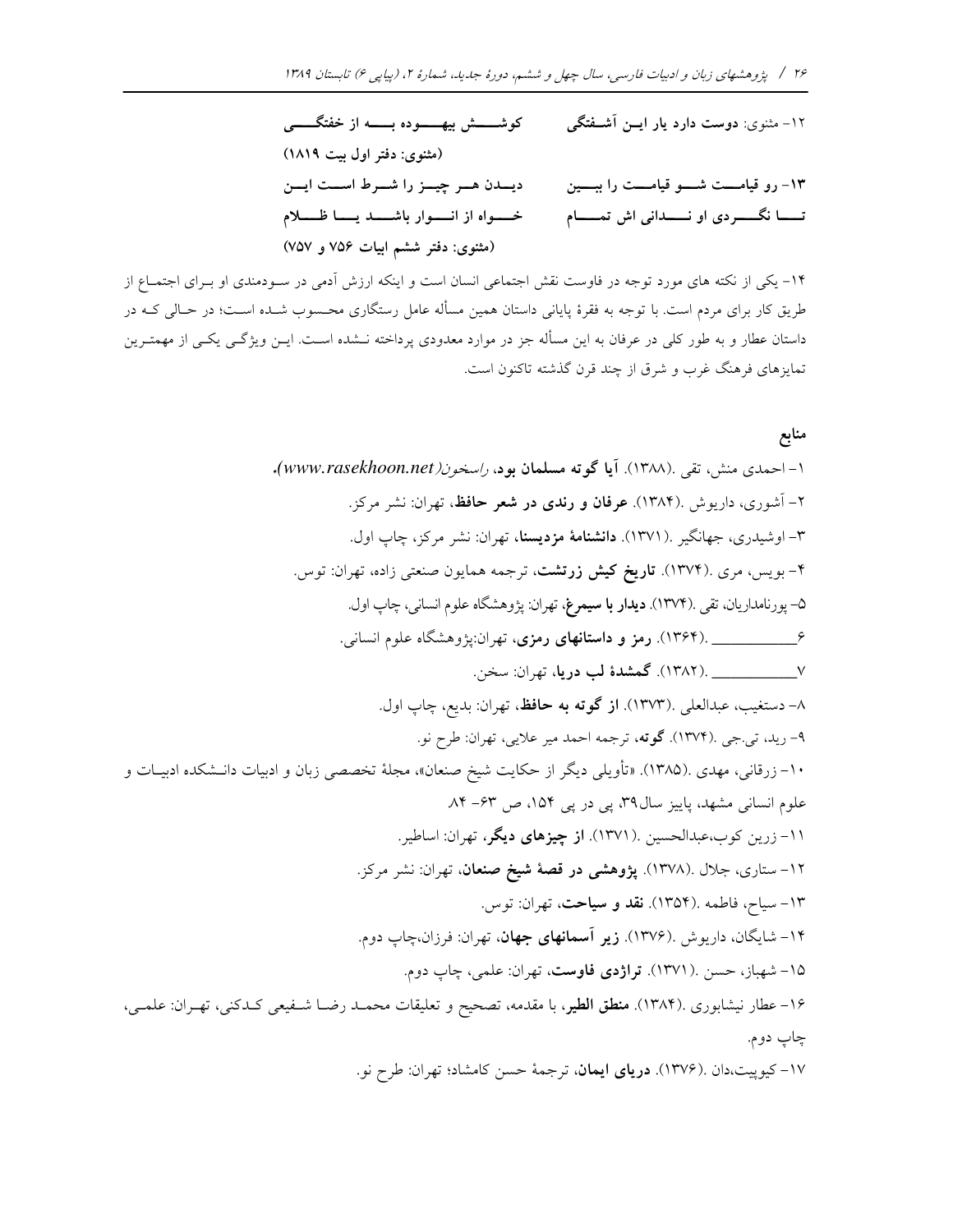مذاهب،چاب اول. ۱۹- گو ته، بوهان ولفگانگ فن .(۱۳۶۳). **فاوست**؛ ترجمه اسدالله میشری، ت<u>هران:</u> آگاه. ٢٢- گيري، جان .(١٣٧٧). **گو ته**، ترجمهٔ خشايار ديهيمي، تهران: نسل قلم. ٢٣- محمدوزان، عدنان .(١٩٨٣). الادب المقارن، مكة المكرمه: جامعه ام القرى. ۲۴- مرتضوي، منوچهر .(۱۳۶۵). م**کتب حافظ**، تهران: توس. ۲۵– منزوی، علینقی .(۱۳۷۹). **سی مرغ و سیمرغ**، تهران: راه مانا،چاپ دوم. ۲۶- مورنو، آنتونیو .(۱۳۸۴). **یونگ، انسان و خدایگان مدرن**، ترجمهٔ داریوش مهرجویی، تهران: نشر مرکز. ۲۷- ناقد، خسرو .(۱۳۸۸). **خاستگاه حیات معنوی گو ته**، راسخون، (www.rasekhoon.net) ۲۸- نصیری جوزانی، مجید .(۱۳۸۶). پایان نامه دکتری نشانه شناسی تطبیقی گناه در ادبیات کهــن ایــران و جهــان: بررسی موردی برصیصای عابد سعدی و فاوست گوته، تهران: دانشگاه تربیت مدرس. ٢٩- والري، يل .( ١٣٧٧). ارغنون، ترجمة لاله لاجوردي، تهران. ۳۰- هارینگتون ودیگران .(۱۳۷۹). **درآمدی بر شناخت مسیحیت**، ترجمه همایون همتبی، تهران: نقش جهان.

31- Atkins, Stuart .(1995). Essay on Goethe; Edited by: Brown Jane K. and Saine Thomas P.: Camden House, Columbia.

32- Bernheimer, Charles .(1995). Comparative Literature in an Age of Multiculturalism; The Johns Hopkins University Press, Baltimore.

33- Boyle, Nicholas .(1987). Goethe's Faust: Part One; Cambridge University.

34- Brown, Jane k. (1986). Goethe's Faust; Cornell University Press, Ithaca and London.

35 - Damrosch, David .(2003). What Is World literature; Princeton and Oxford University.

36- Fairley. Barker .(1965). Goethe's Faust: Six Essays; Care den Press, Oxford.

37- Gilles, Alexander; Goethe's Faust: An Interpretation; Basil Blackwell, London.

38- Goethe, Johann Wolfgang Von. (1974). west- Eastern Divan; rendered into English by: J Whaley, Oswald Wolff Publishers LTD, London.

39- Gray, Ronald .(1967). Goethe: A critical introduction; Cambridge University Press.

40- Hutcheson, Macaulay Posnett.(1970). Comparative Literature; New York, Hanson Reprinting corporation.

41- Jantz, Harold .(1969). The Mothers in Faust: The Myth of Time and Creativity; John Hopkins Press, Baltimore.

42- Luke; David .(1988). Johann Wolfgang Von Goethe, Erotic Poems; Oxford University. 43- Melian, Stavell F. and Lowes Dickinson G.( 1928). Goethe and Faust; Belland Sox's LTD, London.

44- Reed, T.j. (1984). Goethe; Oxford University Press.

45- Remak, Henry H.H.(1973). "Comparative Literature: Its Definition and Function", in: Comparative literature: Method and Perspective, Edited by Newton B. Stalknecht and Horst Fernz, U.S.A: Arcturus Books.pp: 3-37.